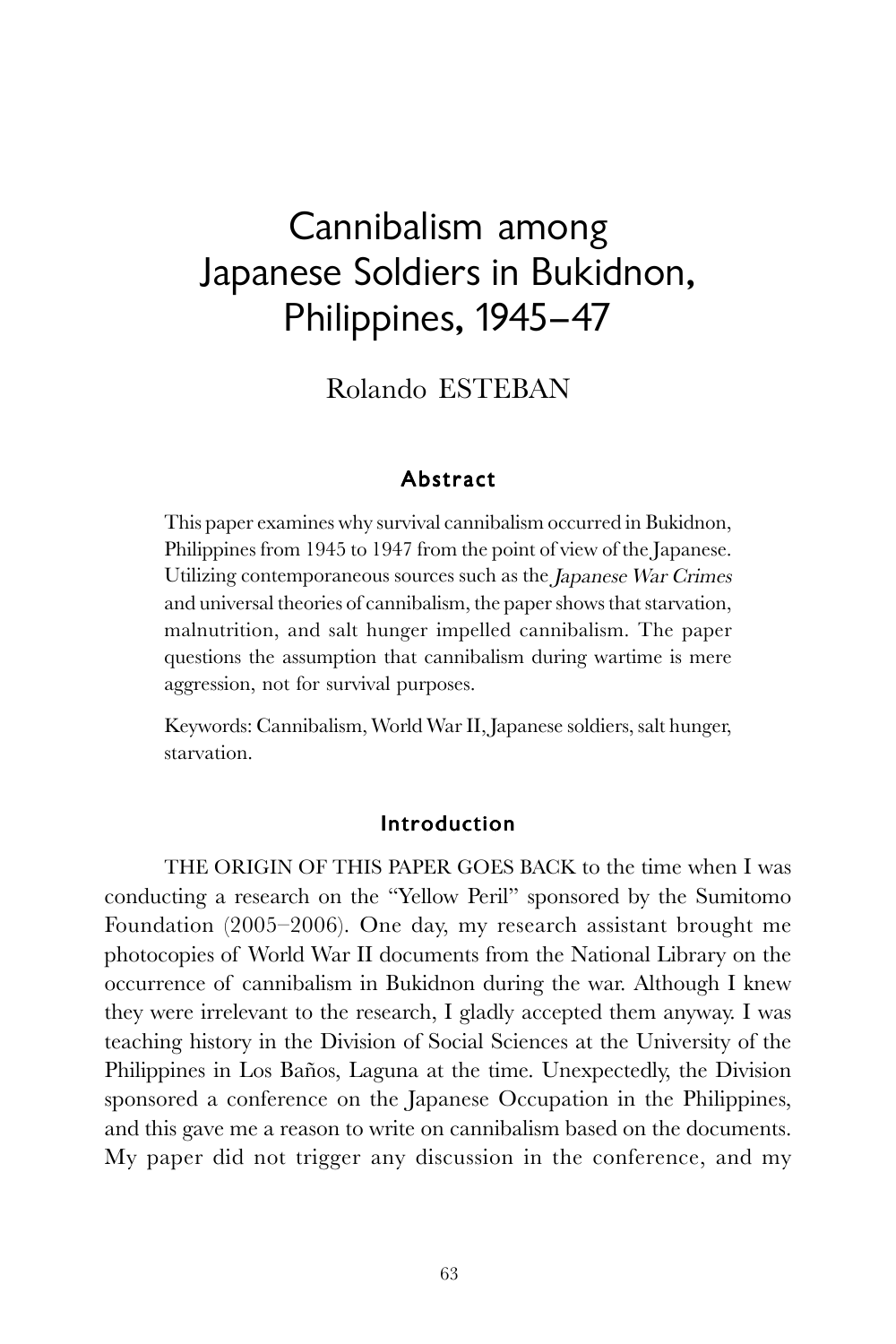colleagues were not interested in it either. Ten years later, my present colleagues at the Department of Anthropology, University of the Philippines Diliman, where I am now teaching, are as disinterested in the subject. I received, though, a number of remarks on cannibalism as an exoticization of non-Western peoples in European literatures, which appear to me as disputations of cannibalism. These reminded me of the debate on the subject among anthropologists since the 1960s, between those who believe in the practice and those who do not.

This paper does not counter the representation of cannibalism in Western texts such as those of White (2003) Sahlins (2003), Wisnewski (2004), and Borofsky (1997), among others. It is rather a narrative, based on contemporary sources, of cannibalism practiced by Japanese troops in Bukidnon, Philippines in 1945–1947. It aims to know, from their perspective, the types and causes of cannibalism. It examines three sets of documents from the Japanese War Crimes, a collection of documents relating to the atrocities committed by the Japanese during the World War II in the Pacific, inluding those on the Philippines that are deposited at the National Library in Manila. Documents examined include (1) the summation of the prosecution and arraignment of Hajime Ainoda, et al.;  $(2)$  the analysis of the case, which consists of 13 affidavits; and  $(3)$  a report on cannibalism in Mindanao involving Minotaro Tadokoro and companions. 3 The last consists of two affidavits, a map by Tadokoro, and an extract of police reports (Extracts, Report No. 360, 119–22). I hypothesize that desperate war conditions such as starvation, malnutrition, and salt hunger compelled the Japanese soldiers to resort to cannibalism. This paper hopes to contribute to the understanding of the links between war and human behavior in light of current concepts of cannibalism.

The paper in its present form only differs from the original manuscript on a theoretical level.<sup>4</sup> The first section provides a background on cannibalism by discussing briefly the key concepts on the topic and by providing relevant examples. The second deals with cannibalism in Japanese history. The third section discusses the Suzuki Unit's activities and movement in Cagayan in 1944 and until their surrender in Bukidnon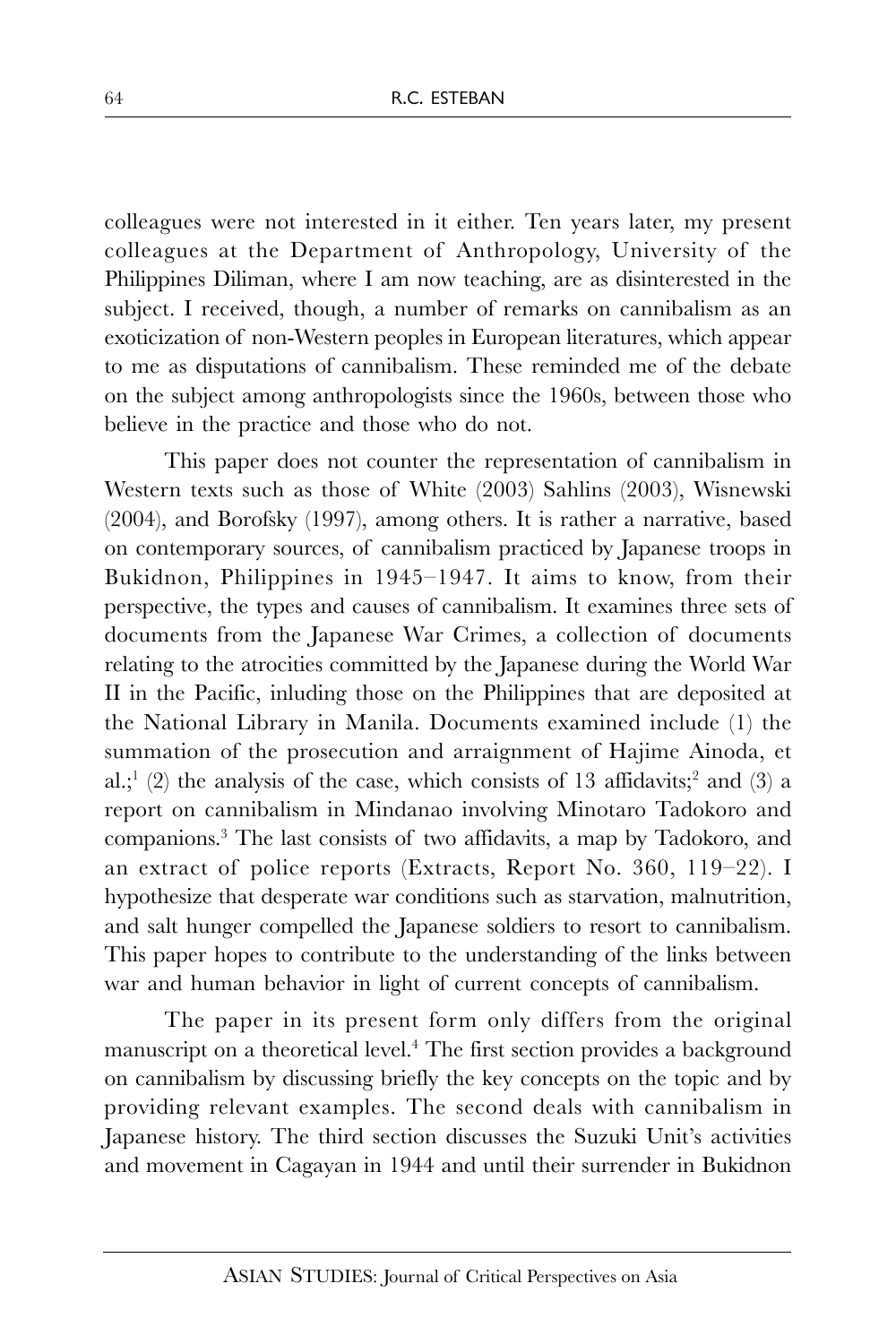in 1947. The fourth section examines the links between war and cannibalism. Lastly, the fourth explains cannibalism in the light of universal theories of cannibalism.

## Background

There was a time when disbelievers of cannibalism tried to differentiate cannibalism from anthropophagy. Arens (1979) argued that cannibalism is "the man–eating myth"—a representation of the "Other" in Eurocentric texts since 1493 used to justify conquest and enslavement (Sahlins 2003). Hulme (1986) further insisted that "[c]annibalism does exist. It exists within colonial discourse to describe the ferocious devouring of human flesh practiced by some savages" (183). Taking off from this argument, Obeyesekere (2005) posited that cannibalism is only a term, while its Greek equivalent—anthropophagy—refers to "the actual consumption of flesh" (14–15). Hulme (1986) justified the distinction by saying that anthropophagy is "a much more neutral term" (184). Obeyesekere (2005) further argued that cannibalism in the Pacific, especially as posited by Sahlins (1995), is only "cannibal talk," meaning, it is "essentially a fantasy that the other is going to eat us" (14–15).

In contrast to the claims of Hulme (1986), Obeyesekere (2005), and Arens (1979), Jehlen (1993) insisted that, "anthropophagy is equally a charged term is suggested by the fact that its exact translation, 'man– eating', returns us to cannibalism; anthropophagy would then be a way of not saying cannibalism" (190). While it is true that cannibalism only became a part of the European vocabulary only since 1493 (Arens 1979; Hulme 1986; Lindenbaum 2004; Obeyesekere 2005), the Europeans had known cannibalism as anthropophagy since ancient times. Vandenberg (2010) finds the distinction unnecessary because cannibalism and anthropophagy refer to the same act. Henceforth, I use cannibalism instead of anthropophagy.

Cannibalism refers to the act of eating the flesh of one's own kind (Fernández-Jalvo et al. 1999). Historians attribute its origins to Columbus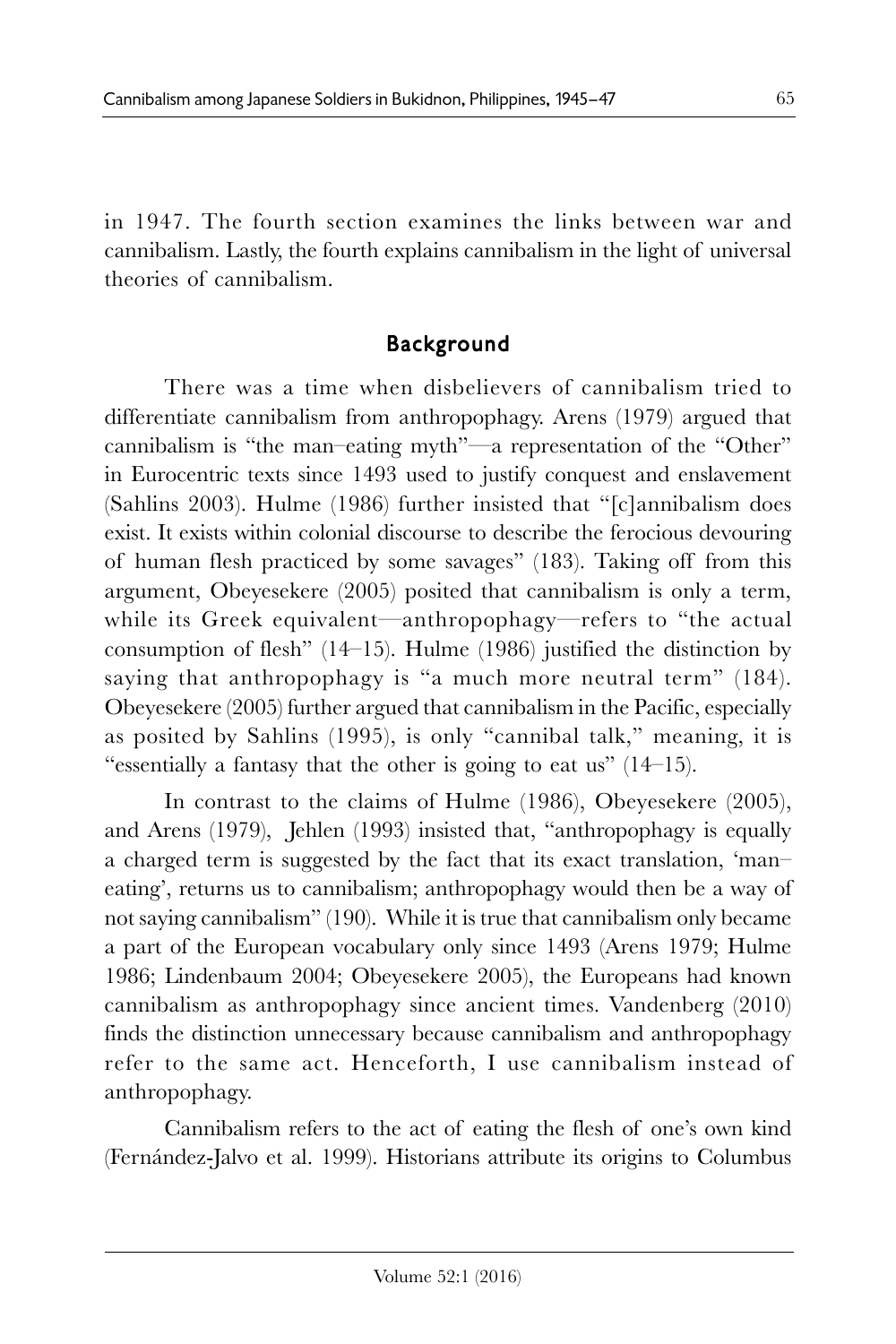during his second voyage to the New World. Columbus narrated that while he was in Hispaniola in 1493, the Arawakan—natives of the island—told him that their neighbors, the Carib, ate human flesh. Whitehead (1984), citing Coll y Toste, stated that Spanish accounts transliterated "Carib" into "canib," which was later on coined as "canibal," which means "eaters of fresh meat, of adventurous and warlike instinct, blood thirsty" (70). When translated into English, it came to mean "man–eating" (Jehlen 1993, 180). The penetration of cannibalism into European consciousness thus goes back to 1493 only.

Cannibalism remains a contentious field of inquiry (Vanderberg 2010, 149). Anthropology views it as normative behavior (Arens 1979; Martingale 1993); Archaeology considers it a thing of the past (White 2003); and Psychology attributes it to schizophrenia (Carlin 2011). Disbelievers of cannibalism dismiss it as mere profanity (White 2003), while others question the methods employed in its study beyond its mortuary and survival types (Arens 1979).

Archaeology (White 2001) and biological anthropology (Low 2012) though, have addressed the challenge posed by disbelievers of cannibalism. Methods for its study developed by C. Turner and J. Turner (1992, 1995) and White (2001) have gained global acceptability. Consequently, it has become more challenging to establish why cannibalism happened than proving that it did happen.

Bioarchaeology and biological anthropology show that cannibalism is ancient, while historical accounts and ethnographies illustrate that it is modern and contemporary. Paleolithic and Neolithic peoples practiced it (Fernandez-Jalvo et al. 2011; Jacobi and Higham 2009). The Spaniards, French, and English colonists attested to aggressive cannibalism among the Iroquois (Abler 1980). The Aztecs committed it against their neighbors (Ortiz 1978; Isaac 2002), while the Maori chief ate the flesh of an enemy to increase his mana (Jennings 2011). Environmental collapse (De la Croix and Dottori 2008) led to "an orgy of cannibalism and starvation when the "sole remaining large source of protein was other human beings" (Diamond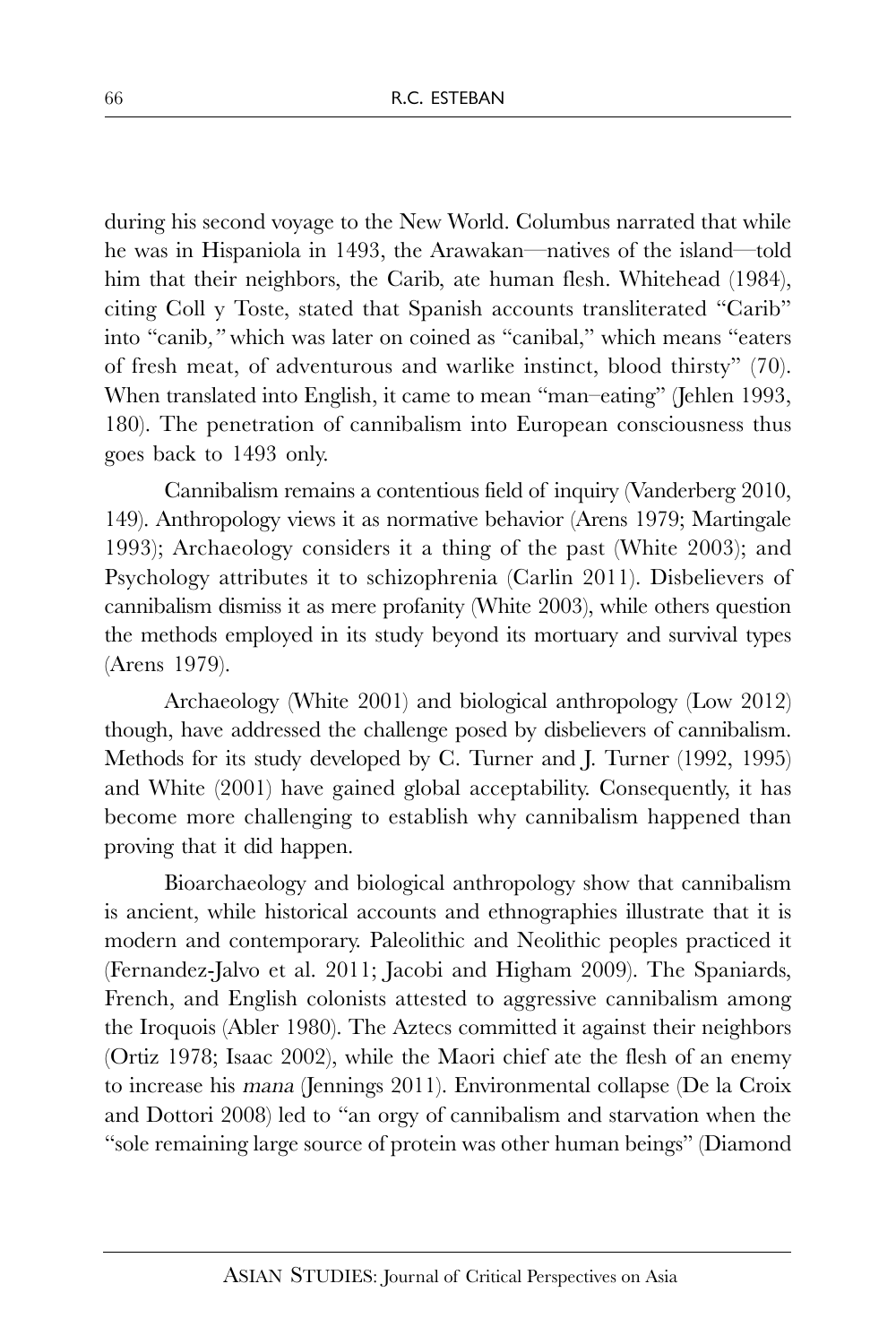1994, 365) in the Easter Islands. Another example is the Fijians, who have practiced cannibalism since 2,000 B.P. (Degusta 1999). Noble (2011) stated that cannibalism was practiced because of the belief that it had curative effects based on its resemblance with the Eucharist in England during the 16th and 17th centuries and beyond.

Cannibalism is practiced by various species, including humans, for different reasons. Female mantids and spiders devour their smaller mates to avoid starvation or to increase fecundity (Wilder, Rypstra and Elgar 2009). Chimpanzees engage in it for dominance and food (Goodall 1986). The practice was part of a "paleoeconomic system in the European Lower Pleistocene" (Carbonell et. al. 2010, 539), when human flesh was a staple in their diet (Vanderberg 2010). The Homo antecessor, a member of the genus homo that lived in Gran Dolina in Atapuerca, Burgos, Spain at around 800,000 years ago practiced it (Carbonell et. al. 2010; Vandenberg 2010), and the Neanderthals, too, in Moula-Guercy 120,000–100,000 years ago (Defleur et. al. 1999).

Studies on cannibalism from around the world show that the practice is complex and diverse. These studies "[give] rise to an abundant anthropological literature and to numerous classifications" (Boulestin et. al. 2009, 979). For Boulestin et. al. (2009), cannibalism is either accidental or institutional. On the one hand, accidental cannibalism, usually survival cannibalism, happens during desperate times. On the other hand, institutional cannibalism has two forms: endocannibalism and exocannibalism. Endocannibalism involves the eating of the flesh of a member of one's group who died due to disease, encounter, and execution for food or for mortuary purposes (White 2003; De la Croix and Dottori 2008). A most curious case of endocannibalism was observed among the Fore in the Okape Area in New Guinea that caused an epidemic of kuru<sup>5</sup> in the 1950s (Zigas and Gajdusek 1957). Exocannibalism is aggressive and directed against the enemy in times of war. Also, cannibalism is either normative—which includes nutritional, ritual, and aggression cannibalism—or accidental/occasional.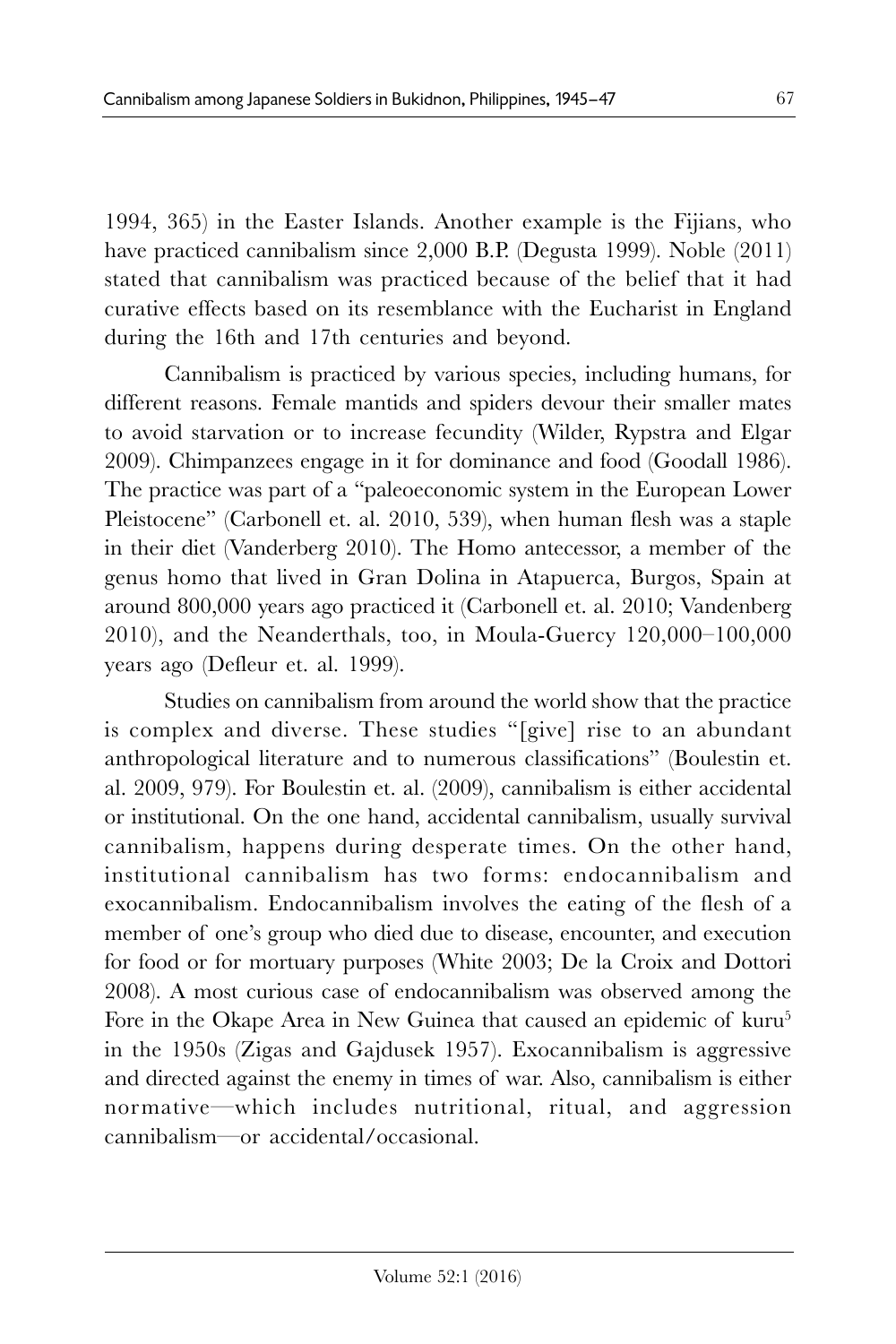Fernandez-Jalvo et al. (1999) offers a typology that differentiates the social types of cannibalism from the functional kinds. The social types are endocannibalism, which refers to the "consumption of individuals within the group;" and exocannibalism, which refers to "the consumption of outsiders," the "consumption of enemies" (593). Endocannibalism is characterized as affectionate, while exocannibalism is characterized as aggressive.

The functional types include nutritional, ritual, and pathological cannibalism. Nutritional cannibalism is essential to survival during short "periods of food scarcity or due to catastrophe, i.e., starvation induced," or during long periods in which "humans are part of the diet of other humans" (593). Meanwhile, ritual cannibalism (magic, funerary, or mortuary) is practiced "in relation to belief or religion." Lastly, pathological cannibalism is a "mental disease: parapathic" (Fernandez-Jalvo et al. 1999, 593)—something practiced for political reasons like in China. Aggression cannibalism (Lindenbaum 2004) is directed against enemies (Gat 2000) while sexual cannibalism pertains to the satiation of sexual needs (Thiessen 2001; Carlin 2011; Kushner 1997).

My interest concerns survival cannibalism impelled by desperate situations during wartime. However, what constitutes such situations remains varied. Examples of cannibalism induced by desperation include the unfortunate fate of the Donner Party (Rarick 2008; Hardesty 2005), Alfred Packer (Di Stephano 2006; Curry 2002; Rautman and Fenton 2005), and the Franklin Expedition (Keenleyside et. al. 1997). Other cases are accidents, as in the case of Dudley and Stephens (Simpson 1994) and in the plane crash in the Andes (Read 1974). Some are pushed to cannibalism because of famine (Vandenberg 2010). Another point of interest is survival cannibalism in times of war as told in the Bible (Deuteronomy 28:53–57; Jeremiah 19:9; Lamentations 2:20, 4:10; Ezekiel 5:10; 2 Kings). Fulcher of Chartes, a survivor of the First Crusade (1095– 1100), personally witnessed survival cannibalism among the Crusaders (Peters 1988). Vandenberg (2010) mentions cases of survival cannibalism during famine in France in 868 and in 1032–1033. Indeed, the generally accepted examples of cannibalism happened in recorded history.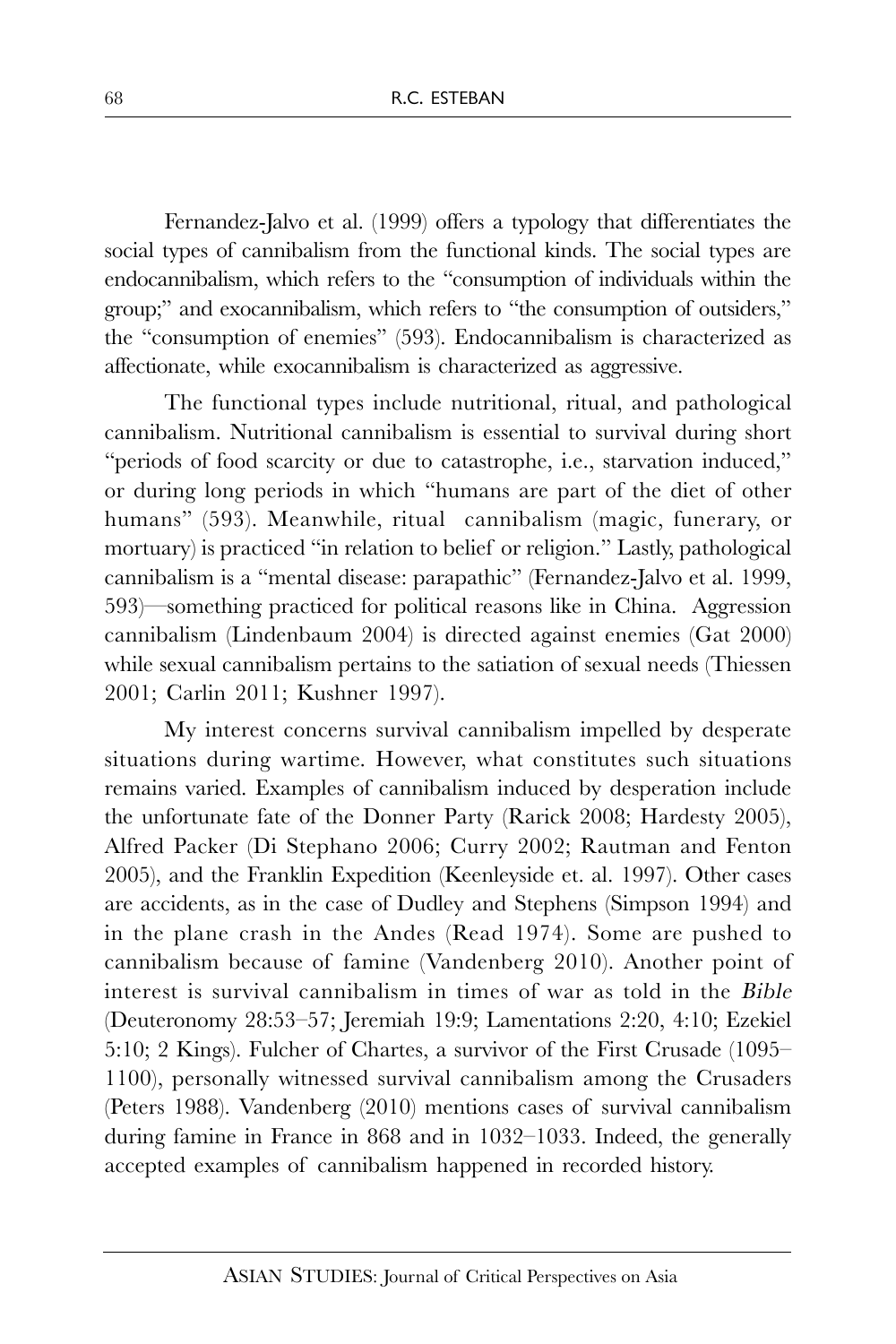## Cannibalism in Japanese History

In particular, I am focusing on cannibalism among the Japanese in Bukidnon, Philippines during World War II. It is in and by itself a field of inquiry in relation to war crimes in the Pacific. A bit of historical perspective would be helpful in trying to illumine aspects of a complex issue in Japanese culture and history.

Archaeology in Japan proves that cannibalism was not only practiced by the Ainus (Morse 1880; Ikawa-Smith 1982) but also by the Japanese during the Jomon period (Low 2012; Ikawa-Smith 1982). The Nantôjin (Southern Islander)—the natives of Ryukyu—are of Japanese descent. In the debate involving the Nantôjin, Tomiyama (1998) recalled that, "The main sticking points involved descriptions of tattooing, birth customs, funereal rites, and—above all else—cannibalism" (174).

Cannibalism has been a recurring motif in Japanese literature from medieval to present times, wherein the *oni* (spirit of the dead), feasts on human flesh (Reider 2003). The cannibal has undergone transformations from a diabolical male figure to a sexy cosmopolitan, which accords with the evolution of Japanese society from feudalism to modernity. It appears, though, that the abomination that the Japanese have toward cannibalism may be born out of the predatory behavior of the oni towards the weak in society.

The literary scene in Japan in the 1970s was a curious one because of the appearance of several books on cannibalism. The most popular of these novels is Nobi by Shohei Oōka  $(1\overline{9}51)$ , translated into English as Fires on the Plain. It is about Private Tamura, a Japanese soldier in Leyte, who, together with other soldiers, was turned away by headquarters and left to die because they were no longer worth the support they received. They tried to stave off hunger by resorting to cannibalism. In one instance, Tamura encountered a Filipino couple; he killed them and ate their flesh to survive. Some critics disliked the novel because they thought the author went too far about moral degeneration during wartime, and because it was not Buddhist or Shinto, but Christian, in orientation. Kon Ichikawa adopted Fires on the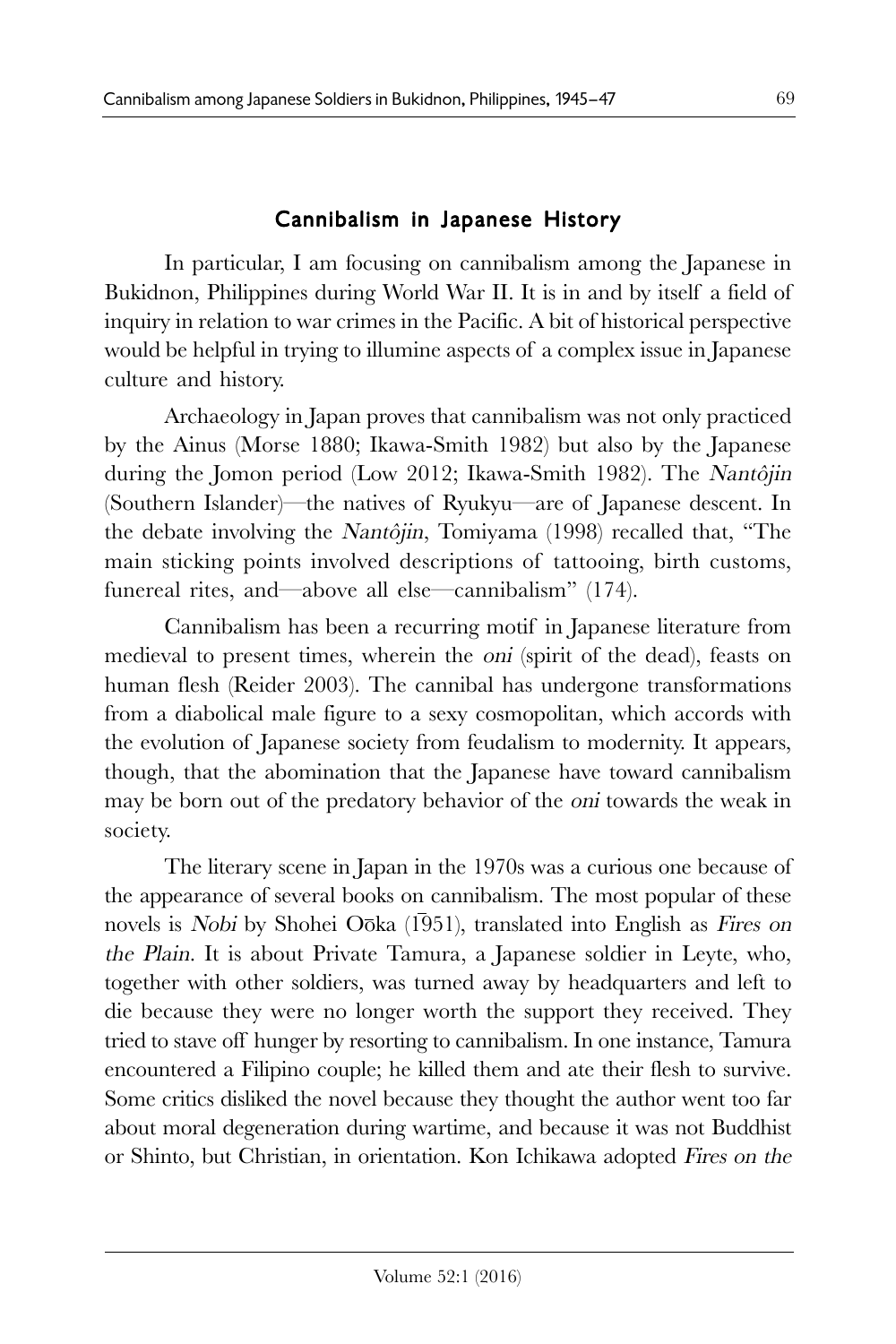Plain into film in 1959, starring Eiji Funakoshi. Novelists like Shôhei (Lehman 1997) and filmmakers like Ichikawa kept public interest alive on the horrors of World War II that included cannibalism. Decades later, it appalled Shônei to know that the public read the novel as history, not as fiction, because its author fought in Mindoro, Philippines.

Cannibalism during World War II was the subject of several books towards the end of the 1950s. Knights of the Bushido: A Short History of Japanese War Crimes (Russell 1958) is a companion volume to a larger work, The Scourge of the Swastika, which looks at World War II through the lens of fascism. It is a compilation of documents chosen from the Internal Military Tribunal for the Far East and other sources on war crime trials. It recalls the "horrors," including cannibalism, committed by a minority of Japanese soldiers on American prisoners of war (POWs) and civilians. The book, though, only deepened the distrust of the West against Japan. Moreover, Ion (1980) considers an exaggeration the assertion that the behavior of Japanese soldiers in war is rooted in bushido. Friday (1994) suggests that one may find clues, instead, "in the specific circumstances of the war, the political atmosphere—both domestic and international—of the 1930s, and the process through which Japan emerged as a modern nation" (348) than on fascism alone.

On and beyond the front lines, La Forte, Marcelo, and Himmel (1994) mentioned that documented Japanese atrocities on POWs and civilians include medical experiments involving vivisection, dismemberment, and cannibalism, among others. In The Nanking 100– Man Killing Contest Debate: War Guilt amid Fabricated Illusions, 1971– <sup>75</sup>," Wakabayashi (2000) cited Yamamoto as witness to cannibalism in the Philippines and for his cruelty.

> A former lieutenant, Yamamoto caused the death of Philippine civilians under his command through inadvertent abuse, cut off the limb of a dead comrade with a sword, and witnessed cannibalism among Japanese troops. Thus he was an untried B– or C–class war crimes suspect, who, unlike Mukai and Noda, chanced to escape trial." (361)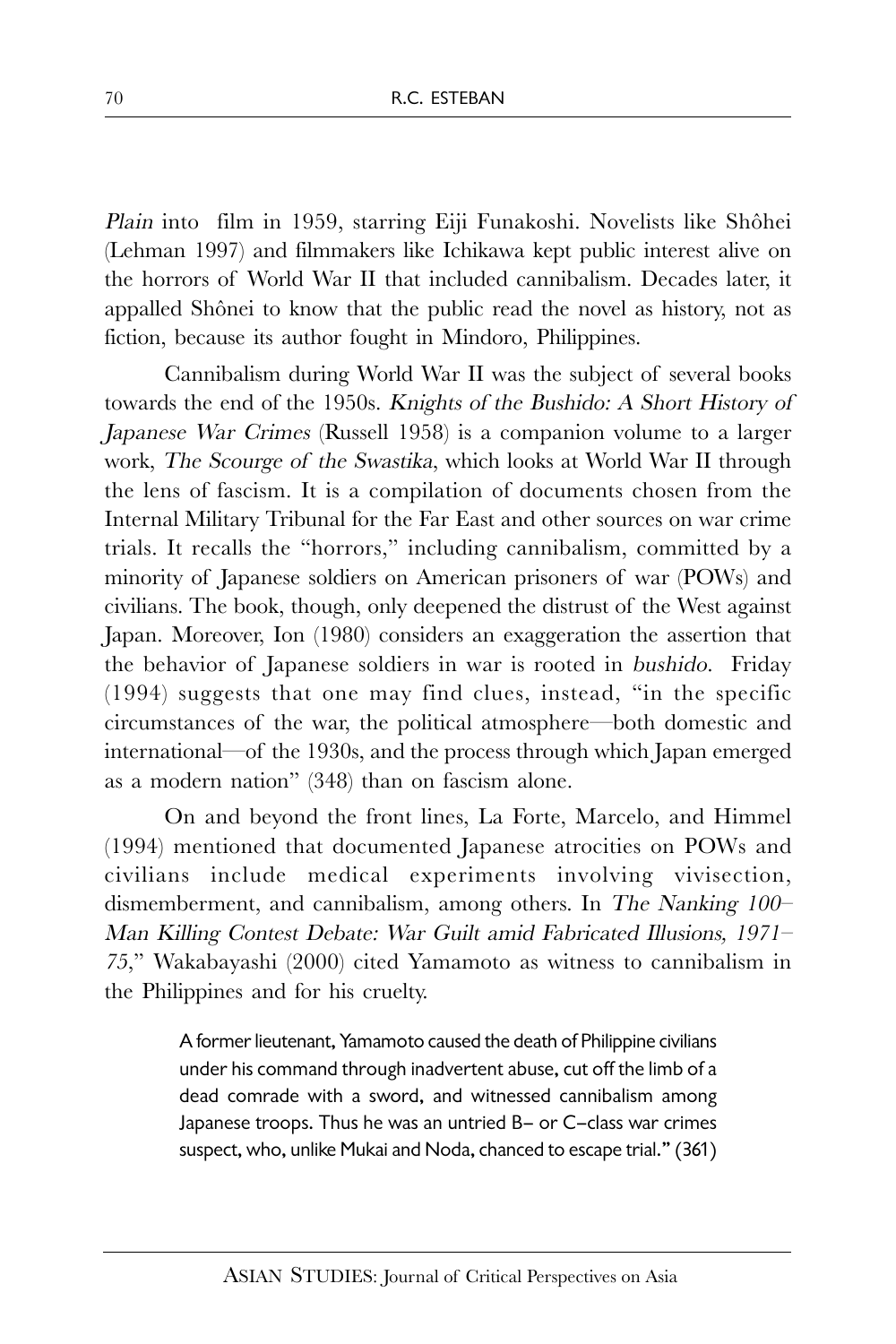The advance of the Americans in New Guinea caused the Japanese to flee from the coasts to the interior, thereby disrupting life in Bumbita. Because of the Allied blockade, the Japanese suffered deprivation, and as their condition became more desperate, they resorted to cannibalism. "Villagers told me that in extreme circumstances some Japanese resorted to cannibalism of Bumbita youth to stave off starvation" (Leavitt 2004, 313). Strathern (1985), citing Tuzin, stated that cannibalism by the Japanese horrified the Arapesh of New Guinea and that they rejected fending off starvation as its purpose during World War II. For the Arapesh, cannibalism, which occurs in the absence of social control, distinguishes the human from the non-human and therefore represents a threat to humanity.

Books on cannibalism in the Pacific during the war such as The Hidden Horrors: Japanese War Crimes in World War II (Tanaka 1996) only mention cases relating to the Philippines. The book documents Japanese atrocities such as murder, rape, prostitution, the Death March, and cannibalism. It shows how hunger compelled Japanese soldiers to consume the flesh of their fallen comrades, as well as those of POWs. Tanaka also wrote that the Imperial Army command had prepared the soldiers to accept cannibalism as an eventuality. Prior to their deployment to the war fronts, part of the indoctrination of soldiers involved making them believe that their enemies were pigs. American and Australian POWs were white pigs and Indians and Pakistanis were black pigs.

Without a Hangman, without a Rope: Navy War Crimes Trials after World War II (Welch 2002) discusses the Navy trials in Guam and Kwajalein, evaluates the conduct of the trials, and examines the philosophical questions pertaining to "victor's justice" and "the legal questions of the status of such trials in international law" (Welch 2002, 1) It raises first the issue of fairness. The trials charged the Japanese for the crimes they committed during the war, but not the Americans for the bombing of Hiroshima and Nagasaki. The second pertains to the arraignment of cannibalism under murder. Like Welch, Maga (2001) considered the problems that the trials for cannibalism presented. They brought to the surface moral issues and forced a legal system to deal with a novel, complex phenomenon.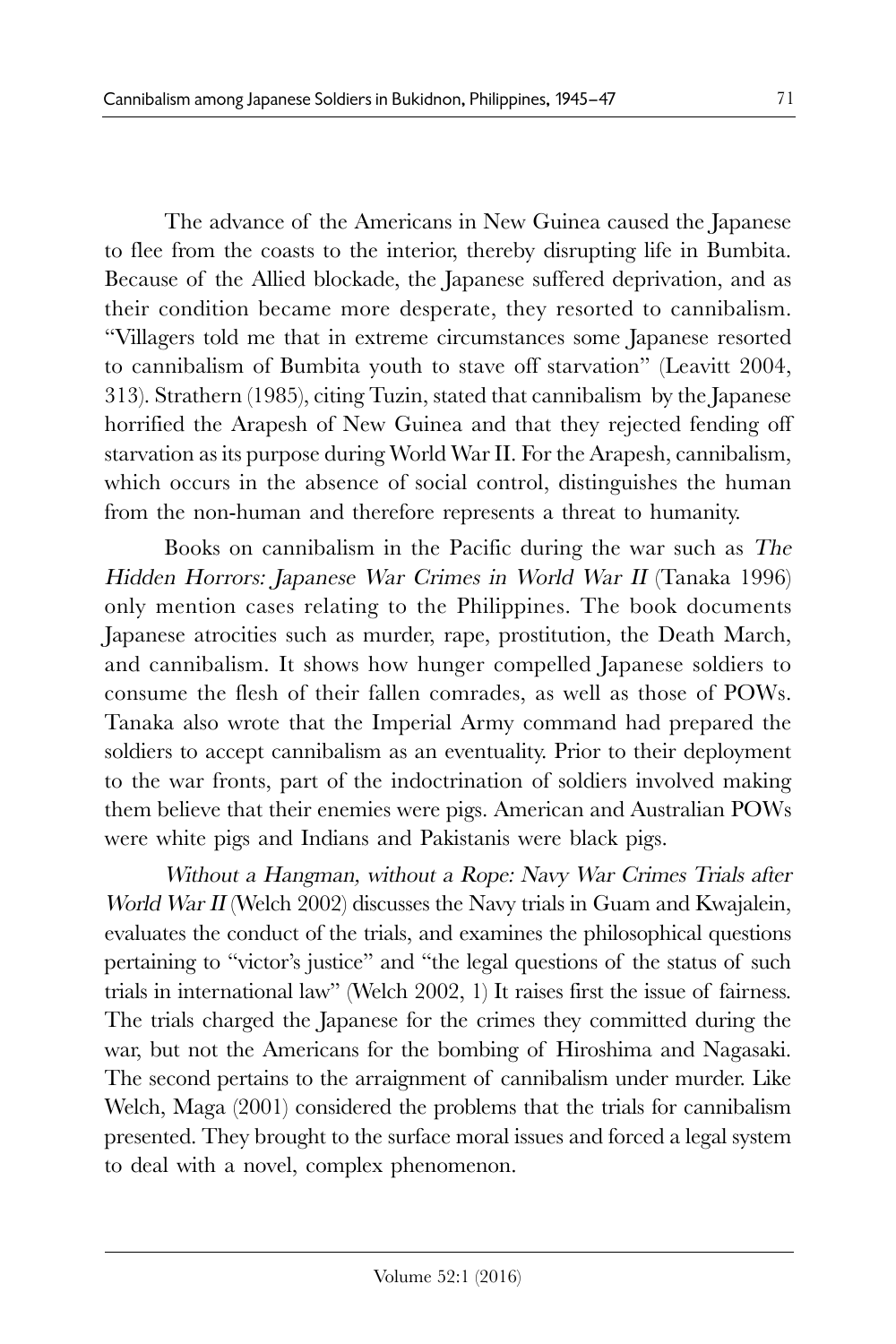The Japanese on Trial: Allied War Crimes Operations in the East, <sup>1945</sup>–1951 by Piccigallo (1979) relates more closely to the Philippine experience than any of the writings cited. It is the first account of the War Crimes Trial in the Pacific (WCTP), which involved 5,700 accused and 2,200 trials, including the 31 trials related to cannibalism in Mindanao, and cases of looting and multiple rape in Cebu. It describes the procedures, details of the trials, and conduct of the counsels. Like many authors before him, Piccigallo (1979) observes that historians have "forgotten" the WCTP since the 1950s.

Most of the writings on the involvement of Japan in World War II emphasize the war as an effect of fascism. Despite the number of books written on the subject, the photographs of Japanese atrocities that surfaced in relation to the war crime trials remain untapped by scholars outside Japan. Conroy (1981) calls attention to Mainichi Shimbunsha's collection, Ichi–oku–nin no showa shi [The history of 100 million people during the Showa era], that came out in Tokyo in the 1970s. The collection includes the section, Nihon no senshi [Japan's wars], which shows photographs of Japanese atrocities during the war. The closest that we have in the Philippines could be some photographs about the war that came out in the Philippine Free Press beginning in the late 1940s, and partly in relation to media coverage of the war crime trials. These photographs can help paint a pictographic history of wartime violence.

The dominant literature on World War II in the Pacific may be classified into three broad categories: The first category is historical, which probes into the events that precipitated the war, particularly the deterioration of US–Japanese relations; the war itself, and its end. The second category deals with military strategy and, more specifically, how the United States prevailed. The third category—where this paper may be classified—focuses on the effects of the war and the atrocities committed by the Japanese on soldiers and civilians. It contributes to the understanding of the kind of cannibalism that happens at wartime in light of current theories of cannibalism and of the reasons for its occurrence.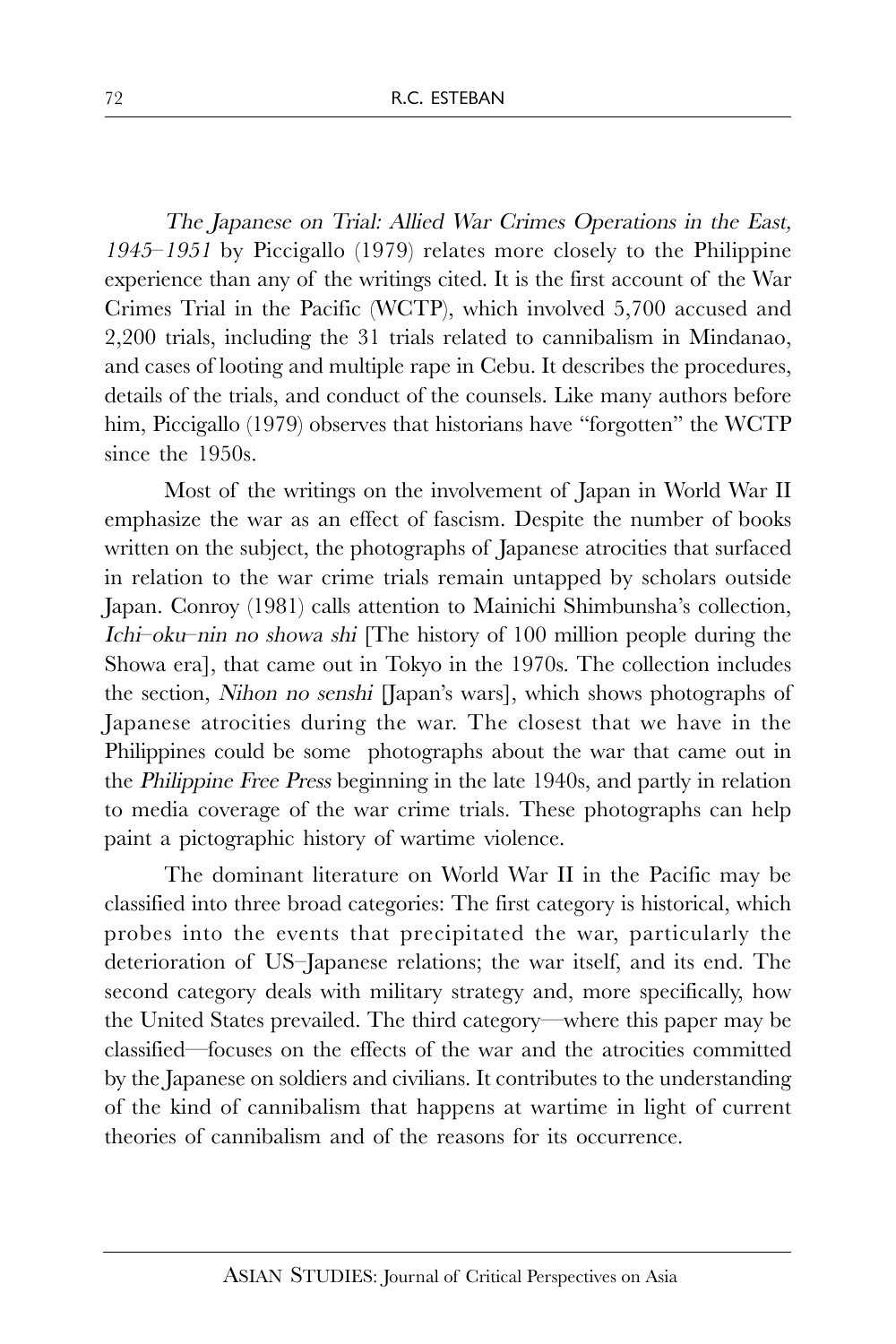### The Running War

The Japanese occupation of the Philippines lasted from 1942 to 1945 (Agoncillo 2001). It started with the attack on Davao—where the largest Japanese population existed at the time—only hours after the attack on Pearl Harbor on 8 December 1941 (Prange, Goldstein, and Dillon 1981). Shocked and overpowered by the Japanese, the American Asiatic Fleet withdrew to Java on 12 December 1941. McArthur later escaped to Australia on 11 March 1942, and former President Manuel L. Quezon, together with his family, fled to the United States. These events left the fight for freedom to Filipino resistance fighters (Saulo 1990). The Japanese occupied the Philippines for over three years. However, following the bombing of Hiroshima and Nagasaki (Hogan 1996), the position of Japan in the war became untenable.

American strategy in the Western Pacific involved retaking lost territories in the Philippines by advancing first in Leyte and then in Mindoro. The Japanese suffered irreversible losses in the Battle of Midday in 1942 and in Saipan in 1944. By the summer of 1944, Generals McArthur and Nimitz had combined the Central and Southwest forces for a return to the Philippines. This involved destroying the last Japanese naval forces in Leyte, and by December 1944, there were no Japanese in Leyte and Samar. On the strategic importance of the landing in Leyte, Baldwin said that

> We had chosen the islands of Leyte and Samar as the focus of our invasion for several sound reasons. It is a central position, and our forces there automatically neutralized Mindanao to the south. Leyte Gulf has a fine harbor, and Leyte had good airfields which we wanted. And control of Leyte and Samar gave us control over the two straits— San Bernardino between Samar and Luzon, and Surigao between Leyte and Mindanao—toward which these Japanese forces were now advancing. (1945, 172)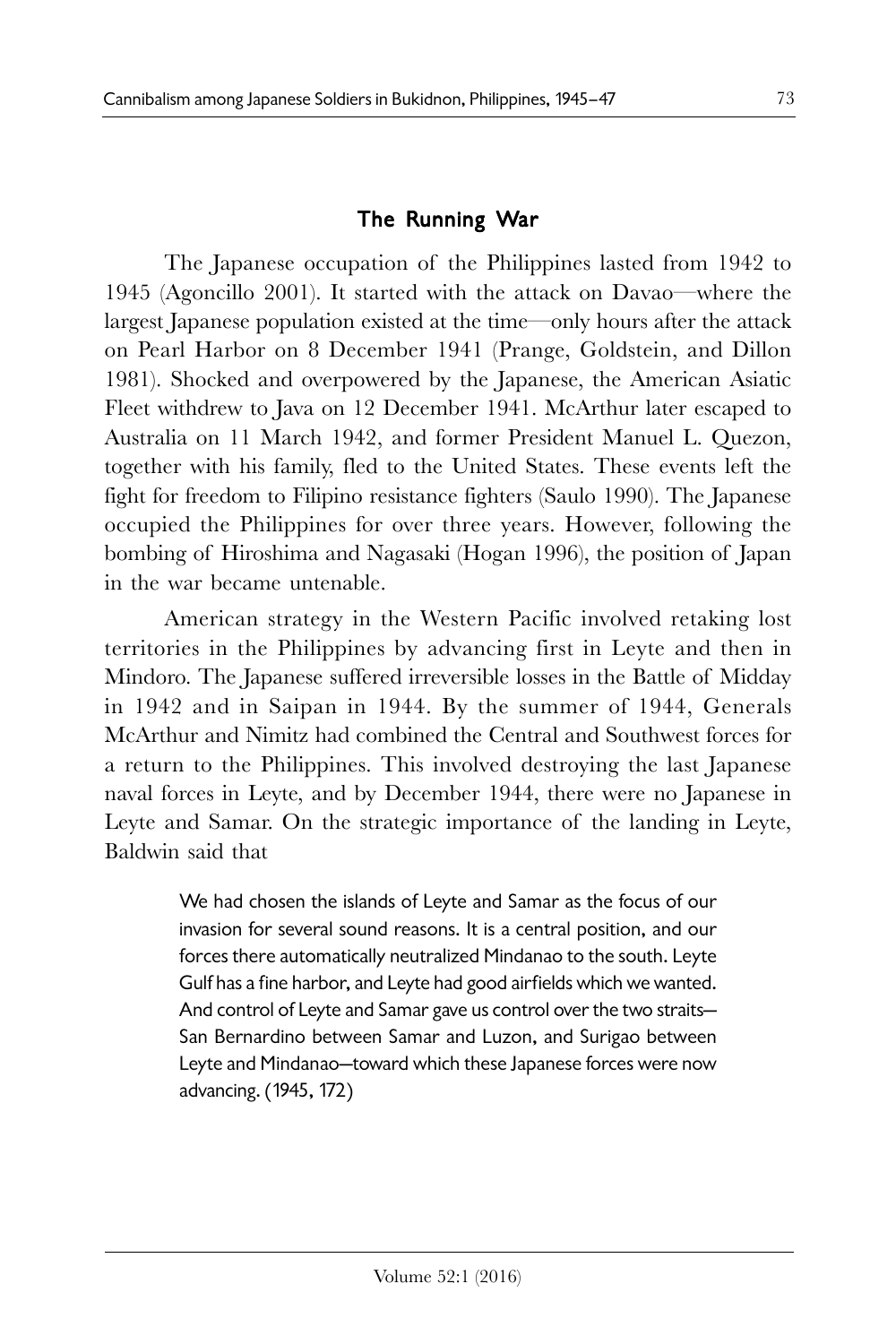The Americans advanced to Palau in March 1944 (Hallas 1994), causing anxiety among the Japanese in Leyte over their tenuous position in the island (Smith 1996). In anticipation of the American landing there, Lt. Col. Fumio Suzuki organized the 15th Embarkation Unit in Ormoc in early March, which he completed later in the month (Ishimura 1947). He and nine officers held the command of the 400–strong Unit, composed of new recruits from Japan, soldiers from other parts of the Philippines, as well as those from New Guinea (R.P. vs. Ainoda 1947). The Unit began abandoning Ormoc for Cagayan de Oro in late May 1944 (Ainoda 1947). The Unit stayed in Cagayan de Oro for almost a year until the landing of the Americans in Tagoloan on the north and Opol on the south in March 1945 (Ishimura 1947). The main group of the Unit arrived in Barrio Agusan near Cagayan de Oro in late June 1945, while the headquarters group arrived in late July.

As a tactical move, Suzuki immediately reassembled the Unit in Carmen, Cagayan de Oro on March 1945 in preparation for the retreat to Bukidnon to escape the Americans (Ishimura 1947). From Bukidnon, he hoped for the arrival of reinforcements and the right time to attack the Americans (P.P. vs. Ainoda 1947). Meanwhile, 200 men were detached from the Unit and sent either to Manila or to Negros. Suzuki organized the 200 men that remained into the Unit (P.P. vs. Ainoda 1947). The officers were: Suzuki, Commander; 1Lt. Kazuyoshi Ishimura, Assistant Commander; 1Lt. Hajime Ainoda, Medic; and Yukio Inui, Adjutant (Kai 1947). From then on, what began as a tactical move turned into a running war that the Japanese had no chance of winning. Their weapons included rifles for soldiers, side arms for officers, one light machine gun, and one heavy machine gun (Ainoda 1947). Their medical supplies included 10,000 tablets of quinine, 1,000 tablets of Atabrine, 500 tablets of Plasmochin, 100 tablets of izai, 200 tablets of aspirin, 100 tablets of morphine, 100 tablets of opium, a supply of bandages, 300 grams of mercurochrome, 500 grams of iodine, and a surgical kit. They abandoned a truckload of rice and burned a sedan loaded with documents when the vehicles broke down at the start of the march in Carmen (Hanada 1947).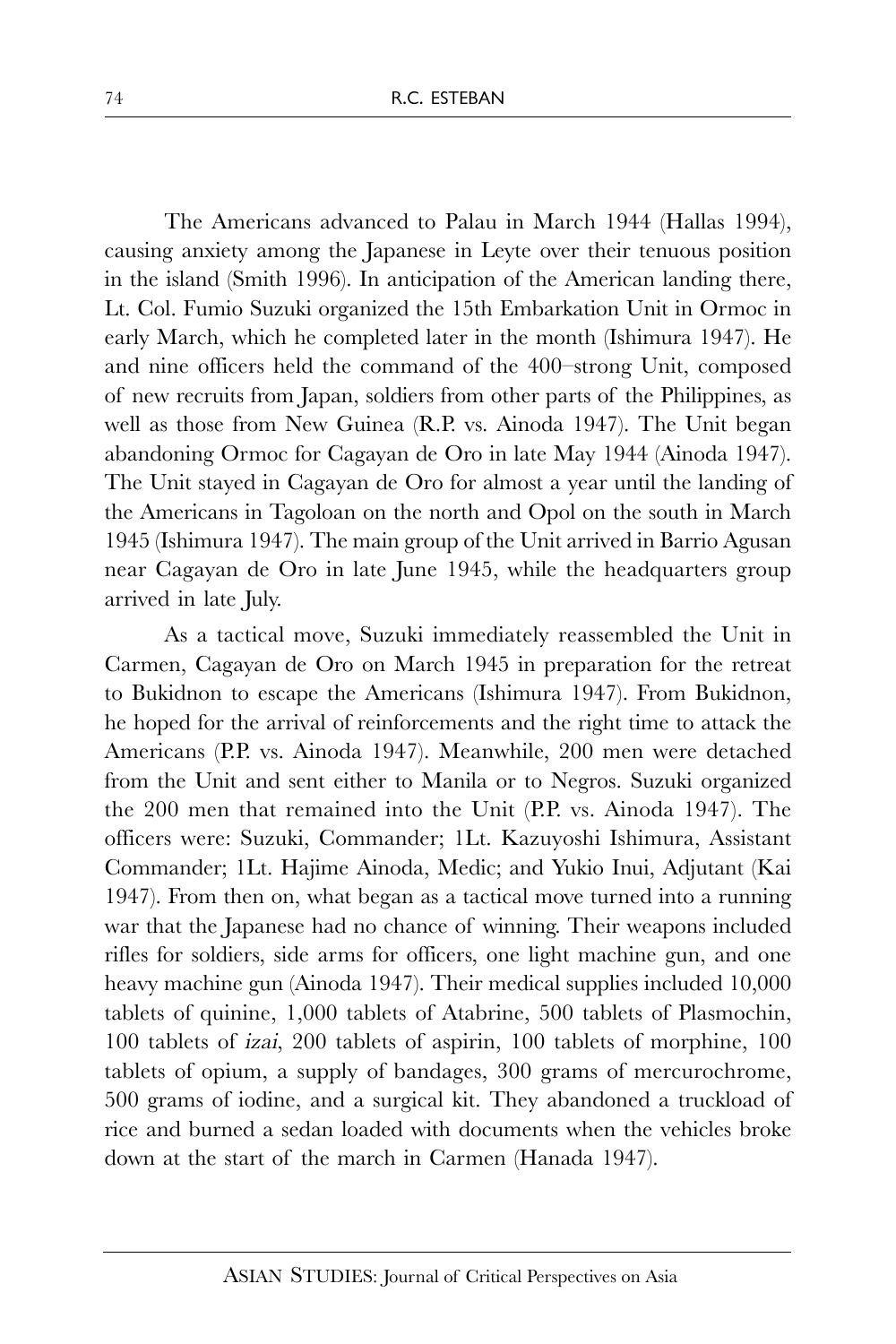Figure 1 is a map of Bukidnon, a province located in northern Mindanao. It is bordered by Misamis Oriental in the north, Cotabato and Davao Oriental in the south, Agusan del Sur and Davao del Norte in the east, and Lanao del Sur in the west. The name "Bukidnon" (Visayan for "mountainous") describes the terrain of the province. Some of the highest mountains in the country are located in the province, namely: Mt. Dulangdulang (2,938 meters above sea level) which is the second highest mountain in the country located in the Kitanglad Mountain Range; Mt. Kitanglad (2,899 meters); Mt. Kalatungan (2,860 meters); Mt. Maagnaw (2,742 meters); Mt. Lumuluyaw (2,612 meters); and Mt. Tuminungan (2,400 meters).

Bukidnon is a landlocked province, with Malaybalay as its capital. The province has an estimated population of 1,299,192, composed mainly of indigenous peoples called "Bukidnon" and settlers from Visayas and Luzon. It was part of Misamis in 1850 as "Malaybalay," and eventually became Bukidnon province in 1917.

 The first Japanese forces arrived in the area in 1942. Some Japanese from Leyte and other parts of the Philippines arrived in 1944, hid in Mt. Kitanglad, committed survival cannibalism, and surrendered to the Philippine Constabulary in 1947.

The Japanese marched from Carmen on 10 May 1945, moving towards Basak, passing through Imbatug, Quiliog, Nanca, Cosina, and Miarayan (Ishimura 1947). They did not stay long at any point to keep their whereabouts secret (Hanada 1947). By the time they reached Miarayan on 25 May 1945, they were only comprised of 180 men because 20 had died from malaria, beriberi, and diarrhea (Ainoda 1947). On 1 June 1945, Suzuki decided to withdraw into the mountains of Basak. They reached the place on the same day where they stayed for almost a year. However, as the Philippine Army (P.A.) closed in on them, Suzuki ordered his men to move to and set up camps in Mt. Kitanglad in March 1946, during which only 90 men had survived disease and war (Kai 1947). They split into two groups and encamped on two rivers: the headquarters camp, composed of eight huts, west of Atugan River; the pompom camp comprised four huts, west of Sakumata River (Tadokoro 1947).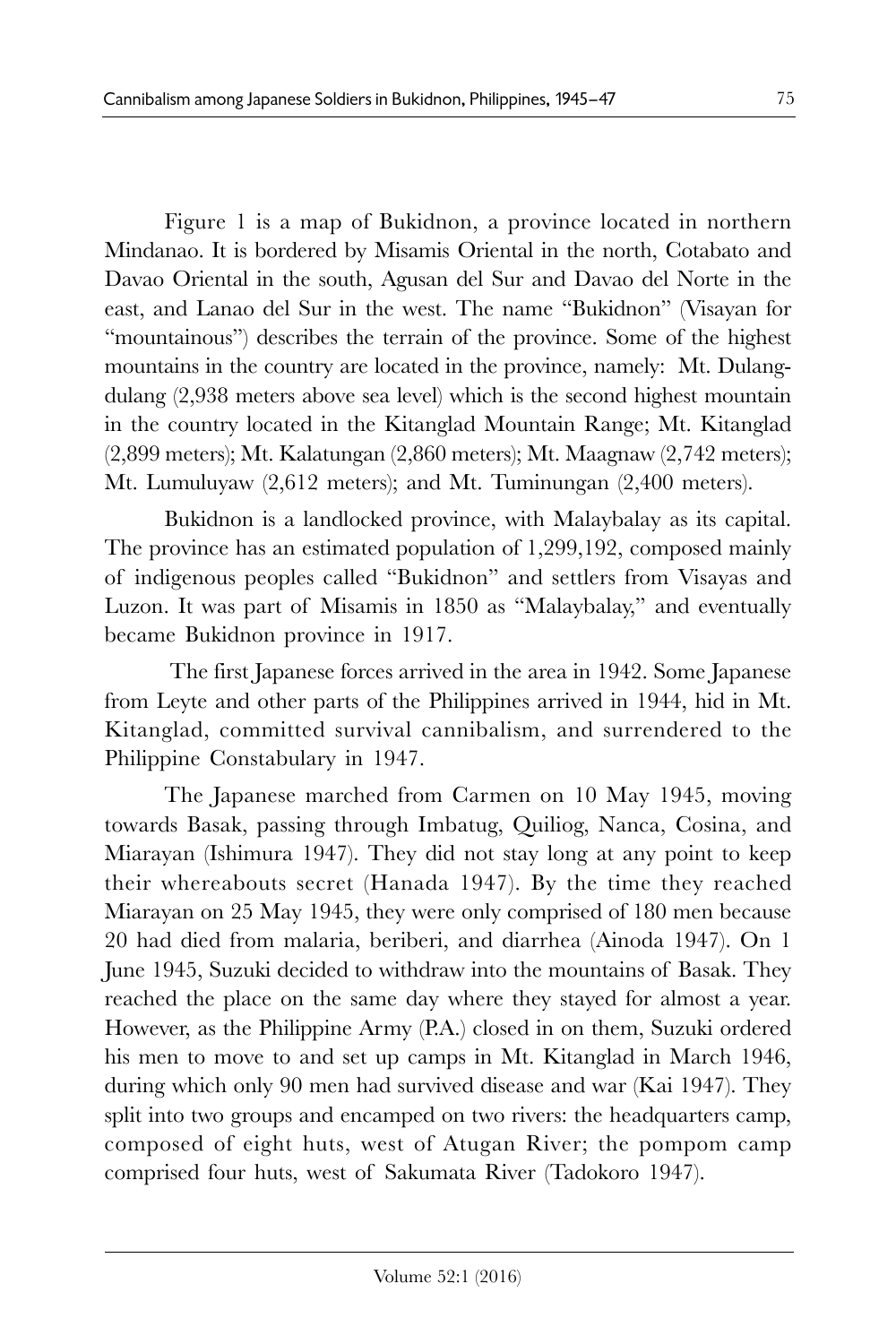The headquarters camp was located east of Impalutao, Dalwangan, Kalasangay, Malaybalay, and Linabo and south of Buncaon and Katuan (Ainoda 1947). In fair weather, Impasug–ong, Impalutao, and Dalwangan could be seen from the headquarters camp and Intavas from the pompom camp. Failing to find a new campsite, the Japanese stayed in Mt. Kitanglad for almost a year (Ishimura 1947). As their situation became more desperate, Suzuki decided to surrender to the P.A. In preparation for this, he ordered the pompom camp closed and recalled the men to the headquarters camp from 9–12 February 1947 (Homan 1947). On 14 February, the 33 Japanese who survived the war surrendered to Lt. Alejando Sale at the headquarters camp (Ainoda 1947). They marched to Sumilao on 16 February and reached the town on the same day.

#### War and Cannibalism

The conventional notion of war as "organized aggression between autonomous political units" (Thorpe 2003, 152) militates against the formation of a consensus on survival cannibalism during wartime (Wilson 1978). Lindenbaum (2004) regards violence against enemies as aggression cannibalism, in which conflict is over the scarcity human flesh (Gat 2000). At any rate, wartime cannibalism is aggression and nutritional at the same time among the H. antecessors in Gran Dolina (Carbonell et al. 2010; Fernandez–Jalvo et al. 1999), and the Neanderthals in Moula–Guercy (Defleur et al. 1999; Valensi et al. 2010). It is aggression and survival in the Western Pacific in World War II (Tanaka 1996; Welch 2002; Keeley 1996), including cannibalism in Bukidnon during World War II. However, I believe that a dispassionate, less-politicized consideration of war would show that severe conditions could compel survival cannibalism.

#### Foraging

The Japanese were ill-provisioned because a truckload of rice had to be abandoned when the vehicle broke down in Carmen (Ainoda 1947). Besides the small amount of rice that each soldier had, they obtained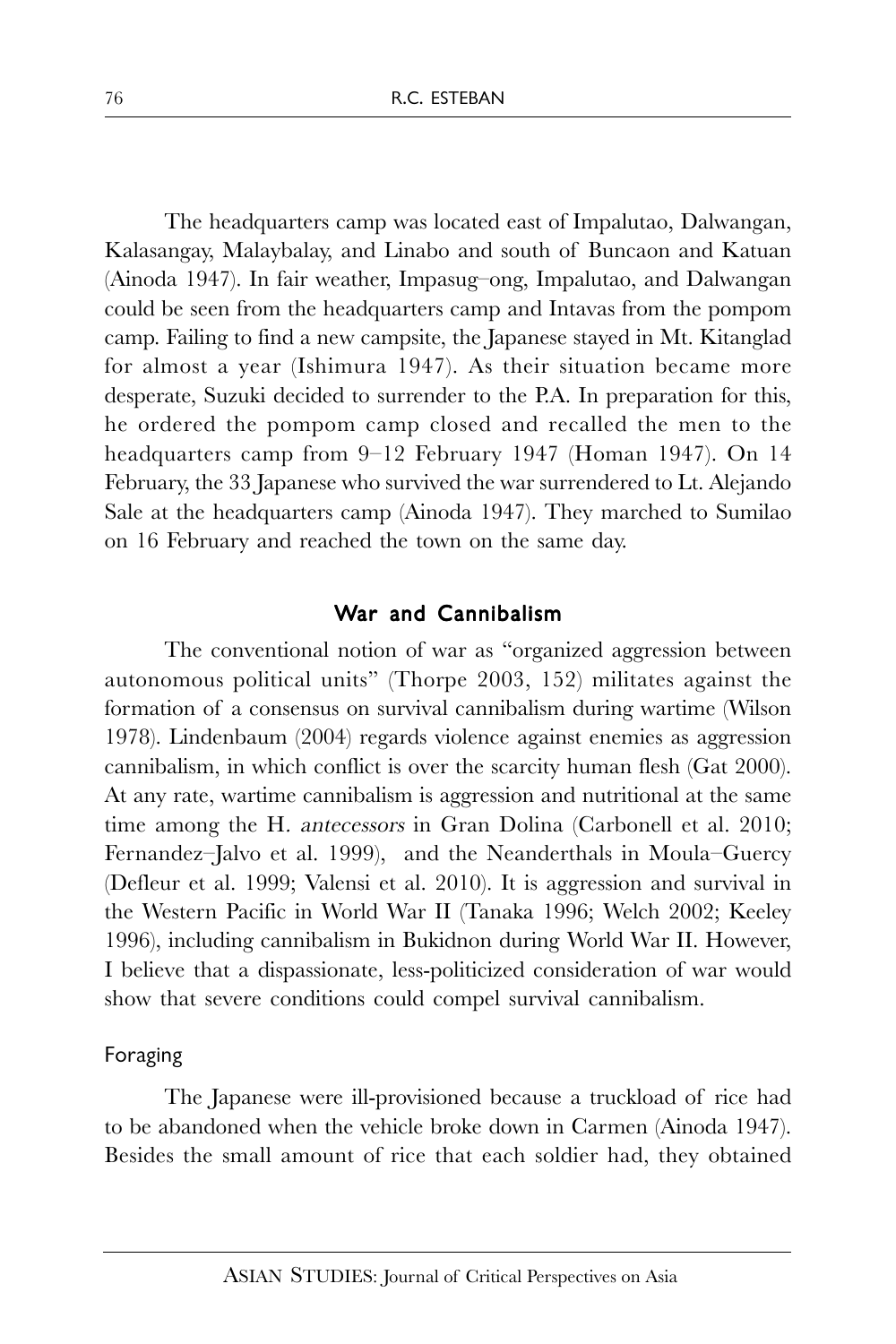### **BUKIDNON** Malitbog Diwata Country Airport Manolo Fortich Mt. Tago Baungon Libona Impasug-ong Del Monte Catanico Pineapple Plantation ۰ Impulatao Reforestation<br>Project Sumilao Talakag Kitanglad<br>National Park **MALAYBALAY** Mt. Kaatoan Cabanglasan Lantapan · Mt. Catatungan ake Apo Valencia San Fernando Pangantucan Luan-Luan Spring<br>White Cliffs Maramag · Kalilangan Quezor Don Carlos Kitaotao Dangcagan Kadingilan Kibawe Damulog

### FIGURE 1 A map of Bukidnon, Philippines Source: www.bukidnononline.com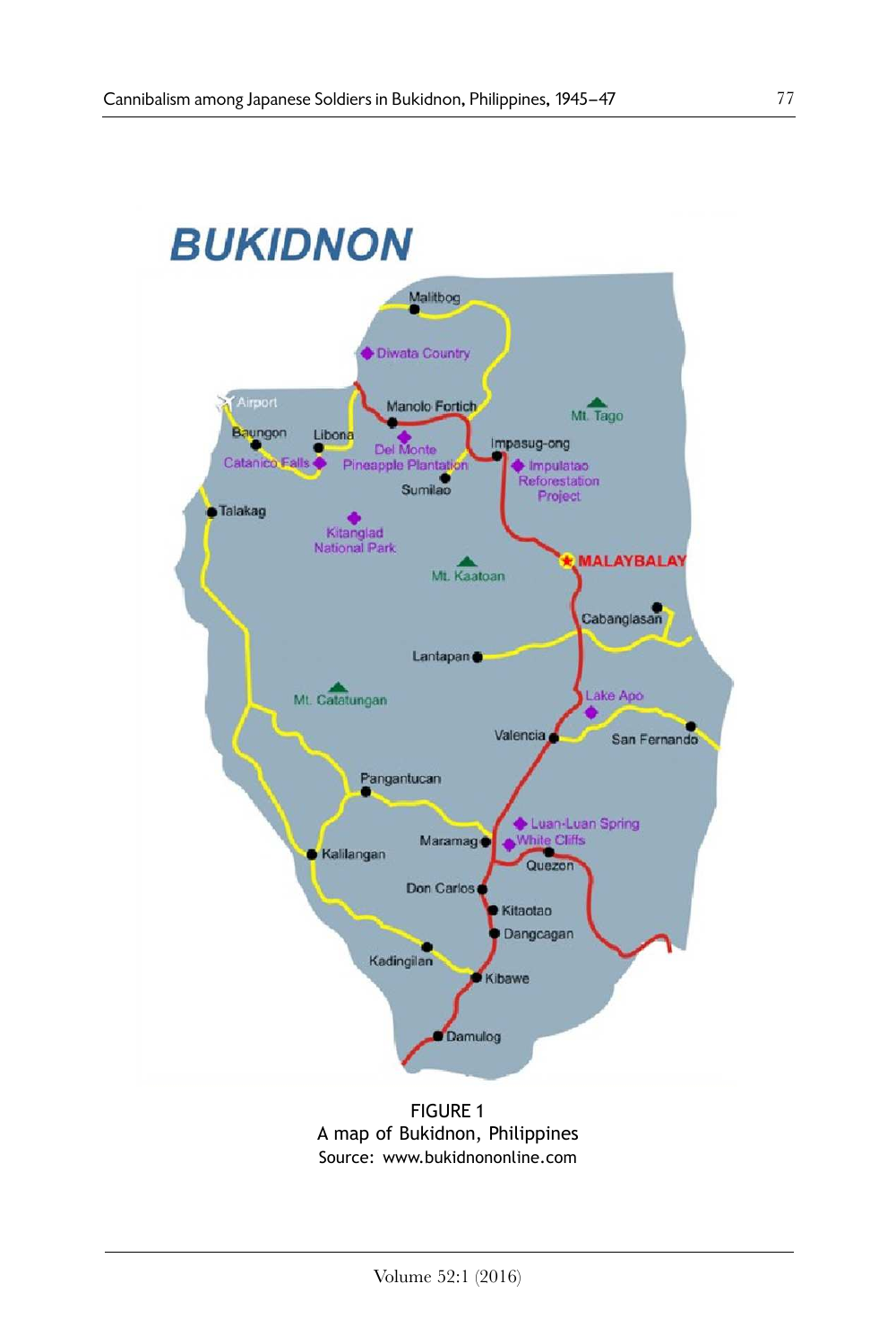additional rice from the supplies of those who perished during the march (Hanada 1947). Rice gave out on 1 June 1946, prompting Suzuki to withdraw into the mountains of Basak (Ainoda 1947). For the time being, they lived off on the pack animals that they brought from Carmen; the last animal was butchered between August and September 1945 (Kai 1947). Thereafter, they had to procure food from the forest.

The Japanese had guns but the command prohibited their use for hunting to keep their whereabouts secret. Kai (1947) recalled that, "In order that our plan will not be revealed, we were forbidden to use our rifles in obtaining birds or living creatures. This was the order of Ishimura" (16). This security measure had set the stage for foraging in the forests and in the villages. High mobility prevented the Japanese from growing food. However, even after they had encamped in Mt. Kitanglad, they still were not able to cultivate rice, corn, or cultigens like camote or vegetables. Kobata (1947) recalled that the Suzuki Unit did not plant rice and that their supply had been consumed by September 1945. Thus, the rice in their diet after September came from outside the camps. Hanada (1947) confirmed this.

We were not able to grow any rice for ourselves, because we were constantly on the move. We stayed at places over an extended length of time and built huts like those we occupied when we were captured; but since we had no seeds we did not grow any. Whatever the reasons may be, it is the fact that at no time did the Suzuki Unit grows any rice. (30)

Proscribed from hunting with guns and unable to plant, the Japanese foraged in the forests. Since that did not suffice, they shifted to the villages, which created opportunities to engage in cannibalism. As happened, patrol duty, reconnaissance, the search for a new campsite, and foraging turned to pillaging (Ishimura 1947). Sometimes resisted but always shunned by the civilians for fear of capture, torture, and death, the Japanese looted abandoned huts and scavenged for camotes, coffee, bananas, rice, corn, pepper, salt, a few farm animals, and house pets for food (Sasaki 1947; Ito 1947). However, the loot was small because war disrupted food production and trade cycles in Bukidnon.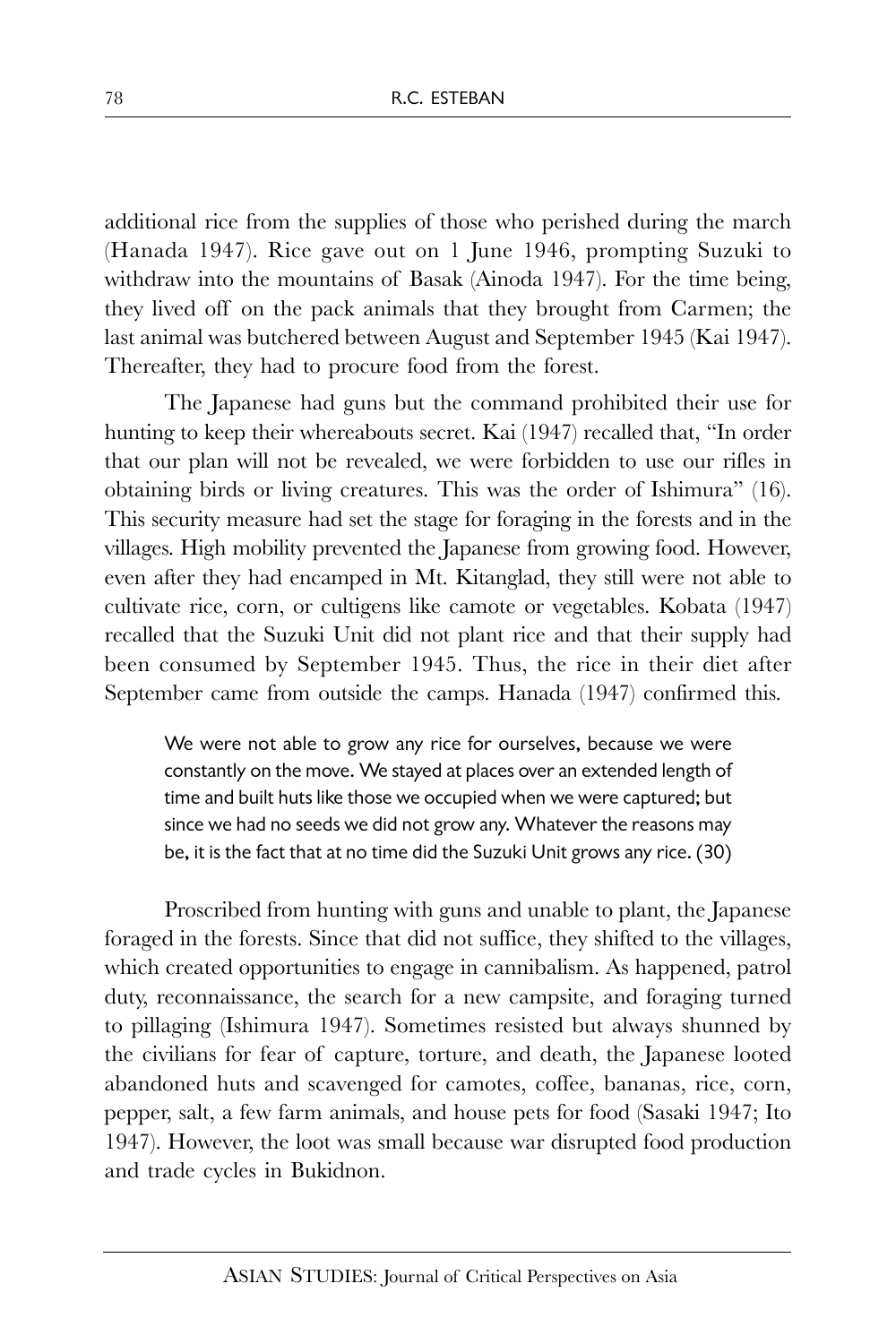Because of the scarcity of food in and outside the camps, the Japanese foraged 40 to 50 kilometers away from the camps and beyond for days on end with very little success (Sasaki 1947). Salt, a rare food element in the Bukidnon plateau, was acquired by the community through trade with those on the coast. It became the rarest commodity on the plateau because the war stalled its trade (Kobata 1947). When foraging was successful, which was seldom, the poor diet of the Japanese consisted of pilfered food and meat of small forest animals (Kobata 1947). Their diet regiment in Mt. Kitanglad "consisted of pumpkins, camotes, and other vegetables, and the meat of birds, cats, pigs, and rats" (Kai 1947, 16).

### **Malnutrition**

Malnutrition resulted from food hunger. Ainoda (1947) mentioned that the Japanese suffered from beri-beri or thiamine deficiency and, possibly, protein deficiency. Salt insufficiency is also a form of malnutrition that increases the risk of malaria and death (Shankar 2000).

Ainoda identified wet beri-beri or cardiac beri-beri as the type that affected the Japanese. Inadequate bodily storage and absorption of thiamine or Vitamin B1 causes wet beriberi (Roman-Campos and Cruz 2014). Shoshin beriberi is the severe form of Vitamin B1 deficiency, which the Japanese may have been most familiar with. The symptoms include "right heart failure, shock, metabolic acidosis, and renal failure in varying combination… with paraparesis" (Prakasha 2013, 687). The symptoms also include neuropathy of the motor and axonal type. Besides muscle wasting with function loss or paralysis of the lower extremities, potential brain damage and death can arise from beriberi when it is left unchecked.<sup>6</sup>

Wet beriberi took its deadly toll on the Japanese during the march and became deadlier thereafter (Kai 1947; Ainoda 1947). They tried to arrest fatalities from the disease by foraging for rice, which is a rich source of thiamine, in the villages to little avail. They mentioned in a few instances that they acquired rice from outside the camps (Kobata 1947), but none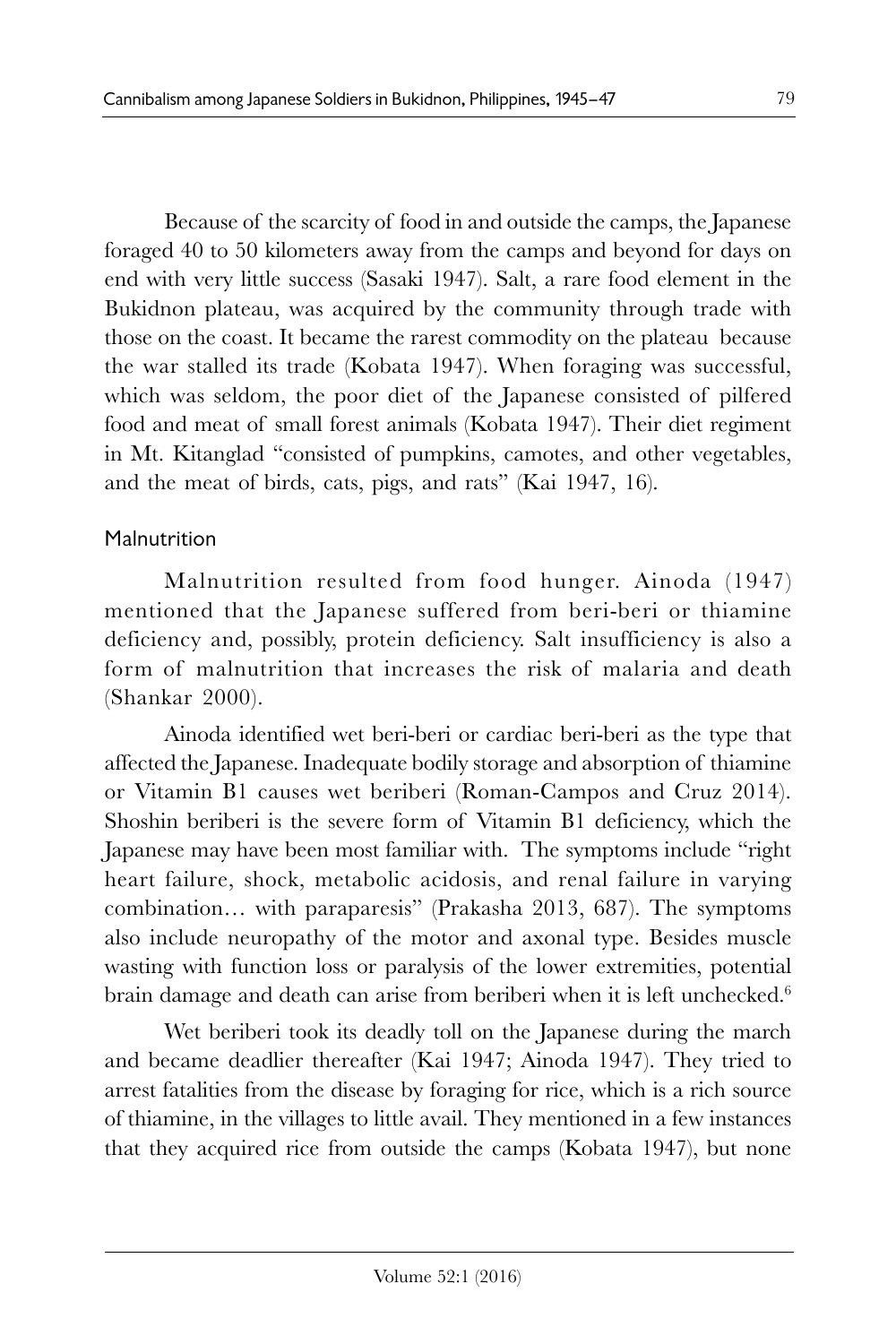of the affidavits mentioned rice as part of the loot (R.P. vs. Ainoda et al. 1947). The Japanese mentioned small amounts of corn in four affidavits, but not rice (Ito 1947). Being deficient in thiamine, corn was a poor substitute for rice. Had the Japanese planted rice, they could have prevented deaths from wet beriberi.

As mentioned, the Japanese first addressed the need for meat protein and minerals by butchering and consuming their pack animals (Ainoda 1947; Hanada 1947). After the last pack animal had been consumed by September 1945, they had to forage for protein–rich food. The choice of Atugan and Sakumata Rivers for campsites could have been dictated by this need. However, except for catching frogs (Kai 1947), there is no mention of how the Japanese used the rivers as a resource. When forbidden to hunt with their guns, they trapped frogs, small birds, and rats for meat (Hanada 1947; Kai 1947). Since protein from these sources did not suffice, they foraged for farm animals, also with little success (Sasaki 1947). During the one and a half years that they stayed in Bukidnon, their measly loot consisted of a carabao, a horse, a pig, and two cats and kittens (Ishimura 1947; Kai 1947).

The severity of protein insufficiency in their diet, according to Ainoda (1947), impelled them to resort to cannibalism. The reason that he gave constitutes a physiological/medical argument for cannibalism in wartime. It also provides a view to the health condition of the Japanese and their regard for human flesh as food and source of thiamine, protein, and salt. He said that "since it was extremely difficult to obtain animal meat such as pigs and cattle, etc., we began eating human flesh. It was not mere diversion which provoked this act; desperate necessity was the reason for this" (36). The purposiveness by which they foraged in the environs, including the assault of armed men, suggests the importance that they gave to human flesh for protein (R.P. vs. Ainoda 1947). Foraging created opportunities for cannibalism as they scoured abandoned villages for food (Tadokoro 1947).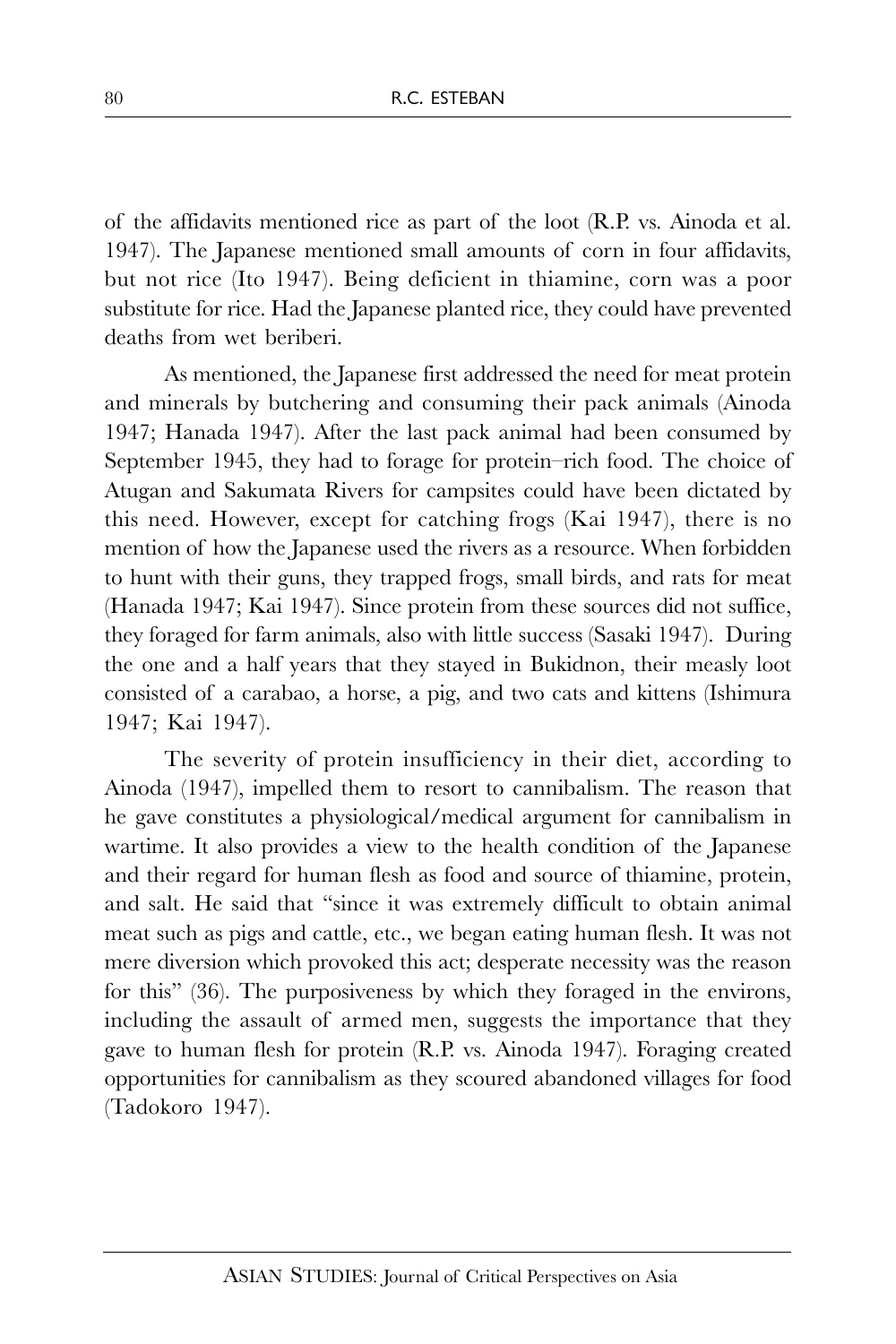## Salt Hunger

Salt is a nutritional substance that is a "necessity of life" (Brown 1989, 236). Modern historians write so little or nothing about it, and, if they do, they usually discuss it in relation to famine and subsume it under food hunger (Moxham 2001). Whether studied apart from food hunger or in relation to it in times of famine or war, salt hunger or salt deficiency remains largely uninvestigated (Denton 1982). Besides taste, the main benefit of salt is physiological. Although it occurs naturally in unprocessed food, salt from natural food does not suffice for bodily needs (McCance 1936; Schulkin 2001). Groups that subsist on predominantly meat diets have less need for salt than those who do not, which implies that salt hunger increases with reliance on non-meat based diet.

> People who live largely on an animal diet obtain the salt they need in their meat. On the other hand the appetite for free salt grew with every increase in the part played by plant food, and it is notable that in prehistoric Europe ostensible indications of salt-working first appear with the establishment of settled agriculture. (Clark 1952, 127)

The calcium in salt helps metabolism and regulates electrolyte balance in and outside the cell.<sup>7</sup> Unlike food, man does not hunger for salt; rather, mild salt hunger manifests in lassitude or chronic fatigue (Marriott 1959). Thus, man cannot survive salt deficiency for a long time. Salt hunger is most serious in hot climates due to rapid salt loss through perspiration. Sweating from strenuous activity, such as hiking or trekking or exercise, hastens rapid salt loss (Dill 1938). According to Marriott (1959), a British doctor posted in Bengal during World War II, "salt deficiency is perhaps the commonest of all deficiencies" (22) in tropical countries like the Philippines. Since water intake leads to further salt loss, oral saline rehydration is necessary to replenish loss of body fluids and salt.<sup>8</sup> Salt insufficiency leads to desiccation and ultimately death (Bloch 1963). Marriott (1959) also noted that several deaths among British and Indian military personnel were due to salt depletion, which high temperatures exacerbated.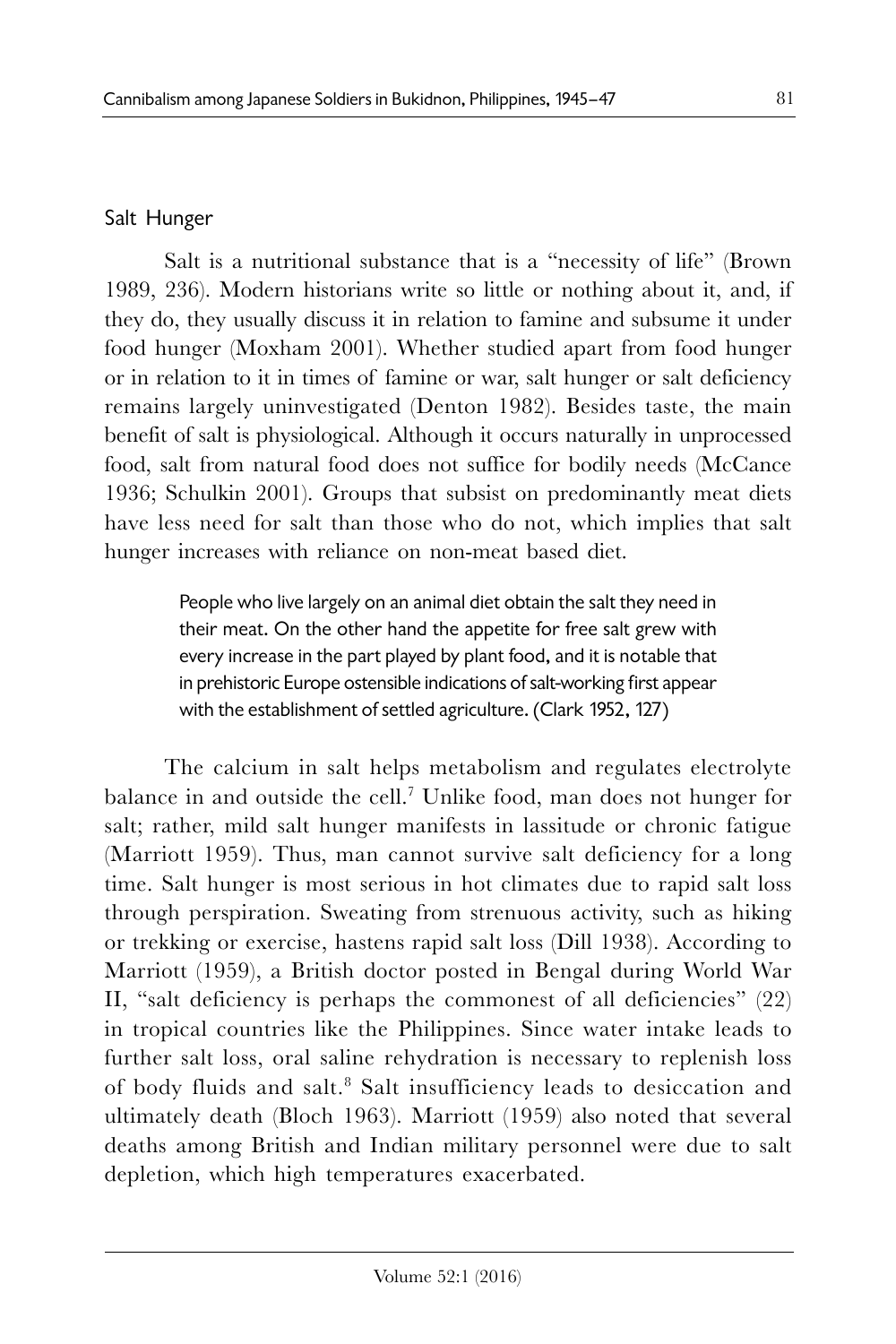The Japanese were aware of the importance of salt in their diet, for which reason they brought to the Philippines salt refining companies such as The Hyo Unit which left with the 15th Embarkation Unit for Cagayan and up to Bukidnon. In addition, at the start of the march, each soldier carried a two-month supply of salt. The Japanese used salt sparingly, such that what could have lasted until July gave out only in August or September 1945. It was among the food elements that they recovered from fallen comrades during the march. When it gave out, they had to forage for it with little results because of the interior location of Bukidnon and the interruption of trade by the war. As in other countries at that time, "salt scarcity... was part of the complexity of war economy" (Falola 1992, 430).

The Japanese only found small quantities of salt twice. In the middle of August 1946, Ishimura led a group composed of Ito, Kyuma, Sekiba, Asanabe, Shirohira, Yorimoto, and Tsuji in twenty-day search of a new campsite. Ten days after leaving the camp, they chanced on a hut and, determined to acquire salt, assaulted its armed occupants. "To obtain salt, Shirohira entered the house, alone… We took some salt" (Ishimura 1947, 23). Sometime in September 1946, Ainoda led for 20 days a foraging group composed of Saiho, Tadokoro, Sasaki, and Maekawa east of the camp. Two or three days after leaving the camp, they looted a hut for clothing and a little salt (Tadoroko 1947).

As a doctor, Ainoda knew the adverse effects of salt deficiency on the soldiers in a high altitude, humid interior forest environment like Bukidnon. It was for this reason that he cited salt insufficiency as among the reasons why the Japanese resorted to cannibalism (Ainoda 1947). He witnessed the desiccation and death of the soldiers partly attributed to salt hunger during the march, high mobility, building of huts, patrols and encounters, and foraging (Isimura 1947). Salt depletion is linked to malaria and diarrhea.

### Malaria

Salt insufficiency was a contributing factor to fatalities from malaria. Studies on the situation in New Guinea show that Plasmodium faliciparum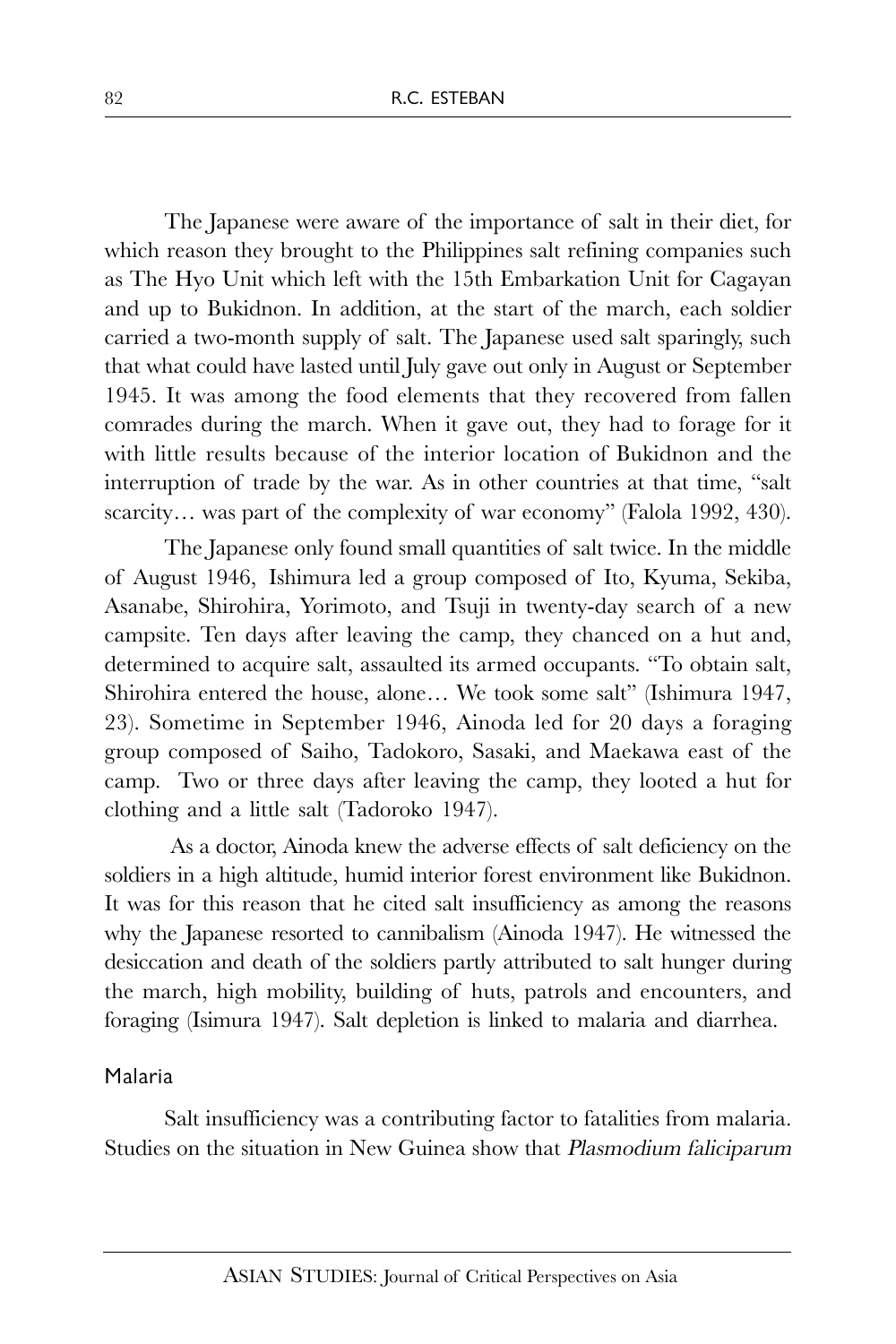and Plasmodium vivax (Arévalo-Herrera et. al. 2015), the two most common malaria vectors, infected many of the Japanese. The Japanese in Bukidnon had insufficient supplies of cures for malaria like quinine, Atabine, Plasmochin, including opium (Ainoda 1947). Atabrine, a trademark for quinacrine derived from acridine and processed in the form of dihydrochloride, became the universal cure for malaria in1934 (Esteban 2004) because it was superior to quinine (Condon–Rall, Cowdrey, and Cowdrey 1998). Plasmochin, a trademark for pamaquine (Uphoff et. al. 2012) and administered with Atabrine, was also a cure for malaria. Ainoda did not provide information on the administration of the drugs, except that the Japanese had quinine, Atabrine, and Plasmochin for malaria (Ainoda 1947). The sources, though, do not mention how the Japanese in Bukidnon administered anti-malaria drugs.<sup>9</sup>

### Diarrhea

 Ainoda cited diarrhea as among the causes of death, but he did not mention whether bacteria caused it or that it was a symptom of malaria (Ainoda 1947). Nevertheless, in severe diarrhea, an individual could lose 1 ¾ ounces of salt from the body in a day, which could be replenished through oral saline rehydration (Marriott 1959). O'Neill (2002), an American who fought in New Guinea, mentioned that many American soldiers suffered from diarrhea. The cure for diarrhea includes oral saline rehydration to replenish loss of body fluids, counter salt depletion, and ensure recovery (Moxham 2001). The Japanese had supplies of izai, an antidigestive disorder drug, but had none for diarrhea. Death from diarrhea resulted not only from the lack of medicines but also from lack of salt for oral saline rehydration.

# Survival Cannibalism

The redirection of foraging from the forests to the villages encouraged exocannibalism.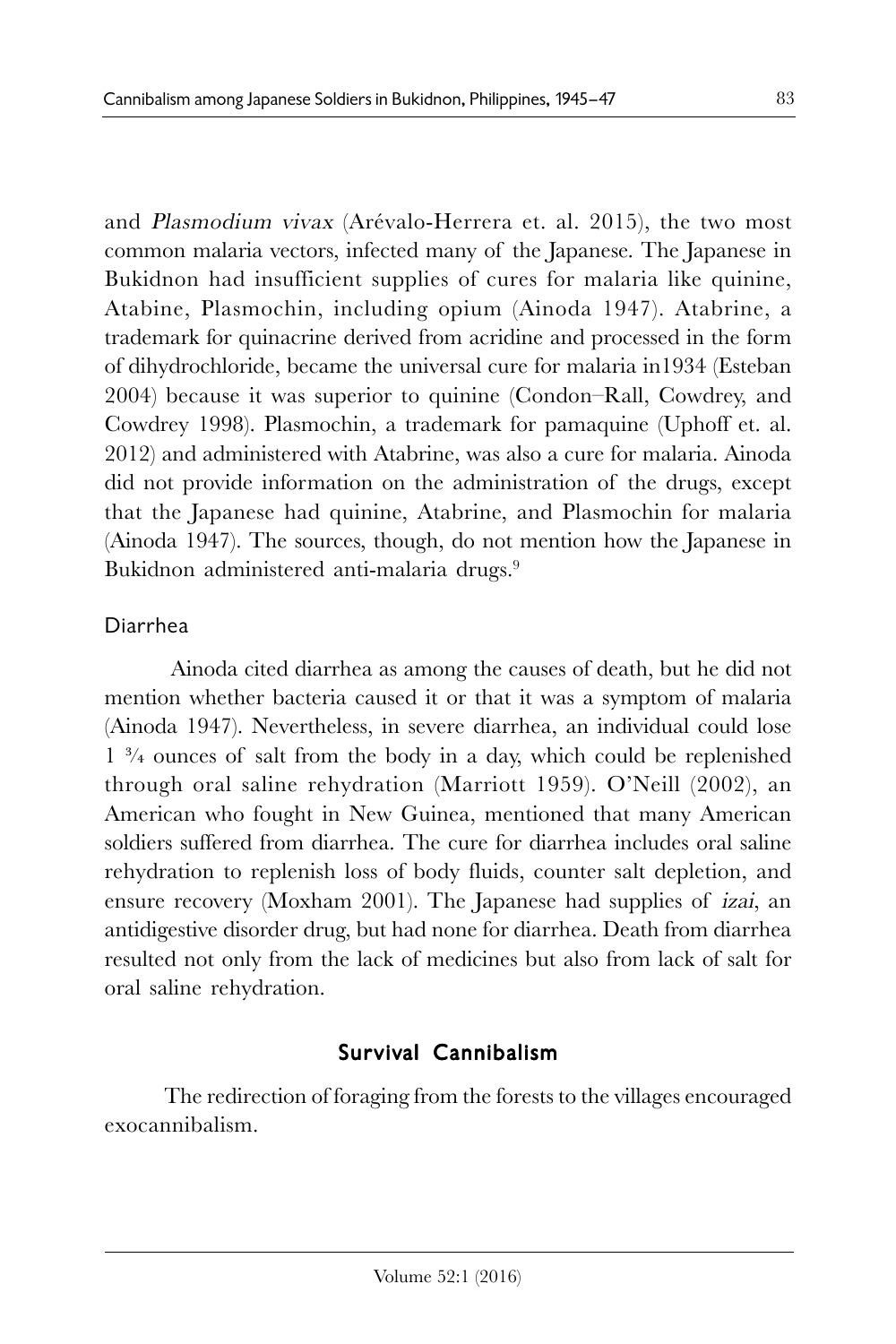The reason human flesh was eaten by the Suzuki Unit was the desperate physical condition of our men by malnutrition, salt deficiency and food shortage. Since it was extremely difficult to obtain animal meat such as pigs and cattle, etc., we began eating human flesh. It was not mere diversion which provoked this act; desperate necessity was the reason for this. (Ainoda 1947, 35)

#### Exocannibalism

The police reported the first instance of cannibalism on 17 July 1945 when a group of Japanese captured a woman and three children in Nabandasan, Sumilao (P.P. vs. Ainoda 1947). The woman managed to escape, but the children were never seen again and were presumed to have been eaten by the Japanese.

Two instances of cannibalism occurred in August 1945. Based on the testimony of Alfreda Damonya, the prosecution tried to indict Hanada, together with three other Japanese, for the murder of her father, mother, bother, and sister in their house in Intavas, Bukidnon in August (P.P. vs. Ainoda 1947). Hanada was a member of the Suzuki Unit from the time it was organized in Ormoc in March 1944 to the time of their surrender in Bukidnon in February 1947 (Hanada 1947). The bodies of the four victims were never seen again and were presumed to have been consumed by the Japanese.

The police also reported that on 30 August 1945, an unknown man with a Japanese rifle shot another man to death in Hindangon, three kilometers northwest of Valencia (Extracts, Report No. 360). With the help of the son of the victim, they found the body, with his left leg and gold–capped tooth missing. They also reported that four Japanese soldiers murdered four civilians in Kitanglad on 24 September 1945 (Extracts, Report No. 360). A witness named Yabonan identified Yamamoto, a member of the Suzuki Unit, as one of the perpetrators. This happened after carabao meat had given out, when the Japanese had to forage for food in the villages. The police also reported that on 10 October, a group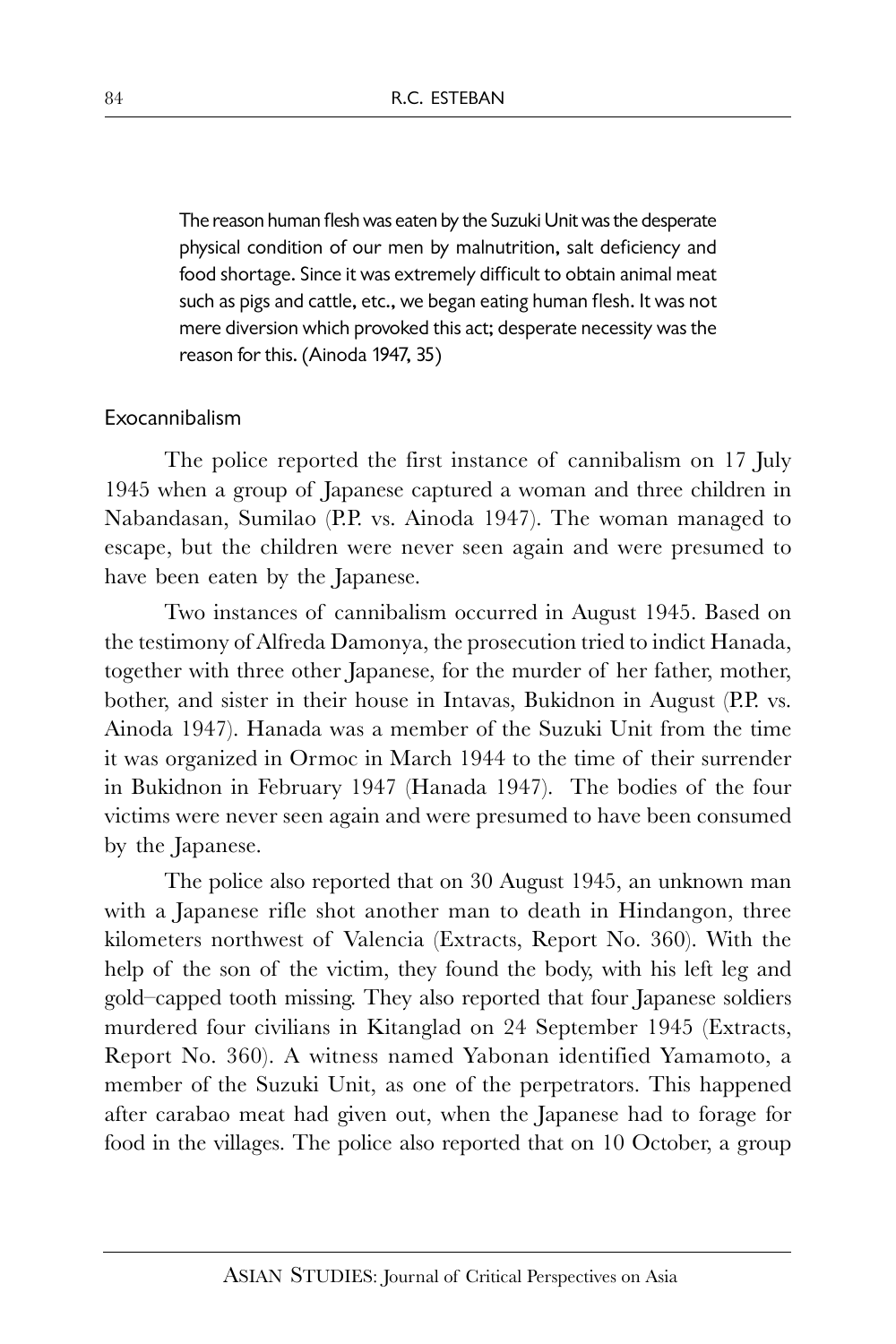of Japanese captured a man and his two daughters in Sumilao. The Japanese raped the women, who eventually managed to escape. The Japanese cut up the man and ate his flesh. The perpetrators remained unidentified.

At least three groups of Japanese roamed and hid in the mountains of Bukidnon: the Yasao group; the Tadokoro group; and the Suzuki Unit. 1 Lt. Yoshiyuki Yasao of the 30th Engineering Regiment was the leader of the 57 Japanese who surrendered to Sale in Pangatocan, Bukidnon on 17 May 1946 (P.P. vs. Ainoda 1947). The Tadokoro group was originally composed of Cpl. Fukumatsu, Tadokoro, Teshima, Okumachi, Nakamura, and Miyata. Led by Fukumatsu, the group pulled out of guard duty in Buncaon to form a unit with other Japanese stragglers in the middle of August 1945 (Tadokoro 1947). In the middle of October 1945, Fukumatsu died; and Tadokoro came to lead the group. It cannot be established whether they committed the reported incidents of cannibalism from July to October 1945 because the police reports before 10 October are sketchy (Extracts, Report No. 360) and the Japanese did not admit to the crime (P.P. vs. Ainoda 1947). What is known is that the incidents occurred from the time they left Buncaon to the time they joined the Suzuki Unit in Basak in November 1945. Nonetheless, these events do not only suggest that the Japanese engaged in exocannibalism as early as July 1945, but also provide a view to the unpredictability and chaos of events in Bukidnon at that time.

# October 1945

On 5 October 1945, Fukumatsu, Tadokoro, Miyata, Teshima, Okumachi, and Nakamura chanced on a hut, captured the four occupants, and stayed in the hut because Fukumatsu, the squad leader, was ill, probably due to malaria (Tadokoro 1947). While in the hut, one of the male captives tried to escape, so Tadokoro and Miyata shot him, along with the others (P.P. vs. Ainoda 1947). They cut up his body and took 200 momme (1.5 pounds) of flesh, pieces of which they gave to Fukumatsu, while they ate the rest.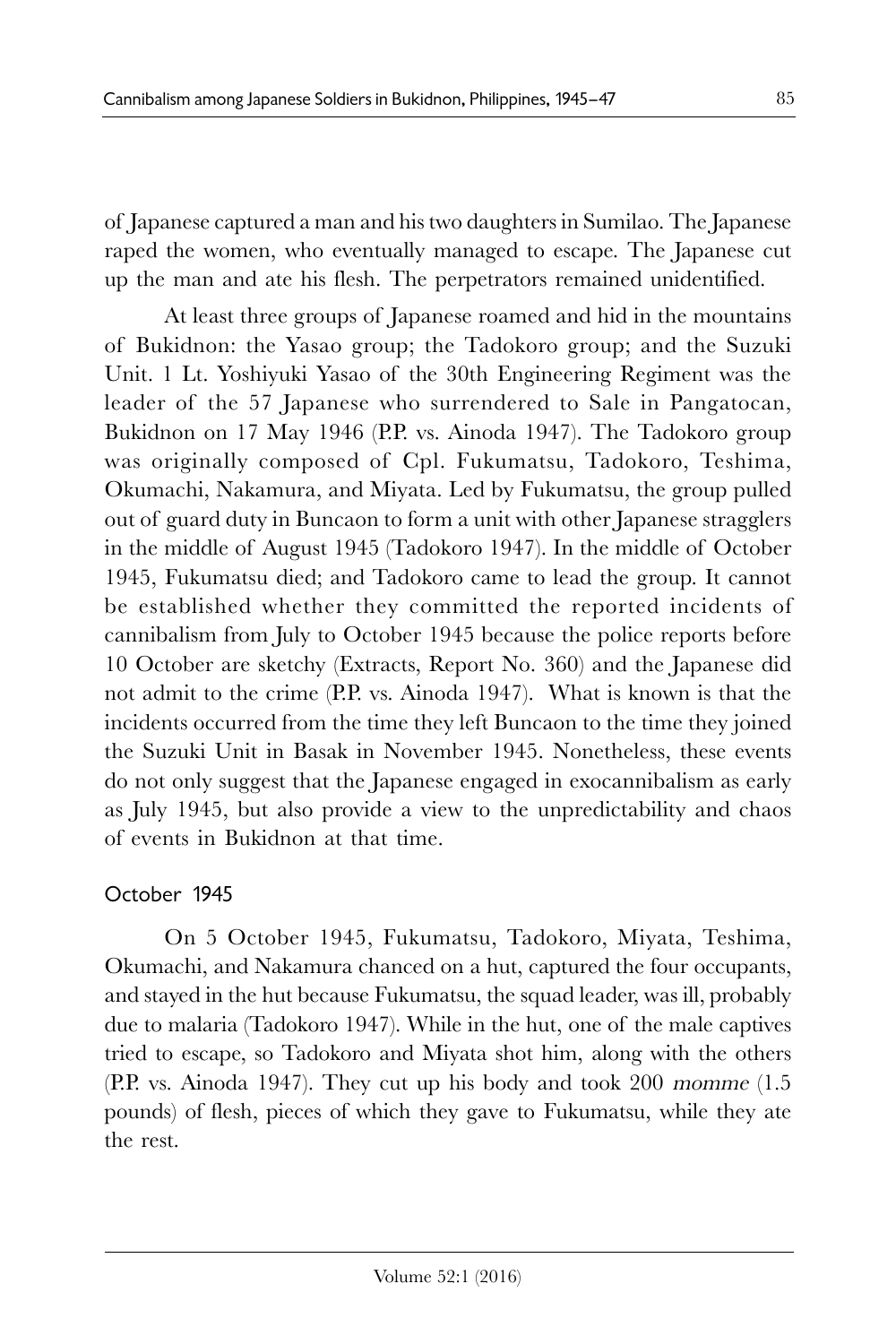#### December 1945

 On 27 December (Extracts, Report No. 360), Sgt. Maj. Izumi led Tadokoro, Nishikawa, Miyata, Nakamura, and Sasaki to gather pepper in Batangan, Sumilao (Tadokoro 1947; Sasaki 1947). They chanced on a man and a boy in Batangan, whom they captured and used as guides (Extracts, Report No. 360). The man tried to escape, so Tadokoro shot him with a rifle, and Nishikawa cut him up (Tadokoro 1947).<sup>10</sup> Tadokoro, Nishikawa, and Sasaki brought the flesh to a hut, and the six Japanese ate it. The boy tried to escape, so Miyata killed him. He and Sasaki cut the boy up and brought pieces of his flesh to the hut (Tadokoro 1947). At daybreak the following day, they escaped towards Intavas and returned to the camp, bringing pieces of flesh.<sup>11</sup> Izumi reported the incident to the Commanding Officer, except the cannibalism.<sup>12</sup>

#### March 1946

In early March 1946, Ito led Tadokoro, Teshima, Nakamura, and Sasaki to forage in the vicinity of Putian and Kulaman in Sumilao (Sasaki 1947). They captured an old woman and used her as a guide. They found a carabao near the woman's hut and a little corn and some clothing inside the hut. They searched the vicinity and found six individuals hiding in the grass. After taking the carabao, a man, and a boy, they withdrew to the Kulaman canyon. According to Sasaki, Tadokoro cut up the man and the woman, and that evening, Teshima cut up the boy. However, according to Tadokoro (1947), it was Sasaki who cut up the woman. The Japanese then ate pieces of her flesh. The following morning, they discovered that the man and the boy had survived and escaped, compelling them to withdraw to the camp.

The prosecution, however, had a different version. Ito, together with five Japanese, committed murder, rape, and cannibalism. On 14 March 1946 (P.P. vs. Ainoda 1947), they chanced on Bonifacio Kayano, Epifanio Kinuyog, and Faustina Tondalas in their camote (sweet potato) field in Sumilao and brought them to Kulaman. Ito hacked Kayano and Kinuyog with a bolo. The prosecution also charged Ito with the murder of Juliana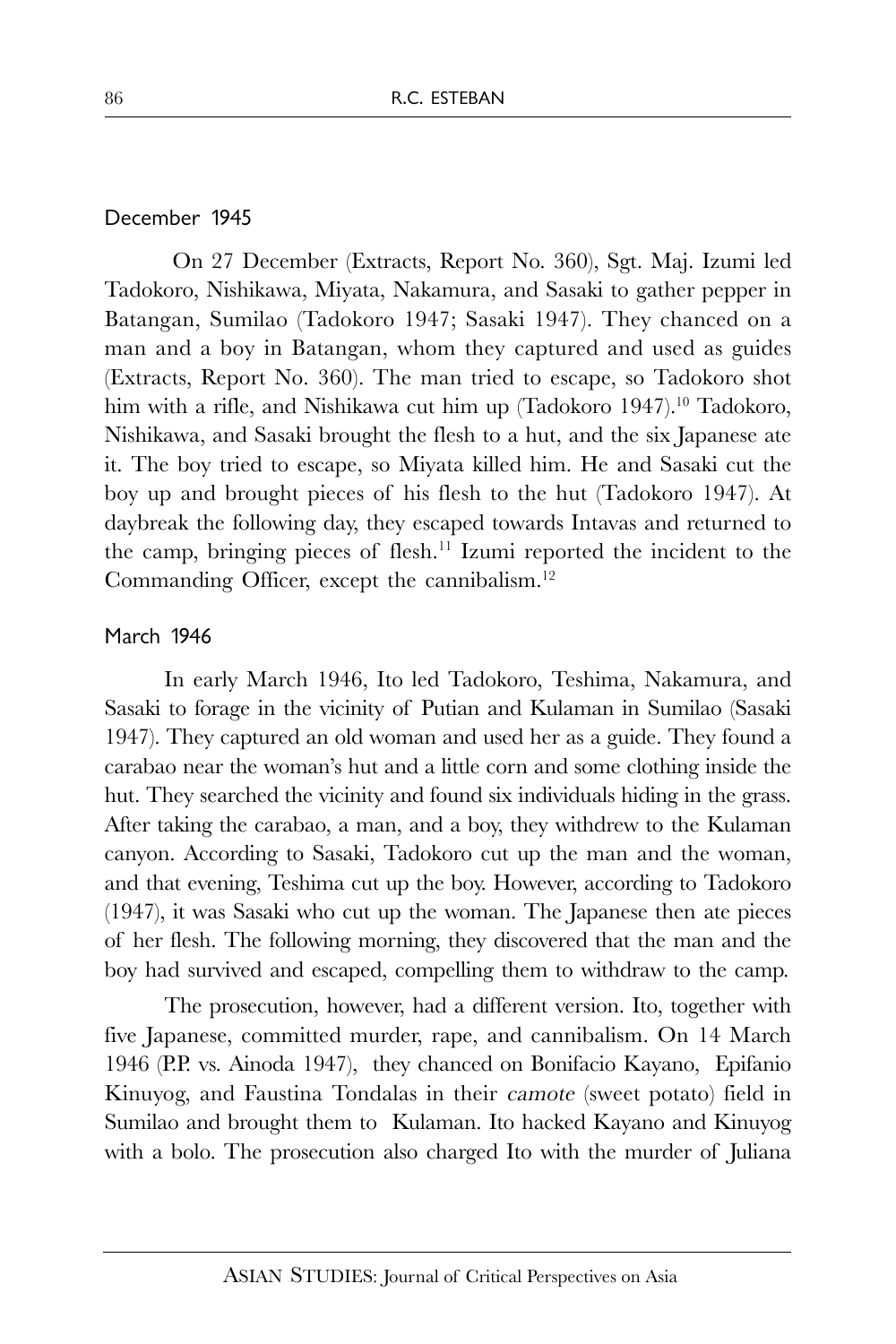Saguinuan, Juanito Homonlay, Vicente Sanguinauan, the rape and the eating of the flesh of Emiliana Saguinuan and Feliza Homonlay, and the torture of Felix Saguinua, Emiliana Saguinuan, and Felisa Homonlay. They forced their captives to eat the flesh of Vicente Saguinuan and Marta Bacunan.

## September 1946

The prosecution is rather confused on the incidents and dates of September 1946, for which it gives two, 16 and 26 September. Moreover, at one instance, it identifies the names of the victims, and on another it only provides the number of victims. Such confusions give the impression that two incidents happened when, on a closer look, there was only one. According to the prosecution, Ishimura granted a group the permission to go on a reconnaissance trip on 16 September. The group encountered armed civilians, leading to the wounding of four or five people on midnight, 16 September, in Impasug-ong. The Japanese took a man and a woman prisoner. They killed the two women and ate their flesh, while the man died later (P.P. vs. Ainoda 1947).

I am hereby presenting a reconstruction of the event based on the affidavits of the accused. On 26 September 1946 (P.P. vs. Ainoda), Ainoda led Saiho, Sasaki, Tadokoro, and Maekawa on a patrol in Upper Dalwangan, Bukidnon east of the camp (Sasaki 1947). Within four or five days since they left the camp, they captured an old man and an old woman. The following day, they looted a hut for clothing and salt and captured another old man and woman in a camote (sweet potato) field (Tadokoro 1947). According to Paulino Timoan, son of Agustin Timoan, the victims were Agustin Timoan, Maria Umarol, Filomeno Mantata, and Maria Mantata (P.P. vs. Ainoda 1947), and that the Japanese killed the four captives, cut them up, and ate some of their flesh.

Tadokoro (1947) testified that he stayed in the hut to rest because he had fever and sweat seizures from malaria. Sasaki, Saiho, and Maekawa left and came back with human flesh. However, according to Sasaki (1947), he, Tadokoro, Saiho, and Maekawa cut up the body. They ate some of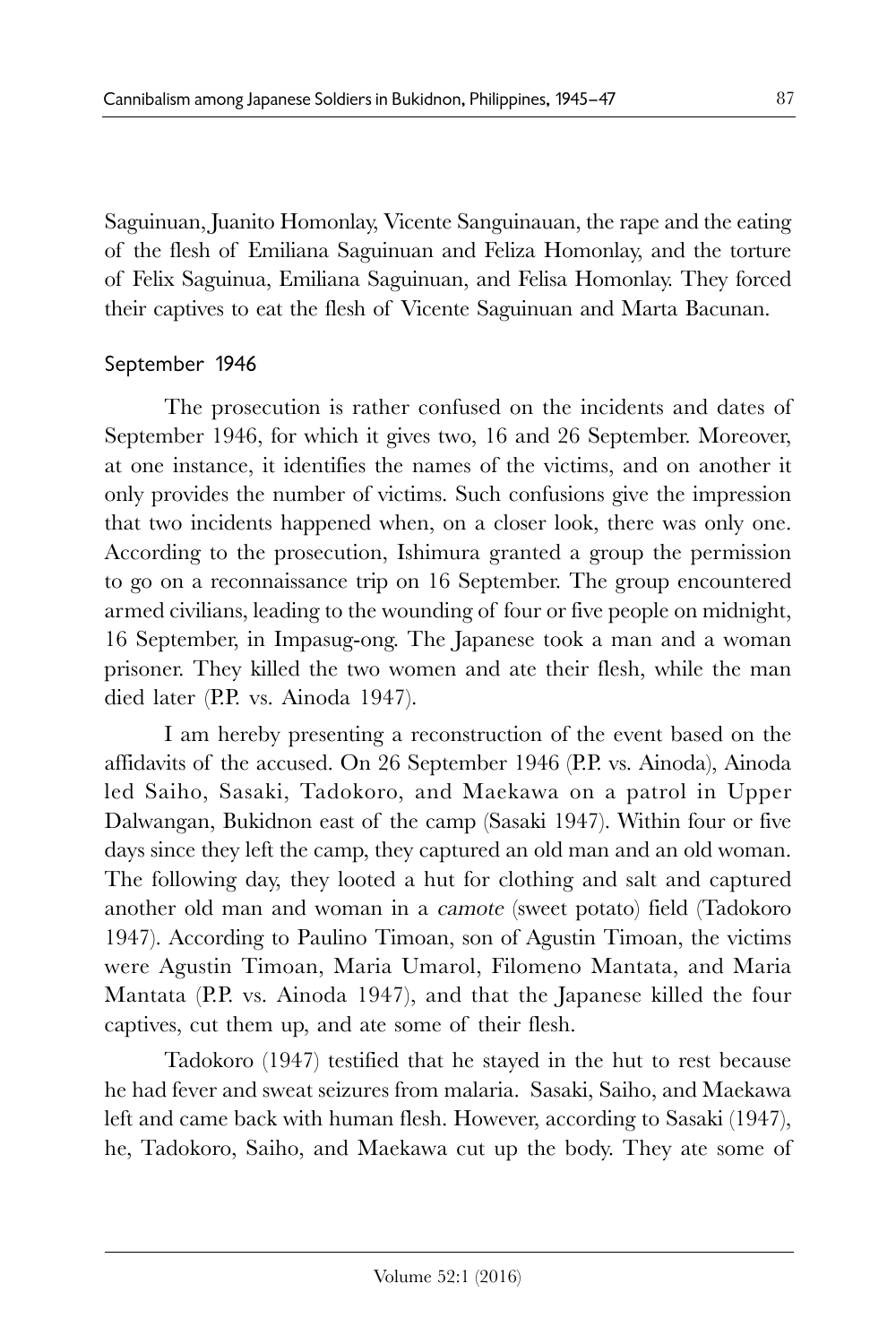the flesh; they sun-dried the rest and brought it to camp (Tadokoro 1947). Back at the camp, Tadokoro gave some dried flesh to Teshima and Nakamura. The prosecution, however, also named Kamachi and Nagasawa among the perpetrators, stating that it was Saiho and Maekawa who killed the two women, while Tadokoro and Nagasawa killed the two men. Moreover, the prosecution also remarked that "[a]ll the affiants abovementioned stated that they ate the flesh of the four persons they killed" (Exhibit No. 20–A, P.P. vs. Ainoda 1947, 11). However, Tadokoro (1947) claimed that he, together with Saiho, Sasaki, Maekawa, killed the four persons with a bolo.

#### December 1946

In early December 1946, Tadokoro, Sasaki, Matsumura, Sata, Kamachi, and L/Pvt. Tsuji went on a week-long foraging for corn in Intavas east of the camp but found none.<sup>13</sup> In the evening of the third day since they left the camp, they came upon a hut whose occupants shot at them (Nakamura 1947). They returned fire (Sasaki 1947).<sup>14</sup> They found a dead girl inside the hut, including a rifle, a shotgun, some ammunition, and some coffee and bananas; the rest of the occupants of the hut escaped (Kamachi 1947; Matsumura 1947). Fearing pursuit from armed Filipinos in the vicinity, they hid in a hut in the jungle (Tadokoro 1947; Matsumura 1947). Sata brought the body to the jungle, and each of them cut a piece of the body and ate it (Sasaki 1947).

### Endocannibalism

The Japanese also practiced endocannibalism—the consumption of the flesh of those who died due to disease, encounter, and execution from one's group (White 2001; De la Croix and Dottori 2008). They admitted to three instances thereof, but only Ainoda gave the reasons why they did so. "Whenever possible, we avoided killing people by eating the bodies of those who died from illness, or were killed in action or executed for crimes" (Ainoda 1947, 36). The statement implies that they committed the act more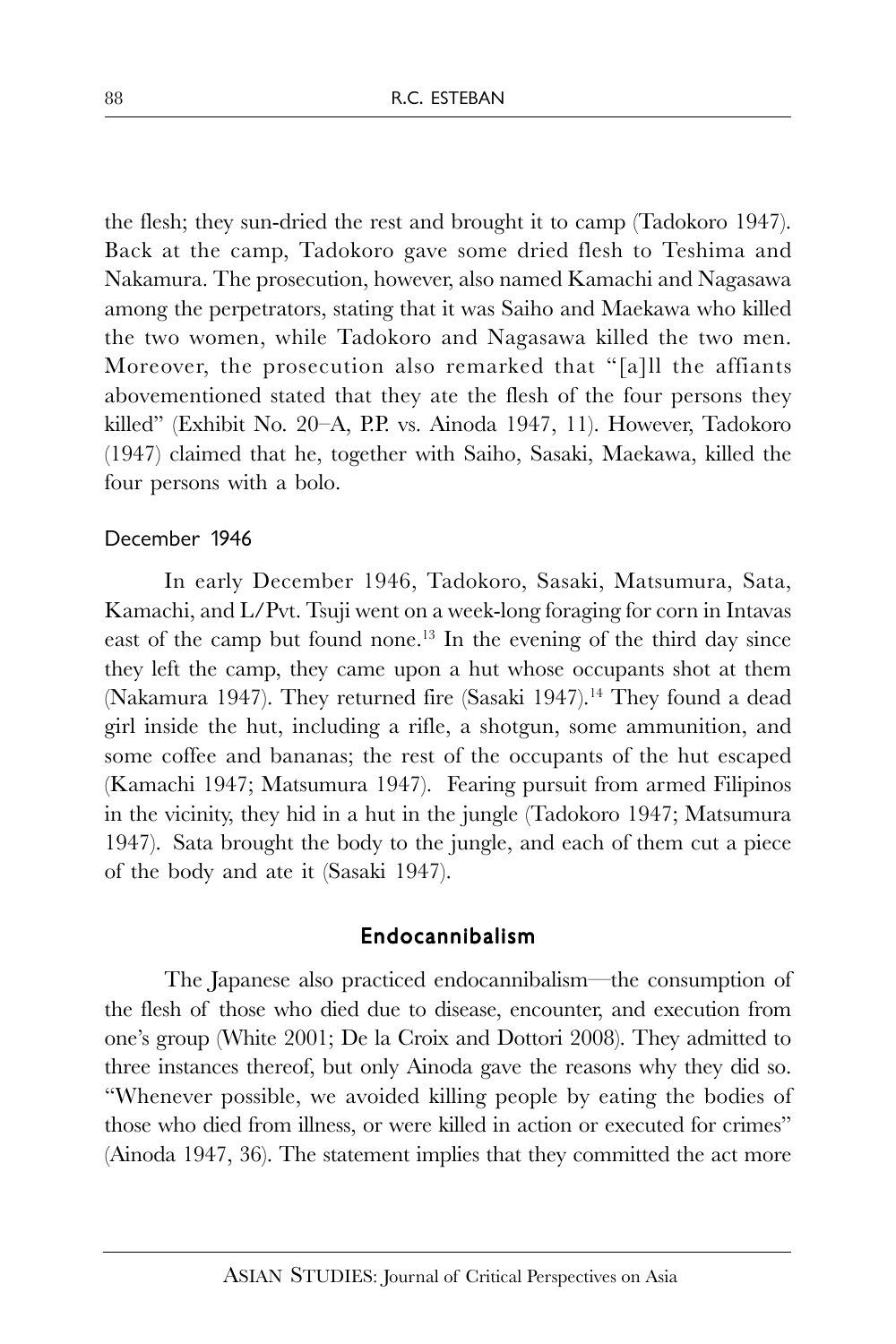than three times, but it does not suggest scavenging for casualties in the field, much less suggest that cannibalism started in the camps.

Because of deaths from wounds, disease, and executions, it is possible that the Japanese in the headquarters camp practiced endocannibalism earlier than 1946. Special Prosecutor Luis Buenaventura's description of the headquarters camp paints images of the camp as a cannibal's lair. However, unconcerned with Japanese as victims, he made the facile but erroneous conclusion that the victims were all Filipinos. He said that

> When Lieutenant Alejandro Sale captured the Suzuki [U]nit, he found human bones [and] human flesh in the process of cooking, human skulls and fragments of human body around the premises of the camp of the Suzuki [U]nit in and around the houses occupied by the members of the [U]nit and it can therefore be concluded that the killing of Filipinos and the eating of their flesh were of common knowledge to all the members of the [U]nit who were encamped together in one place…(P.P. vs. Ainoda 1947, 7)

Buenaventura based his opinion on the report of Sale to whom the Suzuki Unit surrendered in February 1947, which was about a month and a half since the last instance of exocannibalism occurred. At that time, the Japanese had confined foraging near the camps because of intensified mopup operations by the P.A. The flesh more probably than not belonged to Koda, not to a Filipino. It appears that nearing their surrender, the headquarters group engaged more on endocannibalism than those in the pompom camp.

The following accounts of endocannibalism, however, deal only with the three instances to which the Japanese admitted.

# October/November 1946

What happened sometime in October or November 1946 was a case of scavenging. Three days after an encounter with the P.A., Ito led Hanada, Gushiken, L/Pvt. Tsuji, and Homan to dispose the casualties and recover the wounded (Ito 1947).<sup>15</sup> According to Homan (1947), the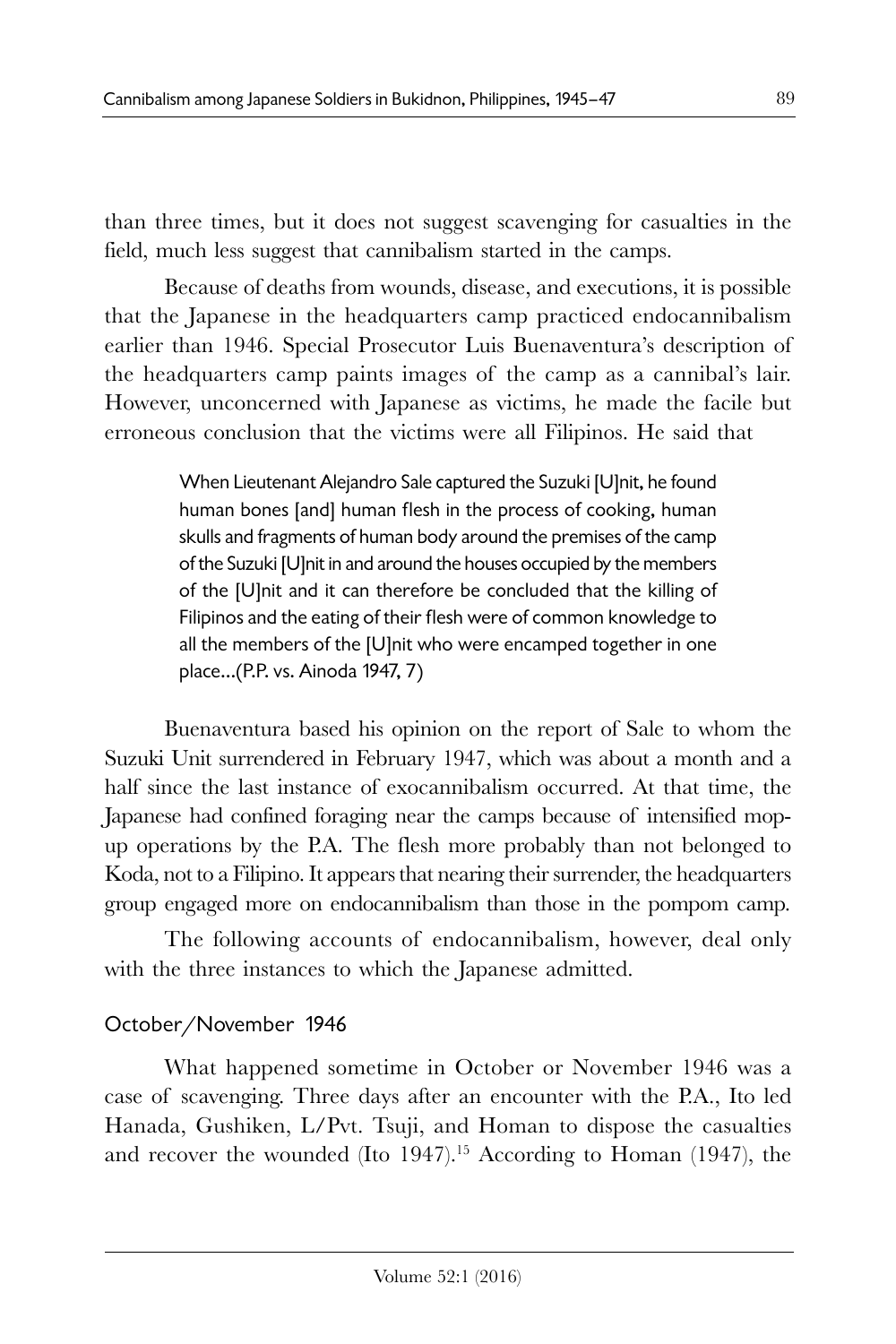three casualties involve Cpl. Tsuji, Hakawa, and Katsuma; wounded were Koda and Yamamoto. <sup>16</sup> After disposing off the dead by covering them with grass, they went back to the camp but had to stop by a hut because of heavy rain and cold (Homan 1947; Ito 1947). While they kept themselves warm by the fire, Ito discovered that Gushiken had brought in putrid meat from one of the dead (Ito 1947; Homan 1947.). He warned the men about the meat and ordered them to go back to the camp individually because of the rain and darkness (ibid). This suggests that the Japanese had been practicing cannibalism earlier than admitted.

### December 1946

Aoyanagi killed Hirano and attempted to desert (Matsumura 1947). Suzuki ordered the capture and execution of Aoyanagi by firing squad, which was composed of Saiho, Tadokoro, Sasaki, Matsumura, and Nakamura. According to Sasaki (1947), "one man from each of the Headquarter huts cut the body [Aoyanagi]," and he presume(d) that they ate the human flesh (6). This implies that cannibalism was a group behavior. It was imitative and replicative, and made automatic and expedient by the vagaries of war.

This occurred at a time when food was scarcest as the mop-up operations of the Philippine Army intensified and limited foraging in the villages. The headquarters group was as famished as their comrades at the pompom camp. This demolishes Tadokoro's (1947) testimony that the headquarters group produced "sufficient" food. Assigned to the pompom camp, he had little knowledge of the availability of food at headquarters, which was bigger and therefore needed more food. How the Japanese in the camp managed to have sufficient food raises some questions. Presenting food sufficiency at the camp could have been a myth, a fabrication to dispel suspicions about endocannibalism.

#### February 1947

Koda died from disease and his comrades buried him at 4 p.m. on 9 February 1947, four days before the Suzuki Unit surrendered (Matsumura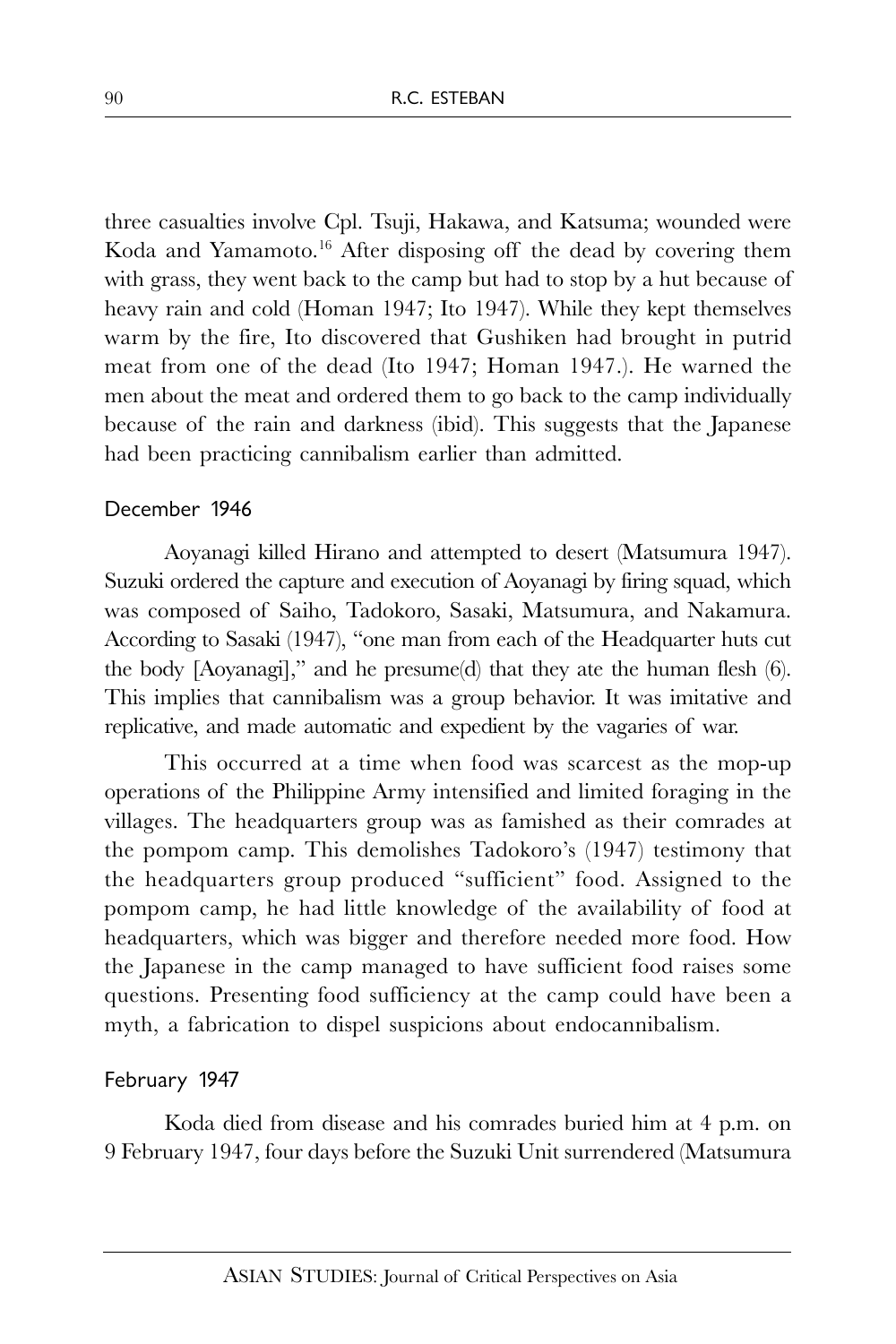1947). At 10:30 p.m., Yamamoto and Nakamura requested permission from Inui to dig up and eat the body of Koda. Yamamoto, Nakamura, and Nakashima disinterred the body, cut it up into small pieces, and gave each hut at the headquarters camp a piece of flesh. There were 11 men at the headquarters at that time: Maj. Kotani, Ainoda, Inui, Nakashima, Sasaki, Matsumura, Teshima, Nakamura, Yamamoto, Homan, and Fukui. They accepted the meat and said nothing. Sasaki testified that he "receive(d) a small piece of human flesh from Sgt. Nakashima's hut and ate it" (Sasaki 1947, 6).

Yamamoto gave a small piece of flesh to the hut where Homan stayed, together with Ainoda, Sasaki, and Nakamura. Homan partook of the flesh as a gesture of esprit de corps with his companions in the hut. It was an act of commensality, an intimate gesture of belonging and association, which war and desperation intensified.

> All that day, I was with the eleven men mentioned above. The night before we left, a small amount of human flesh was brought to my hut from the hut of Yamamoto. The members of my hut accepted the meat, and ate it at mealtime. I joined the others in my hut (Ainoda, Sasaki, Nakamura, and Homan) in eating the flesh since I felt it as my obligation to them to do so. (Homan 1947, 26)

That Inui permitted endocannibalism dispels the notion that the officers did not know about it, let alone disapproved it. Ainoda (1947) shared the flesh, which implies that the officers also lost the compunction toward cannibalism as wartime conditions became more desperate. The silence of the officers over it tells that while they considered it reprehensible, they knew it was necessary for survival. Incredulous over the feigned ignorance of the officers about it in the camp, Buenaventura, arguing about its extent, said that

> To substantiate further, when Lt. Alejandro Sale, a P.C. officer, captured the members of the Suzuki Unit in their camp at Malaybalay mountains, human bones, human flesh in kettles in the process of cooking, human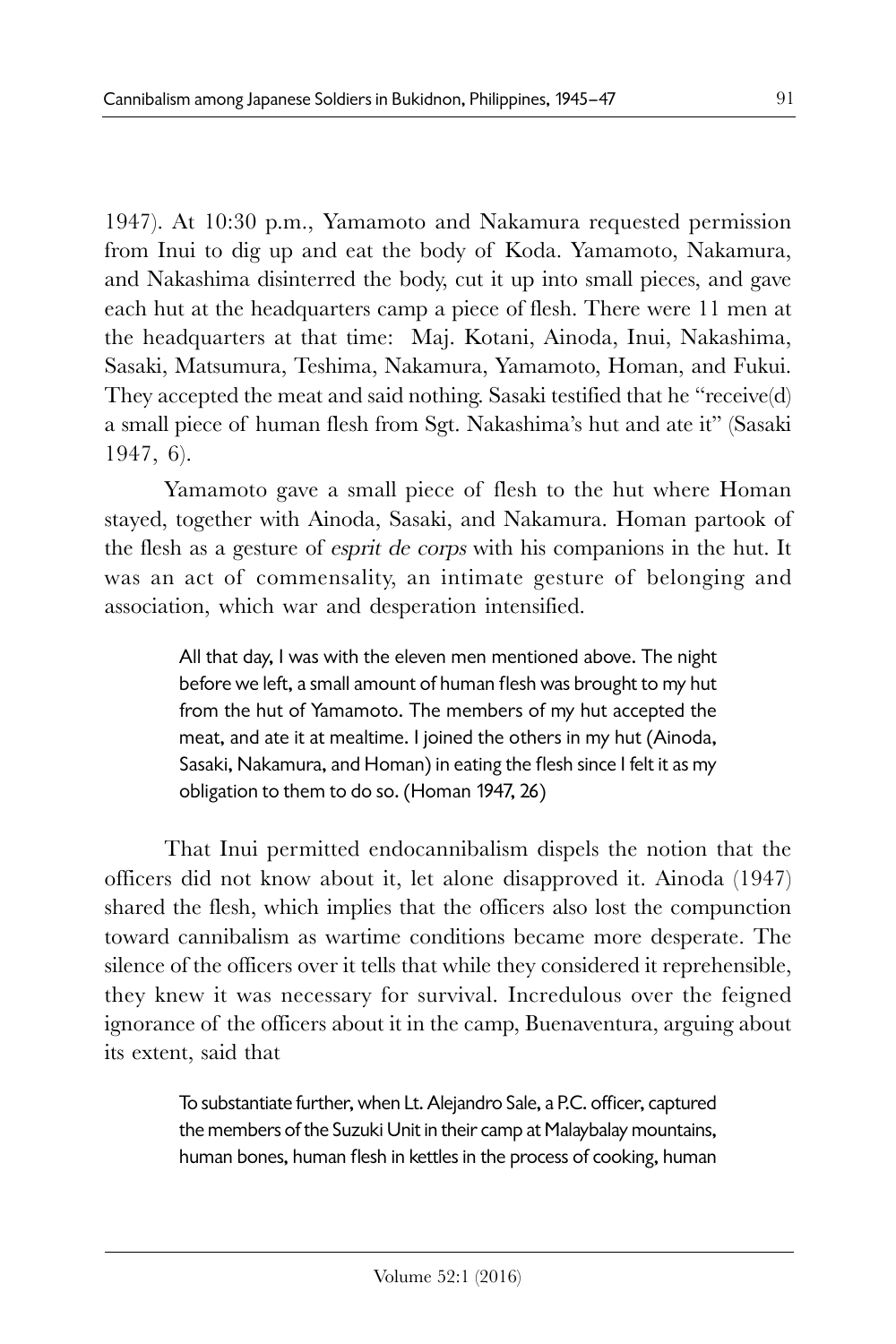skulls and other fragments of human bodies, were found scattered around the premises of the camp and even inside the houses where the different members of the Suzuki Unit were living (P.P. vs. Ainoda 1947, 16).

Contrary to notions of cannibalism as ghoulish and devilish and of cannibals as deranged and without scruples over the profanation of the human body, the Japanese were aware of the possibilities of contamination from infected meat. Faced by the such possibilities, they sought the expert advice of Ainoda about the safety of eating the flesh of someone who died from malaria or other diseases.

> I have been asked whether it was not dangerous to eat the body of one who died from [m]alaria or other diseases. My answer as a doctor, is that if the meat is cooked well, there will be no danger of infection. (Ainoda 1947, 37)

The Office of the Special Prosecution in Tankulan, Bukidnon, tried 19 POWs for war crimes. However, Tatsumosuke Ueda died in prison in Manila, while Masateru Gushiken was tried in Manila because he spoke only Okinawan Japanese. Thus, only 17 stood trial. Buenaventura, arguing on the heinous nature of cannibalism and conspiracy, recommended death by hanging for 16 of the accused and one acquittal. The decision of the Military Commission in Manila, though, was quite different. Because there was no law on cannibalism, as in other trials, the Commission tried the accused under "class 'B' war crimes such as murder, ill treatment of prisoners, etc.," variably phrased as "in violation of the… International rules of warfare and the moral standards of civilized society", or "murder and the "prevention of honorable burial" (Welch 2002). On 20 September 1949, the Commission arraigned 10 Japanese soliders for execution by hanging: Hajime Ainoda, Ishie Hanada, Katsumi Ito, Jisuke Maekawa, Takechi Nakamura, Keiji Saiho, Tamotsu Sasaki, Minotaro Tadokoro, Hiroishi Tashima, and Rikimi Yamamoto. Three were arraigned for imprisonment and hard labor: Hiroshi Kamachi, Takeshi Sata, and Choichi Tsuji; and it acquitted, three: Kazuyoshi Ishimura, Kikuo Nakaizumi, and Mitsugo Nakashima (P.P. vs. Ainoda 1947).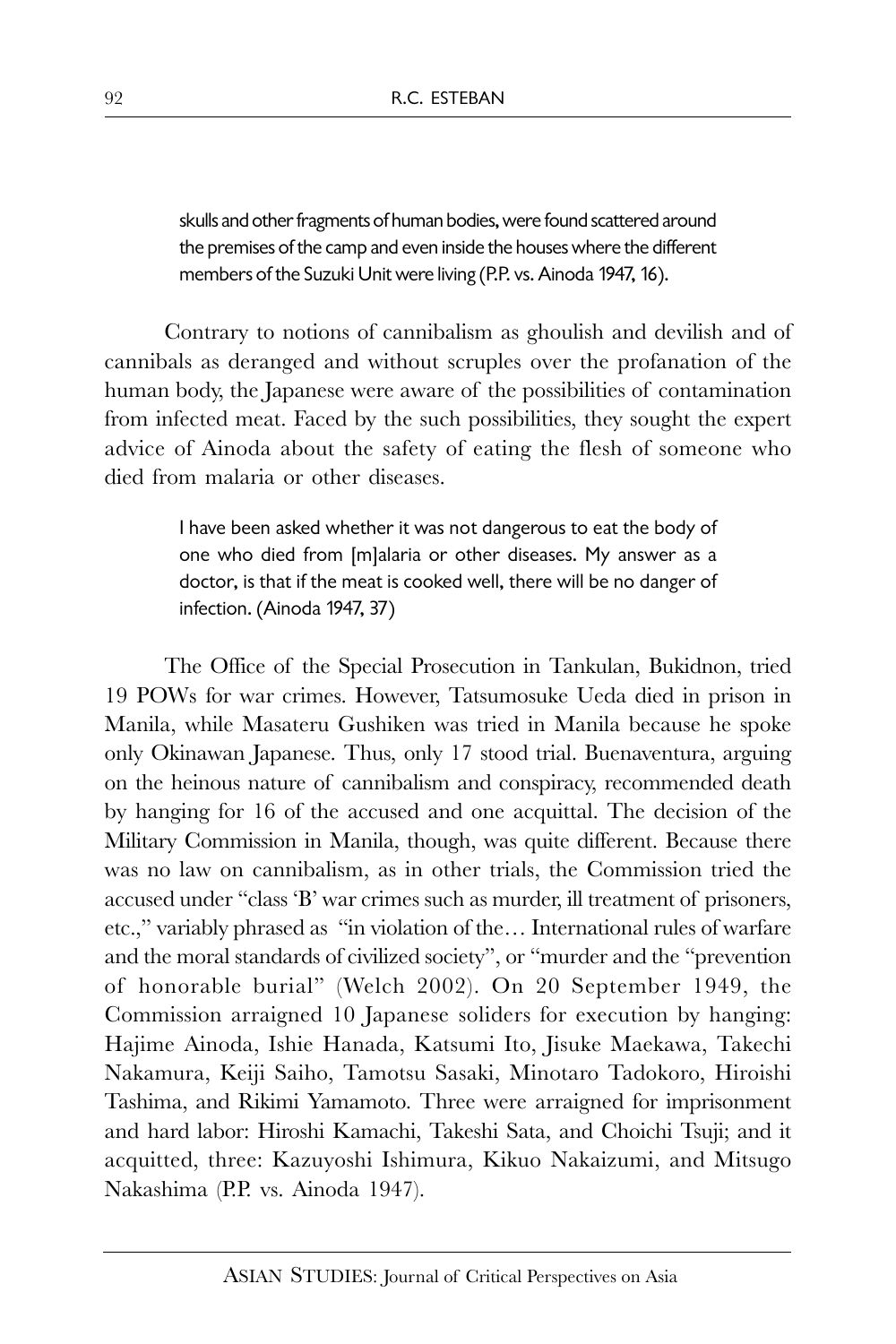## Conclusion

Cannibalism and its Greek form, "anthropophagy" refer to the same practice (Vandenberg 2010), which is contrary to the distinctions that anthropologists like Obeyesekere (2005) try to make. It refers to the practice of eating the flesh of one's own kind (Fernández–Jalvo et al. 1999), not something that exists only in texts as "the man–eating myth" (Arens 1979) or "cannibal talk" (Obeyesekere 2005), which is usually colonial in nature, as Hulme (1986) would like to make it appear to justify conquest.

 Studies on cannibalism have produced not only sound methods to determine that cannibalism did happen (Turner and Turner 1992, 1995; White 2001), but also theories to explain why it did. Some of these theories are applicable to survival cannibalism, both endocannibalism and exocannibalism, that the Japanese practiced to survive disease and hunger in Bukidnon during World War II. It was accidental and occasional (Boulestin et al. 2009), something impelled by desperate war conditions. Endocannibalism involved the eating of the flesh of fallen comrades. Sharing the flesh with others as esprit de corps suggests an affectionate aspect to it (Fernández-Jalvo et al. 1999).

Exocannibalism involved eating the flesh of Filipinos. It was aggressive, something done to enemies (Gat 200; Lindenbaum 2004; Boulestin et al. 2009; Fernández–Jalvo et al. 1999) because the Filipinos were allies of the Americans. It appears unlinked to revenge, although it had the effect of 'control' by constraining the movement of civilians (Lindenbaum 1975). The few instance of the rape of victims of cannibalism may also suggest sexual function (Thiessen 2001; Carlin 2011; Kushner 1997).

The idea that salt hunger (McCance 1936; Schulkin 2001; Marriott 1959) compelled the Japanese to engage in survival cannibalism needs decoding. Salt hunger was an idiom used to denote cannibalism as physiologically driven, a natural impulse, perhaps calculated to clear its perpetrators of culpability for the act. It is an effect of starvation, just as malnutrition is an effect of starvation, that, together with disease, compels survival cannibalism. In many societies around the globe, including ours,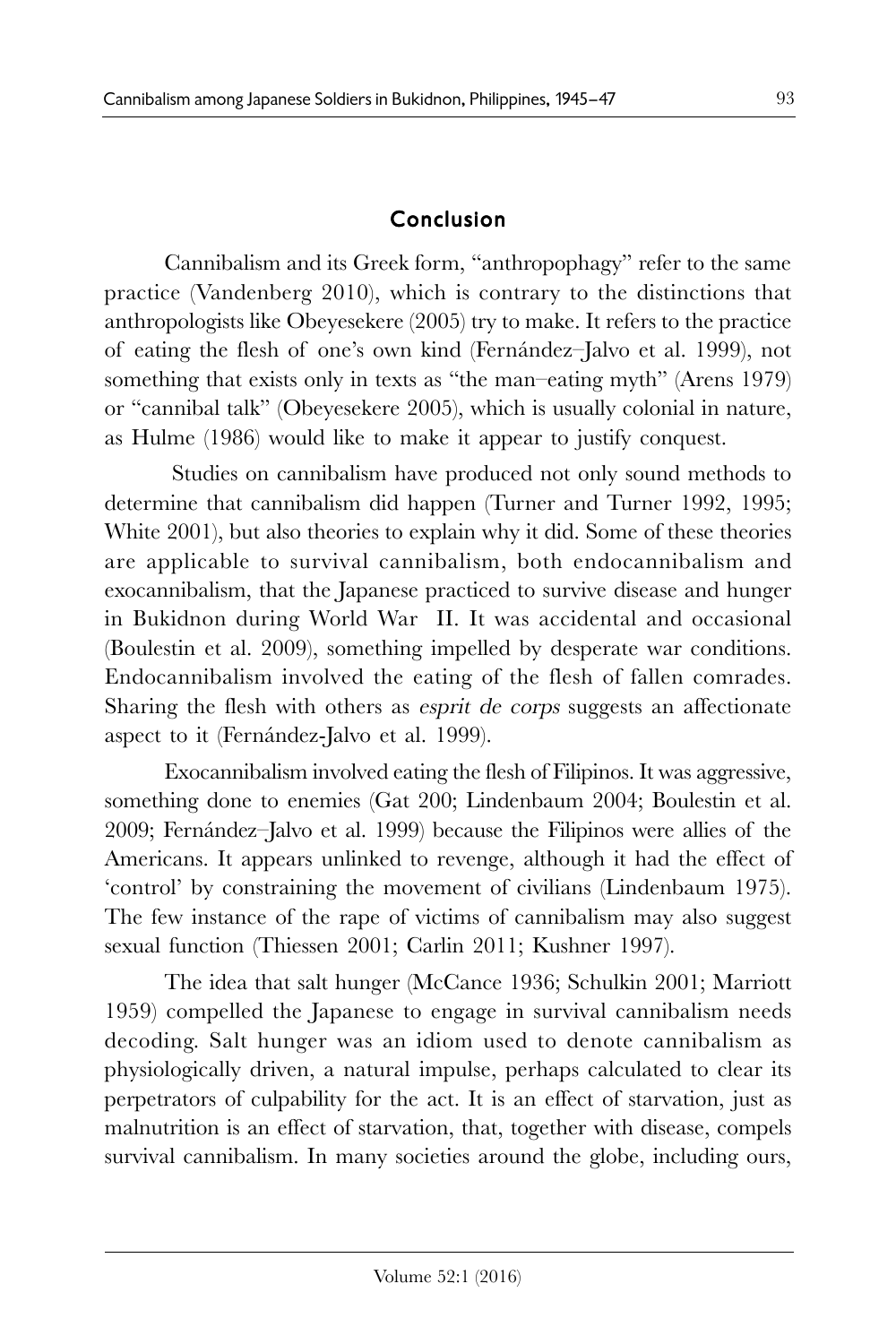survival cannibalism, in the sense of consuming the dead, is the only acceptable form of cannibalism. Even that, however, horrifies other groups like the Arapesh (Tuzin 1983), who consider it non-human because of the loss of social control, a role performed by culture and makes us human (Strathern 1985).

### Notes

- 1 Index, Witnesses, Exhibits, Documentary Evidence, in P.P. vs. Hajime Ainoda, Summation of the Prosecution, Japanese War Crimes (Closed Reports), Bundle 2, vols. 17–27: 124– 135, henceforth cited as P.P. vs. Ainoda 1947.
- <sup>2</sup> Analysis of Report of Case, Republic of the Philippines vs. Hajime Ainoda, et al., Japanese War Crimes (Closed Reports), Bundle 2, vol. 60: 1–52, henceforth cited as R.P. vs. Ainoda et al. 1947. The affidavits from these source that were used in this paper include those by Kazuyoshi Ishimura 7 May 1947, Hajime Ainoda 3 April 1947, Yasuo Kai 9 April 1947, Ishie Hanada 10 April 1947, Tomatsu Sasaki 14 May 1947, Katsumi Ito 14 May 1947, Zenichi Kobata 11 April 1947, Hiroshi Kamachi 2 May 1947, and Kazumi Homan 8 May 1947.
- <sup>3</sup> Cannibalism in Mindanao, (Original) Report No. 360: Mimotaro Tadoroko, vol. 1, Japanese War Crimes, Bundle 36, vol. 360: 17–61. The documents from these source that were used in this paper include the following: Extracts from Police Reports Concerning Atrocities and Other Crimes in Bukidnon, henceforth cited as Extracts, Report No. 360; the affidavit executed by Minotaro Tadokoro 26 April 1947, henceforth cited as Tadokoro 1947; and the affidavit executed by Toshio Matsumura 10 May 1947, henceforth cited as Matsumura 1947.
- <sup>4</sup> The manuscript upon which his paper is based is entitled, "Anthropophagy: Cannibalism" in Bukidnon, 1945–1947."
- <sup>5</sup> Kuru is related to *scrapie* in sheep and goats, bovine spongiform encephalopathy (mad cow disease) in cattle, and Creutzfeldt–Jacob Disease in humans (Nelson 1996; Wilson 2010). It had since then decreased because of the proscription of cannibalism by Australian authorities (Radford and Scragg 2013).
- Wet beriberi is a highly preventable disease through the intake of thiamine-rich food because thiamine occurs naturally in a variety of food, such as whole grains, legumes, raw fruits, vegetables, seeds, nuts, and meats. Thiamine occurs sufficiently in the outer coat of rice (Fujiwara and Kiyoo 1953). Evidence from the warzone show that from 2009 to 2010, 241 soldiers of the African Union in Mogadishu, Somalia admitted to the hospital had lower limb edema, four died, and four of 31 patients admitted in Kenya had right heart failure (Watson et al. 2011). The hospital administered thiamine to sick soldiers with immediate results. Left unattended, beriberi increases the probability of acquiring cerebral malaria that causes headaches and delirium, fever, shock, and anemia.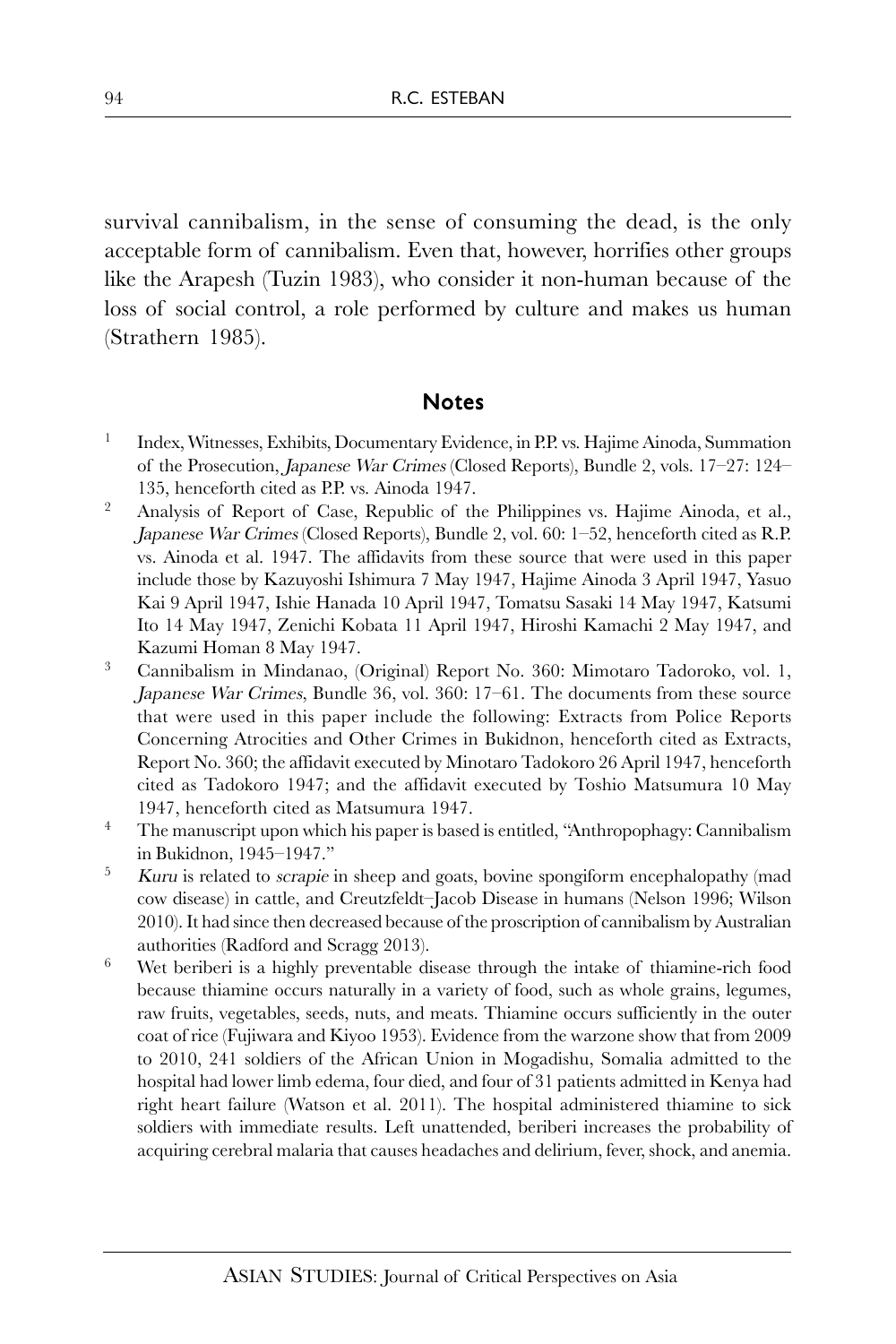- <sup>7</sup> Salt Institute. 2015. "The Dangers of Low Salt Diet." The Salt Institute, 18 September.
- 8 Ibid.
- <sup>9</sup> How the Japanese in New Guinea tried to cure malaria would help in this regard. The dosage was .2 gm of quinine for six days and one tablet of Plasmochin every seventh day, which was not effective against the disease caused by either P. faliciparum or P. vivax (Hawk n.d.). The effective cure was .5 gm three times a day, sometimes in combination with Atabrine and Plasmochin. Atabrine and Plasmochin were administered in combination with opium, a stimulant. However, according to Hawk, the combination "may impair liver function and worsened the patient's chances of recovery" (Hawk n.d.). Given the insufficient supply of medicines and the number of deaths, it could be inferred that in Bukidnon lower dosages were given than were deemed effective. Since opium was among the medical supplies that the Japanese had, it was possible that the combination of Atrabine, Plasmochin, and opium was also used with deleterious effects, as the New Guinea experience would show.

Malaria sufferer's experience fever sweat, nausea, vomiting, and diarrhea. Except for nausea that leads to vomiting, the three symptoms result in salt depletion. In his evaluation of medicated salt treatment of malaria caused by P. faliciparum, the more deadly vector, Payne (1988) shows that iodized salt in chloroquinine has been effective in curing malaria. It would be preposterous to claim that the combination of salt with Atabrine and Plasmochin could have helped cure malaria effectively. In the first place, the Japanese did not have enough of these drugs; otherwise, deaths from the disease could have been significantly reduced. Rather, it is safe to presume that the combination could have abated salt depletion from fever sweat, vomiting, and diarrhea.

- Sasaki (1947), though, provided a different story: he testified that it was Tadokoro who killed the boy, while it was Izumi who killed the man. That it was Tadokoro, Nishikawa, and Sasaki who cut up the man and brought the flesh to the hut.
- <sup>11</sup> Tomatsu Sasaki and Miyata were identified as among those who cut up the boy and brought pieces of his flesh to camp. This is based on Exhibit No. 20–A, which states that "a boy who attempted to escape was killed by Miyata and Sasaki who brought the flesh to camp which was eaten by a group of six Japanese (P.P. vs. Hajime Ainoda 1947, 14).
- <sup>12</sup> However, according to Tadokoro (1947), he did not know whether Izumi reported the instance of cannibalism to the Commanding Officer.
- <sup>13</sup> The other members of the group who testified against Kamachi were Tadokoro, Sata, Sasaki, Matsumura, and Tsuji (P.P. vs. Hajime Ainoda 1947).
- <sup>14</sup> Kamachi (1947) provided a different date for the incident, that is, it happened in November 1946.
- <sup>15</sup> However, Ishimura (1947) gave a different date for the incident. According to him, it happened in late September 1946. He did not provide the names of the dead and the survivors.
- <sup>16</sup> Ishimura (1947), however, neither gave the names of the dead or wounded, although he mentioned that three died.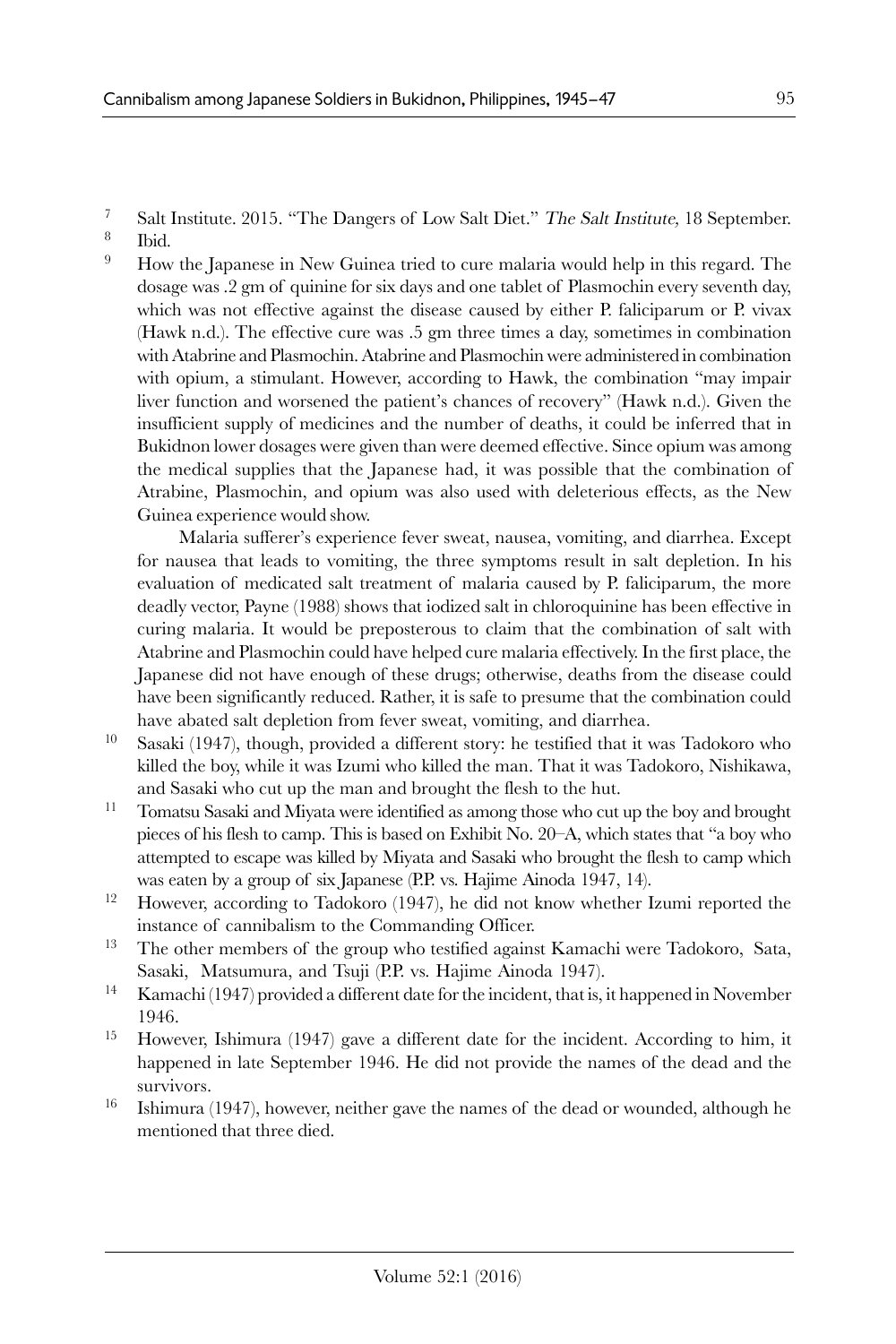#### Archival Sources

### (Including Ainoda 1947; Handa 1947; Homan 1947; Ishimura 1947; Ito 1947; Kai 1947; Kobata 1947; Sasaki 1947; Tadokoro 1947)

Japanese War Crimes (Closed Reports), National Library, Manila, Philippines.

- Bundle 2, Vols. 17–27: 120–35 includes: P.P. vs. Hajime Ainoda, Summation of the Prosecution (120–35); Index, Witnesses, Exhibits, Documentary Evidence (124–35); and Exhibit No.  $20–A(14)$ .
- Bundle 2, Vol. 60: 1–52 includes: Analysis of Report of Case, Republic of the Philippines vs. Hajime Ainoda, et al. (33–37); Affidavit of Kazuyoshi Ishimura 7 May 1947 (22–23); Affidavit of Hajime Ainoda 3 April 1947 (33–37); Affidavit of Yasuo Kai 9 April 1947 (15– 16); Affidavit of Ishie Hanada 10 April 1947 (29–30); Affidavit of Tomatsu Sasaki 14 May 1947 (5–8); Affidavit of Katsumi Ito 14 May 1947 (19); Affidavit of Zenichi Kobata 11 April 1914 (10); Affidavit of Hiroshi Kamachi 2 May 1947 (13); and Affidavit of Kazumi Homan 8 May 1947 (26).
- Bundle 36, Vol. 1:17–61 includes: Cannibalism in Mindanao, (Original) Report No. 360: Minotaro Tadokoro" (17–61); Extracts from Police Reports Concerning Atrocities and Other Crimes in Bukidnon (199–22); Affidavit of Minotaro Tadokoro 26 April 1947 (17– 18); and Affidavit of Toshio Matsumura 10 May 1947 (60).

#### References

- Abler, Thomas. 1980. "Iroquois Cannibalism: Fact Not Fiction." Ethnohistory, Special Issue 27 (4): 309–16.
- Agoncillo, Teodoro. 2001. The Fateful Years: Japan Adventures in the Philippines, 191–1945. Quezon City: University of the Philippines Press.
- Arens, William. 1979. The Man-Eating Myth: Anthropology and Anthropophagy. Oxford and New York: Oxford University Press.
- Arévalo-Herrera et al. 2015. "Clinical Profile of Plasmodium falciparum and Plasmodium vivax Infections in Low and Unstable Malaria Transmission Settings of Colombia." Malaria Journal 14: 1–11.
- Baldwin, Hanson. 1945. "America at War: The End in Sight." Foreign Affairs 23 (2): 167–181.
- Beasley, Annette. 2006. "The Promised Medicine: Fore Reflections on the Scientific Investigation of Kuru." Oceania 76 (2): 186–02.
- Bloch, David. 1963. "The Social Influence of Salt." Scientific American 209: 8–98.
- Borofsky, Robert. 1997. "Cook, Lono, Obeyesekere, and Sahlins." Current Anthropology 38 (2): 255–82.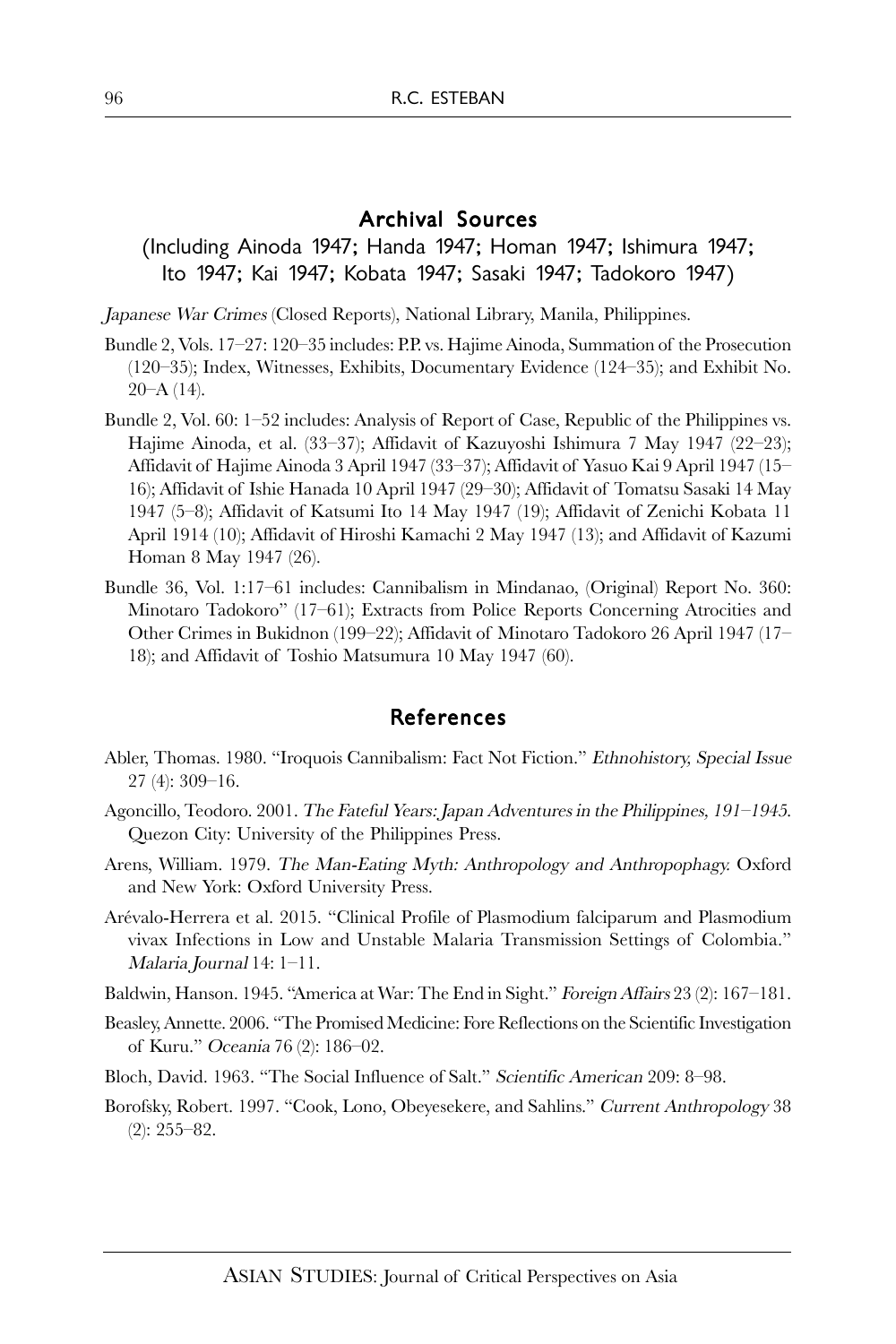- Boulestin, Bruno, et.al. 2009. "Mass Cannibalism in the Linear Pottery Culture at Herxheim (Palatinate, Germany)." Antiquity 83: 968–82.
- Brown, Judith Margaret. 1989. Gandhi: Philosopher of Hope. New Haven: Yale University.
- Carbonell, Eudald et. al. 2010. "Cultural Cannibalism as a Paleoeconomic System in the European Lower Pleistocene." Current Anthropology 51 (4): 539–49.
- Carlin, Nathan. 2011. "Confession and Forgiveness: A Pastoral Reading of a Father's Son by Lionel Dahmer." Pastoral Psychol 60: 377–97.
- Clark, John. 1952. Prehistoric Europe: The Economic Basis. London: Methuen & Co.
- Condon-Rall, Mary Ellen, and Albert Cowdrey. 1998. The Medical Department: Medical Service in the War against Japan. Washington: Government Printing Office.
- Conroy, Hilary. 1981. "Concerning Japanese Fascism." The Journal of Asian Studies 40 (2): 327–28.
- Curry, Andrew. 2002. "Case of the Colorado Cannibal." Archaeology 55 (3): 50–53.
- De la Croix, David and Davide Dottori. 2008. "Easter Island's Collapse: A Tale of a Population Race." Journal of Economic Growth 13 (1): 27–55.
- Defleur, Alban. et. al. 1999. "Neanderthal Cannibalism at Moula–Guercy, Ardeche, France". Science 286: 128–31.
- Degusta, David. 1999. "Fijian Cannibalism: Osteological Evidence from Navatu". American Journal of Physical Anthropology 110: 215–41.
- Denton, Derek. 1982. The Hunger for Salt: An Anthropological, Physiological and Medical Analysis. Berlin: Springer-Verlag.
- Diamond, Jared. 1994. "Ecological Collapses of Past Civilizations." Proceedings of the American Philosophical Society 138 (3): 363–70.
- Dill, David Bruce. 1938. Life, Heath and Altitude: Physiological Effects of Hot Climates and Great Heights. Cambridge: Harvard University Press.
- Di Stefano, Diana. 2006. "Alfred Packer's World: Risk, Responsibility, and the Place of Experience in Mountain Culture, 1873–1907." Journal of Social History 40 (1): 181–204.
- Esteban, Rolando. 2004. Pioneer Ilocano Settlement of Titay, Valley, Titay, Zamboanga del Sur: Focus on 1935–1941. Thesis, University of the Philippines, Quezon City.
- Falola, Toyin. 1992. "'Salt is Gold:' The Management of Salt Scarcity in Nigeria during World War II." Revue Canadienne des Études Africaines [Canadian Journal of African Studies] 26 (3): 412–36.
- Fernández-Jalvo, Yolanda and Peter Andrews. 2011. "When Humans Chew Bones." Journal of Human Evolution 60: 117–23.
- Fernández-Jalvo, Yolanda, et. al. 1999. "Human Cannibalism in the Early Pleistocene of Europe (Gran Dolina, Sierra de Atapuerca, Burgos, Spain)." Journal of Human Evolution 37: 591–622.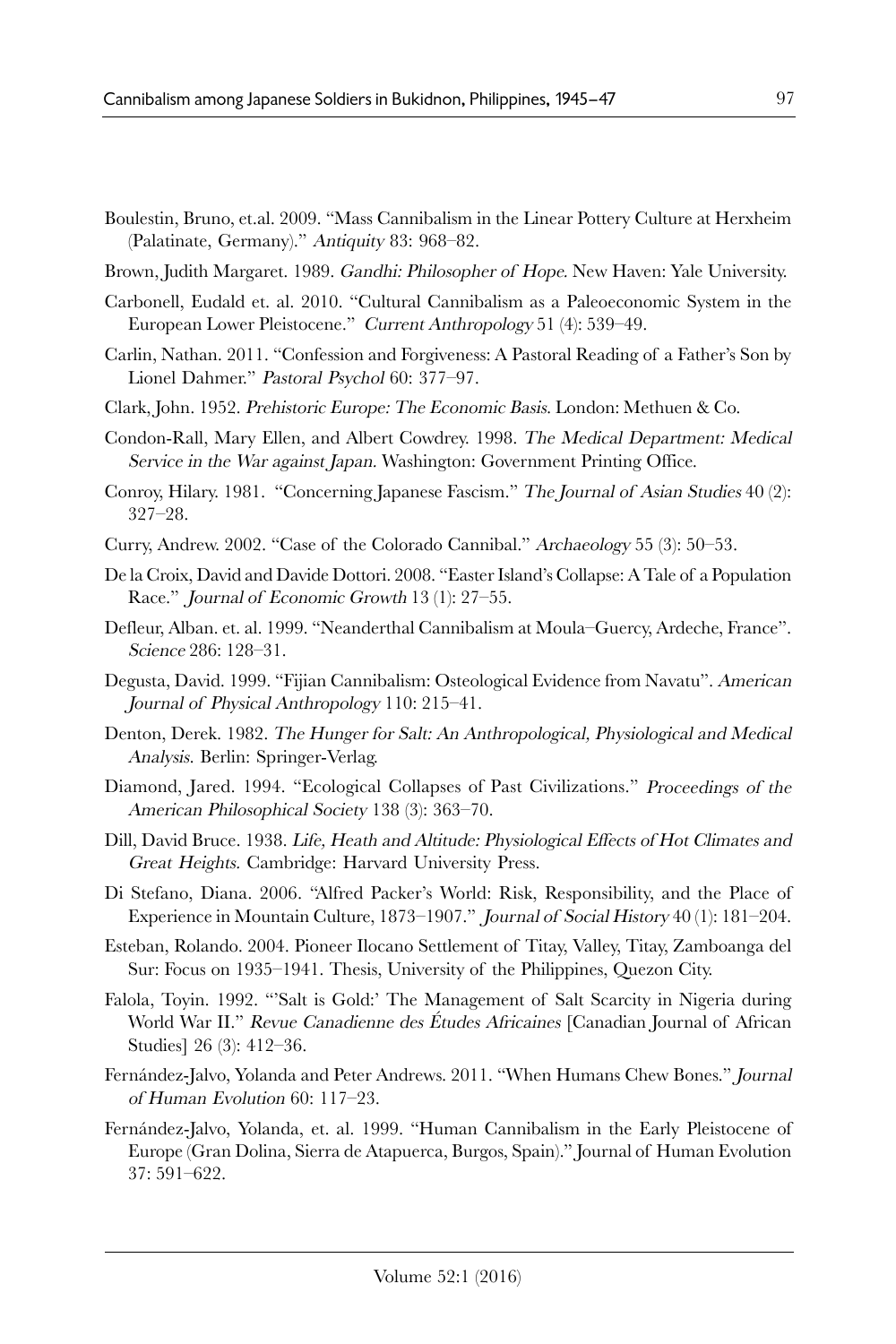- Friday, Karl. 1994. "Bushidô or Bull? A Medieval Historian's Perspective on the Imperial Army and the Japanese Warrior Tradition." The History Teacher 27 (3): 339–49.
- Fujiwara, Motonori and Matsui Kiyoo. 1953. "Determination of Thiamine by Thiochrome Reaction." Anal. Chem. 25 (5): 810–12.
- Gajdusek, Daniel and Vincent Zigas. 1957. "Degenerative Diseases of the Central Nervous System in New Guinea: The Endemic Occurrence of 'Kuru' in the Native Population." New England Journal of Medicine 257: 974–78.
- Gat, Azar. 2000. "The Human Motivational Complex: Evolutionary Theory and the Causes of Hunter–Gatherer Fighting, Part II. Proximate, Subordinate, and Derivative Causes." Anthropological Quarterly 73 (2): 74–88.
- Goodall, Jane. 1986. The Chimpanzees of Gombe: Patterns of Behavior. Boston: Berknap Press.
- Hallas, James. 1994. The Devil's Anvil: The Assault on Peleliu. Connecticut: Praeger.
- Hardesty, Donald. 2005. The Archeology of the Donner Party. Nevada: University of Nevada Press.
- Hawk, Alan. n.d. Japanese Medical Corps Malaria (General Page), Module Name: Operations (Japanese Perspectives). www.awm.gov.
- Hogan, Michael J. 1996. Hiroshima in History and Memory. Cambridge: Cambridge University Press.
- Hulme, Peter. 1986. Colonial Encounters: Europe and the Native Caribbean, 1492–1797. London: Methuen.
- Ikawa-Smith, Fumiko. 1982. "Co-Traditions in Japanese Archaeology." World Archaeology, Regional Traditions of Archaeological Research II 13 (3): 296–309.
- Ion, Colin Holmes. 1980. "Bushidô and the Samurai: Images in British Public Opinion, 1894-1914." Modern Asian Studies 14 (2): 309–29.
- Isaac, Barry. 2002. "Cannibalism among Aztecs and Their Neighbors: Analysis of the 1577- 1586 'Relaciones Geográficas' for Nueva España and Nueva Galicia Provinces." Journal of Anthropological Research 58(2): 203–24.
- Jacobi, Robert and Tom Higham. 2009. "The Early Late Glacial Re–colonization of Britain: New Radiocarbon Evidence from Gough's Cave, Southwest England". Quaternary Science Reviews 28: 1895–1913.
- Jehlen, Myra. 1993. "Response to Peter Hulme". Critical Inquiry 20(1): 187–91.
- Jennings, William. 2011. "The Debate over the Kai Tangata (Mâori Cannibalism): New Perspectives from the Correspondence of the Marists." The Journal of the Polynesian Society 120 (2): 129–47.
- Keeley, Lawrence. 1996. War before Civilization: The Myth of the Peaceful Savage. Oxford: Oxford University Press.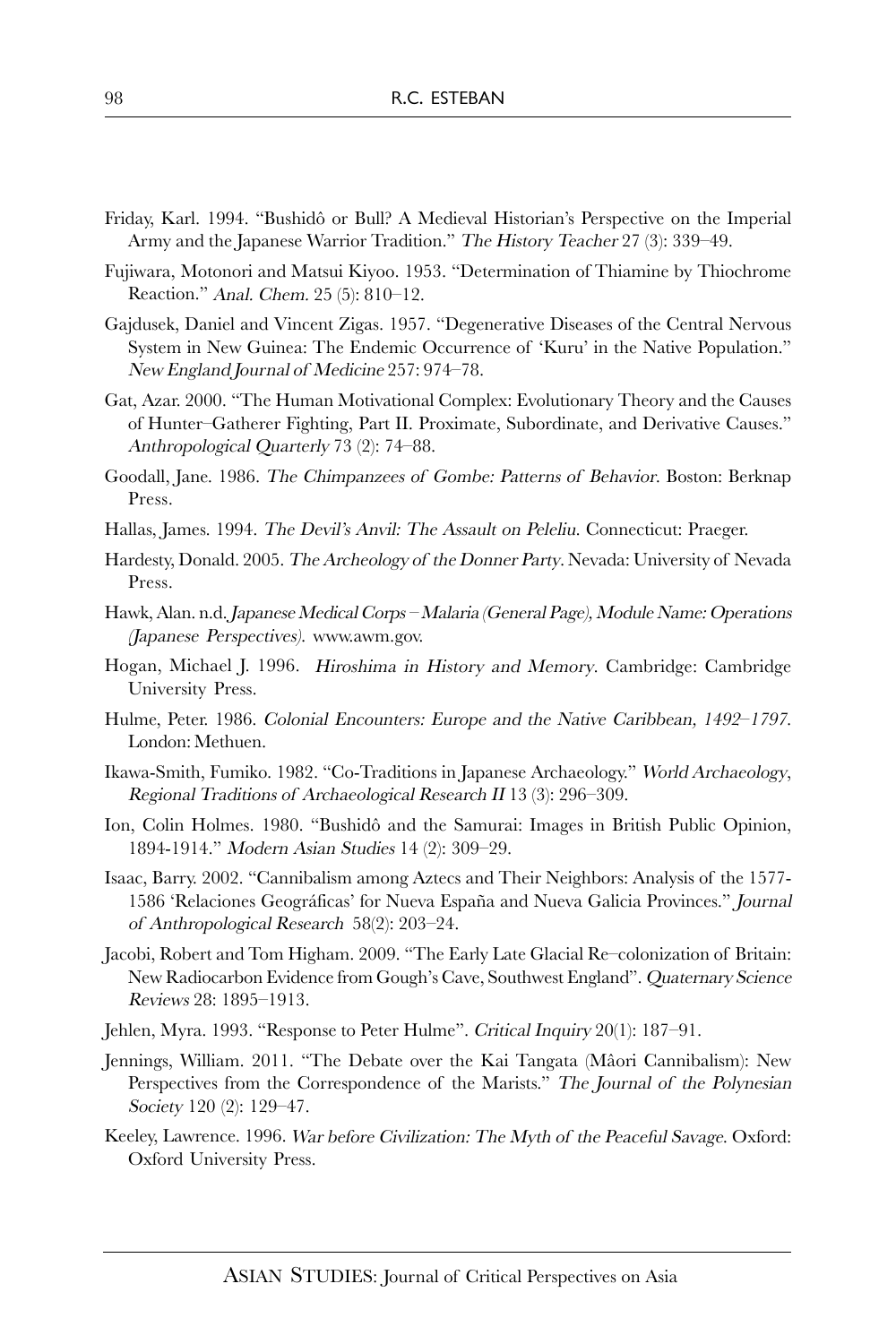- Keenleyside Anne, Margaret Bertulli, and Henry Fricke. 1997. "The Final Days of the Franklin Expedition: New Skeletal Evidence." Arctic 50 (1): 36–46.
- Kushner, Barak. 1997. "Cannibalizing Japanese Media: The Case of Issei Sagawa." Journal of Popular Culture 31 (3): 55–68.
- La Forte, Robert, Roberto Marcello, and Richards Himmel, eds. 1994. With Only the Will to Live: Accounts of Americans in Japanese Prison Camps, 1941-1945. Wilmington, Del. Review by: Laska, Vera. International Journal on World Peace 12 (3): 88–90.
- Leavitt, Stephen. 2010. "The Apotheosis of White Men: A Reexamination of Beliefs about Europeans as Ancestral Spirits." Oceania, A Critical Retrospective on 'Cargo Cult': Western/Melanesian Intersections 70(4): 304–23.
- Lehman, Jean-Pierre. 1997. "Tearing down Opaque Walls." The World Today 53 (5): 136– 39.
- Lindenbaum, Shirley. 2001. "Kuru, Prions, and Human Affairs: Thinking about Epidemics." Annual Review of Anthropology 30: 363–85.
- -. 2004. "Thinking about Cannibalism." Annual Review of Anthropology 33: 475–98.
- Low, Morris. 2012. "Physical Anthropology in Japan: The Ainu and the Search for the Origins of the Japanese." Current Anthropology, The Biological Anthropology of Living Human Populations: World Histories, National Styles, and International Networks 53 (5): 57–68.
- Maga, Timothy. 2001. "'Away from Tokyo': The Pacific Islands War Crimes Trials, 1945- 1949." The Journal of Pacific History 36 (1): 37–50.
- Marriot, Henry. 1959. Water and Salt Depletion. Springfield: Thomas.
- Martingale, Moira. 1993. Cannibal Killers: The Impossible Monsters. London: Carrol and Graf Publishers.
- McCance, Robert. 1936. "Medical Problems in Mineral Metabolism: Experimental Human Salt Deficiency." The Lancet 227 (5876): 765–67.
- Morse, Edward. 1880. "Some Recent Publications on Japanese Archaeology." The American Naturalist 14 (9): 656–62.
- Moxham, Roy. 2001. "Salt Starvation in British India—Consequences of High Salt Taxation in the Bengal Presidency, 1765 to 1878." Economic and Political Weekly 36 (25): 2270–74.
- Nelson, Hank. 1996. "Kuru: The Pursuit of the Prize and the Cure." The Journal of Pacific History 31 (2): 178–201.
- Noble, Louise. 2011. Medicinal Cannibalism in Early Modern English Literature and Culture. London: Palgrave McMillian.
- O'Neil, Carle. 2002. "Pacific Memories: Montana National Guardsmen Recall the Fighting on New Guinea in World War II." Montana: The Magazine of Western History, Special  $Fly$ –Fishing Issue 52 (2): 48–57.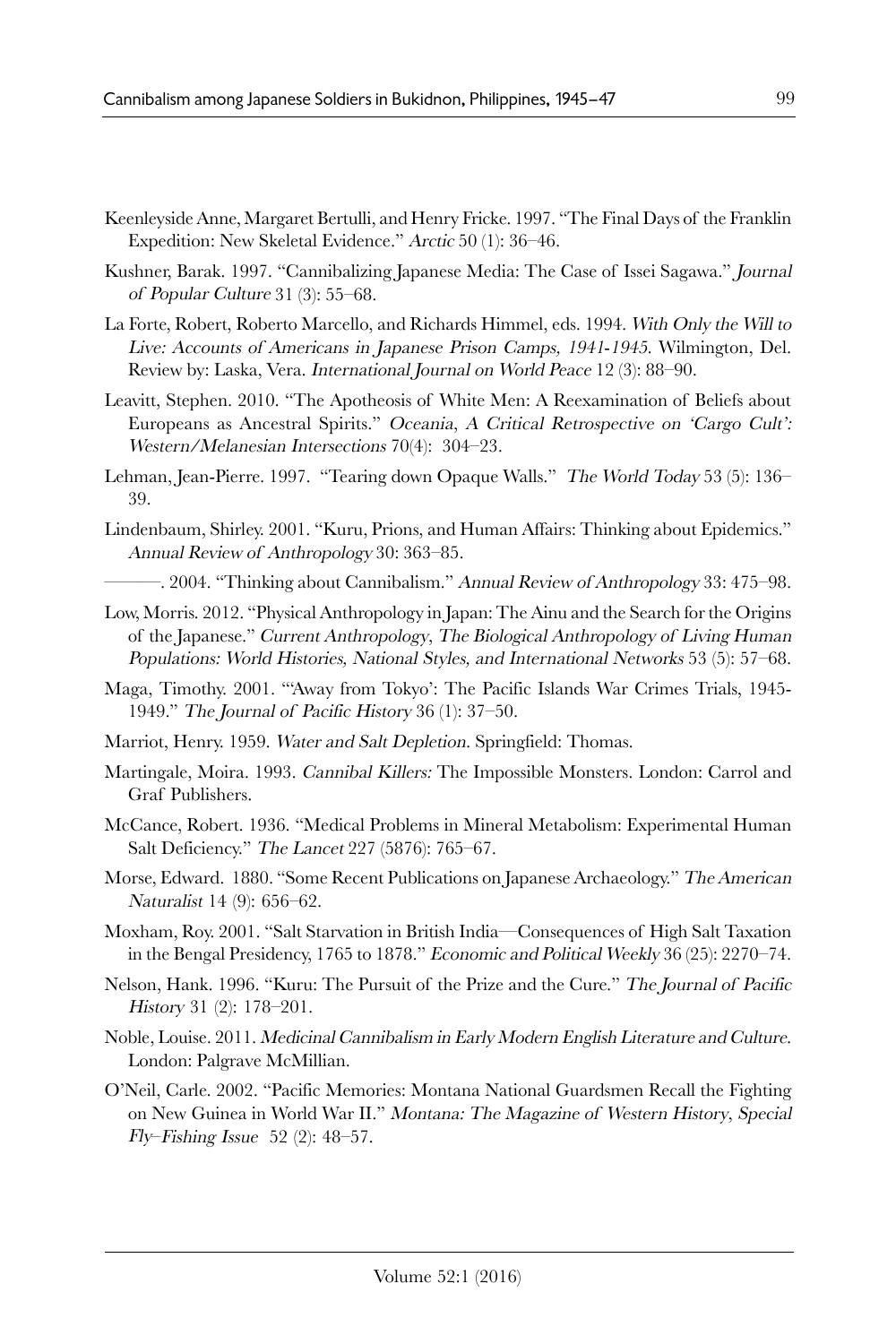- Obeyesekere, Gananath. 2005. Cannibal Talk: The Man–eating Myth and Human Sacrifice in the South Seas. Berkeley: University of California Press.
- Ooka, Shohei. 1951. Fires on the Plain. New York: Knopfler.
- Ortiz, Bernard. 1978. "Aztec Cannibalism: An Ecological Necessity." Science 200: 611–17.
- Otterbein, Keith. 2011. "The Earliest Evidence for Warfare?: A Comment on Carbonell et al." Current Anthropology 52 (3): 439.
- Payne, David. 1988. "Medicated Salt Hasten the Spread of Choloquinine Resistance in Plasmodium falciparum?." Parasitology Today 4 (4): 112-15.
- Peters, Edward. 1988. The First Crusade: The Chronicle of Fulcher of Chartres and Other Source Materials. University of Pennsylvania Press.
- Piccigallo, Philip. 1979. The Japanese on Trial: Allied War Crimes Operations in the East, <sup>1945</sup>–1951. Austin: University of Texas.
- Philippine Free Press. n.d. https://philippinesfreepress.wordpress.com/.
- Prakasha, S. Rama, A. Sharik Mustafa, Shashidhar Baikunje, and K. Subramanyam. 2013. "Dry and 'Wet' Beriberi Mimicking Critical Illness Polyneuropathy." Annals of Indian Academy of Neurology 16: 67–9.
- Prange, Gordon, Donald Goldstein, and Katherine Dillon. 1986. Pearl Harbor: The Verdict of History. New York: McGraw-Hill.
- Prusiner, Stanley. 1982. "Novel Proteinaceous Infectious Particles Cause Scrapie." Science 216: 136–44.
- Radford, Anthony and Roy Scragg. 2013. "Discovery of Kuru Revisited: How Anthropology Hindered Then Enhanced Kuru Research." Health and History 15 (2): 29–52.
- Rarick, Ethan. 2008. Desperate Passage: Donner Party's Perilous Journey West. Oxford & New York: Oxford University Press.
- Rautman, Alison and Todd Fenton. 2005. "A Case of Historic Cannibalism in the American West: Implications for Southwestern Archaeology." American Antiquity 70 (2): 321–41.
- Read, Piers Paul. 1974. Alive: The Story of the Andes Survivors. Philadelphia: J.B. Lippincott & Co.
- Reider, Noriko. 2003. "Transformation of the Oni: From the Frightening and Diabolical to the Cute and Sexy." Asian Folklore Studies 62 (1): 133–57.
- Roman-Campos, Danilo and Jader Santos Cruz. 2014. "Current Aspects of Thiamine Deficiency on Heart Function." Life Sciences 98 (1): 1–5.
- Royal Anthropological Institute of Great Britain and Ireland. 2003. "Artificially Maintained Controversies (Part 2): A Response to Obeyesekere and Arens." Anthropology Today 19 (6): 21–23.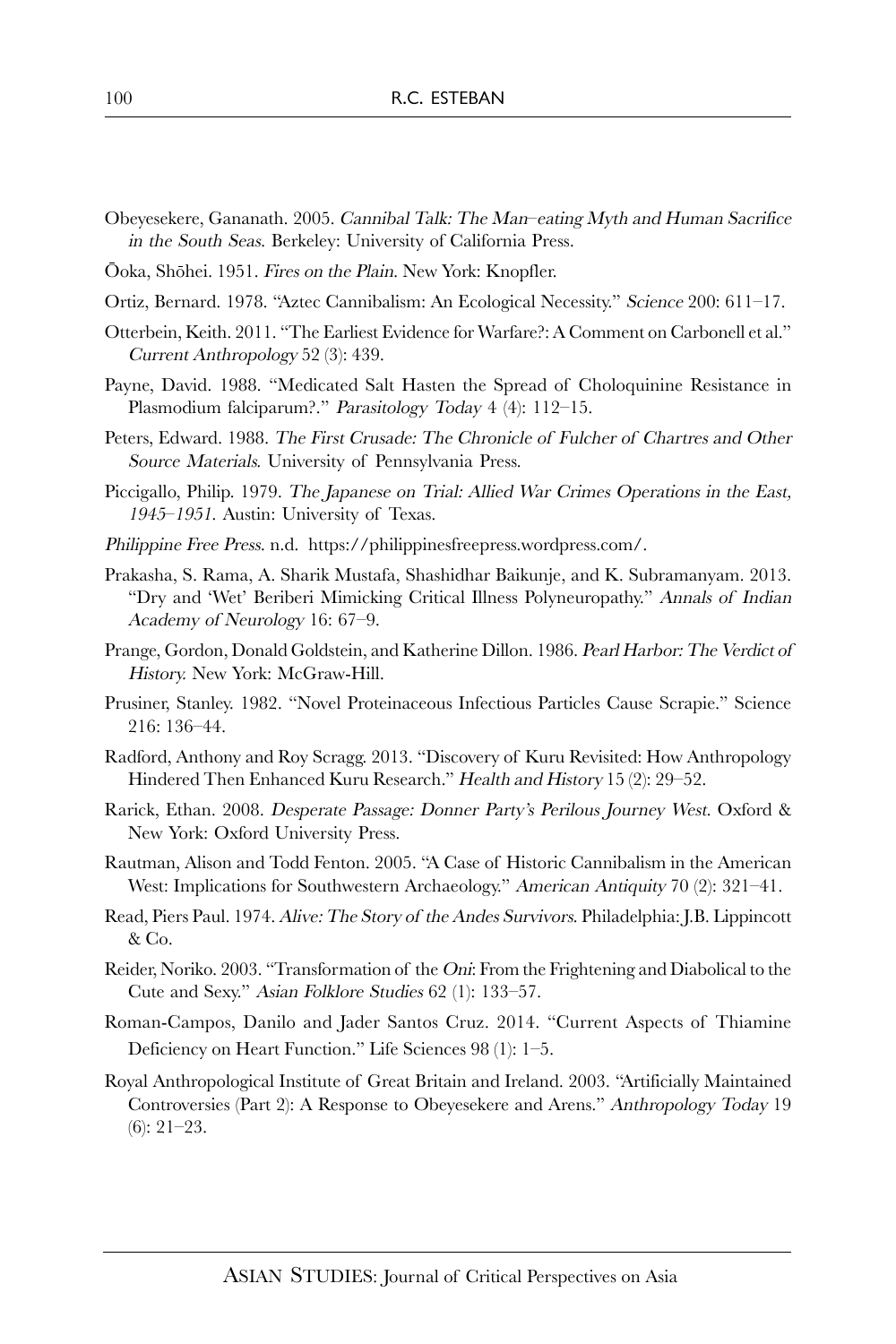- Russell, Lord. 1958. Knights of the Bushido: A Short History of Japanese War Crimes. London: Cassel. Review by: Jones, F.C. 1959. International Affairs 35 (1): 78.
- Sahlins, Marshall. 1995. How "Natives" Think: About Captain Cook for Example. Chicago: The University of Chicago Press.
- ———. 2003. "Artificially Maintained Controversies (Part 2): A Response to Obeyesekere and Arens (AT 19, 5)." Anthropology Today 19 (6): 21–3.
- Salt Institute. 2015. "The Dangers of Low Salt Diet." The Salt Institute, 18 September. http://www.saltinstitute.org/news-articles/the-dangers-of-a-low-salt-diet/.
- Saulo, Alfredo B. 1990. Communism in the Philippines: An Introduction. Quezon City: Ateneo de Manila University Press.
- Schulkin, Jay. 2001. Calcium Hunger: Behavioral and Biological Regulation. Cambridge: Cambridge University Press.
- Shankar, Anuraj. 2000. "Nutritional Modulation of Malaria Morbidity and Mortality." The Journal of Infectious Diseases, Supplement 1, 182: 37–53.
- Simpson, Alfred. 1994. Cannibalism and the Common Law: A Victorian Yachting Tragedy. Chicago: Hambledon Press.
- Smith, Robert. 1996. The Approach to the Philippines: United States Army in World War II. Washington, D.C.: Center of Military History, U.S. Army.
- Strathern, Marilyn. 1985. "Discovering 'Social Control'." Journal of Law and Society 12 (2): 111–34.
- Tanaka, Yuri. 1996. The Hidden Horrors: Japanese War Crimes in World War II. Oxford: Westview Press.
- The Holy Bible: Containing the Old and New Testaments: Translated out of the original Tongues, and with the former Translations Diligently Compared and Revised/by His Majesty Special Command. 1935. New York: Bible Society.
- Thiesen, Ilka. 2001. "The Social Construction of Gender: Female Cannibalism in New Guinea." Anthropos Bd. 96 (H.1): 141–56.
- Thorpe, Nick. 2003. "Anthropology, Archeology, and the Origin of Warfare." World Archeology 35 (1): 145–65.
- Tomiyama, Ichirô. 1998. "The Critical Limits of the National Community: The Ryukyuan Subject." Social Science Japan Journal 1 (2): 165–79.
- Tomkins, Andrews. "Assessing Micronutrient Status in the Presence of Inflammation."Journal of Nutrition 133: 16495–55.
- Turner, Christy and Jacqueline Turner. 1992. "The First Claim for Cannibalism in the Southwest: Walter Hough's Discovery at Canyon Butte Ruin 3, Northern Arizona." American Antiquity 57(4): 661–82.